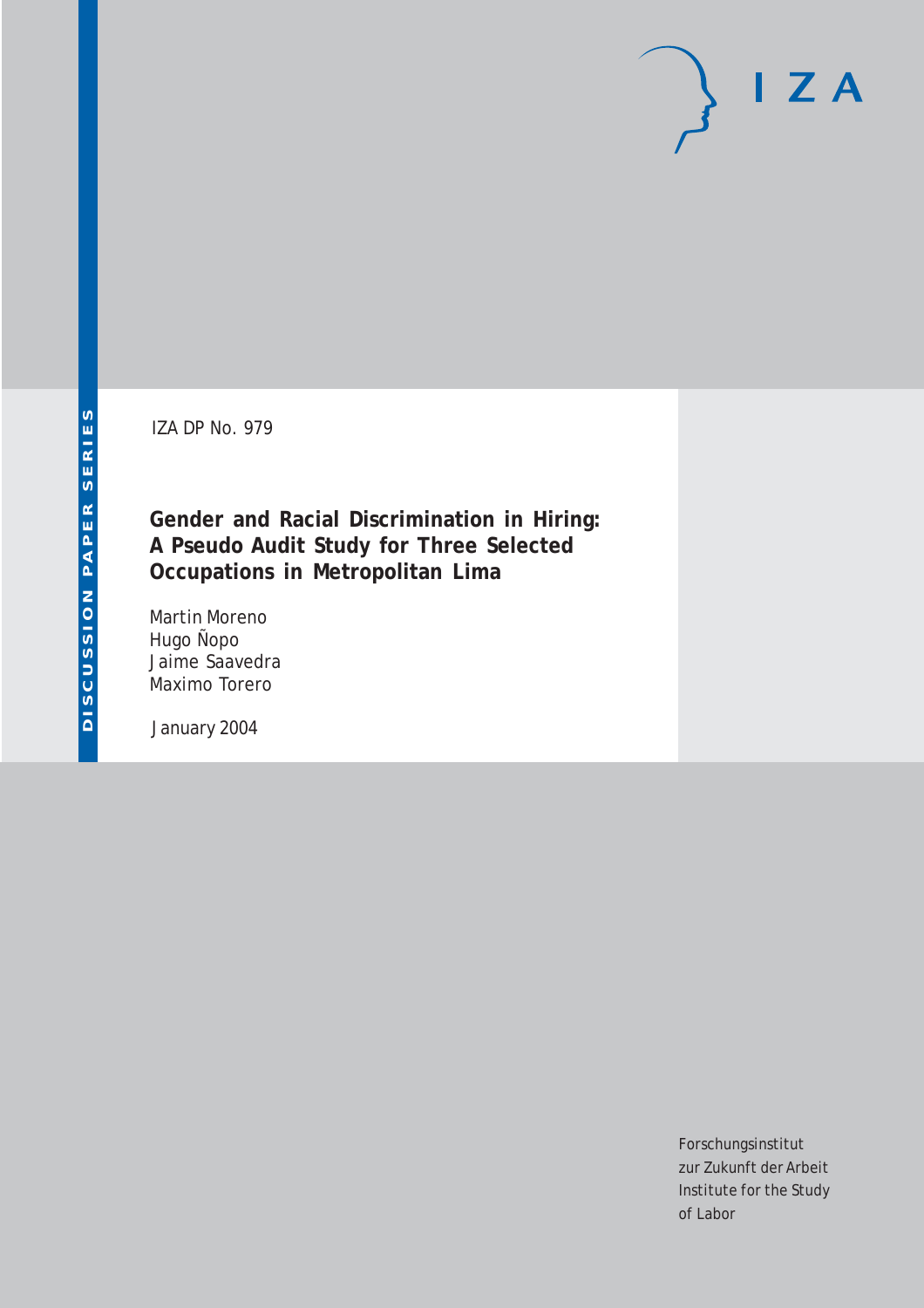# **Gender and Racial Discrimination in Hiring: A Pseudo Audit Study for Three Selected Occupations in Metropolitan Lima**

## **Martin Moreno**

*GRADE* 

## **Hugo Ñopo**

*Middlebury College, GRADE and IZA Bonn* 

## **Jaime Saavedra**

*World Bank, GRADE* 

## **Maximo Torero**

*IFPRI, GRADE*

Discussion Paper No. 979 January 2004

IZA

P.O. Box 7240 D-53072 Bonn Germany

Tel.: +49-228-3894-0 Fax: +49-228-3894-210 Email: [iza@iza.org](mailto:iza@iza.org)

This Discussion Paper is issued within the framework of IZA's research area *Mobility and Flexibility of Labor.* Any opinions expressed here are those of the author(s) and not those of the institute. Research disseminated by IZA may include views on policy, but the institute itself takes no institutional policy positions.

The Institute for the Study of Labor (IZA) in Bonn is a local and virtual international research center and a place of communication between science, politics and business. IZA is an independent, nonprofit limited liability company (Gesellschaft mit beschränkter Haftung) supported by Deutsche Post World Net. The center is associated with the University of Bonn and offers a stimulating research environment through its research networks, research support, and visitors and doctoral programs. IZA engages in (i) original and internationally competitive research in all fields of labor economics, (ii) development of policy concepts, and (iii) dissemination of research results and concepts to the interested public. The current research program deals with (1) mobility and flexibility of labor, (2) internationalization of labor markets, (3) welfare state and labor market, (4) labor markets in transition countries, (5) the future of labor, (6) evaluation of labor market policies and projects and (7) general labor economics.

IZA Discussion Papers often represent preliminary work and are circulated to encourage discussion. Citation of such a paper should account for its provisional character. A revised version may be available on the IZA website ([www.iza.org](http://www.iza.org/)) or directly from the author.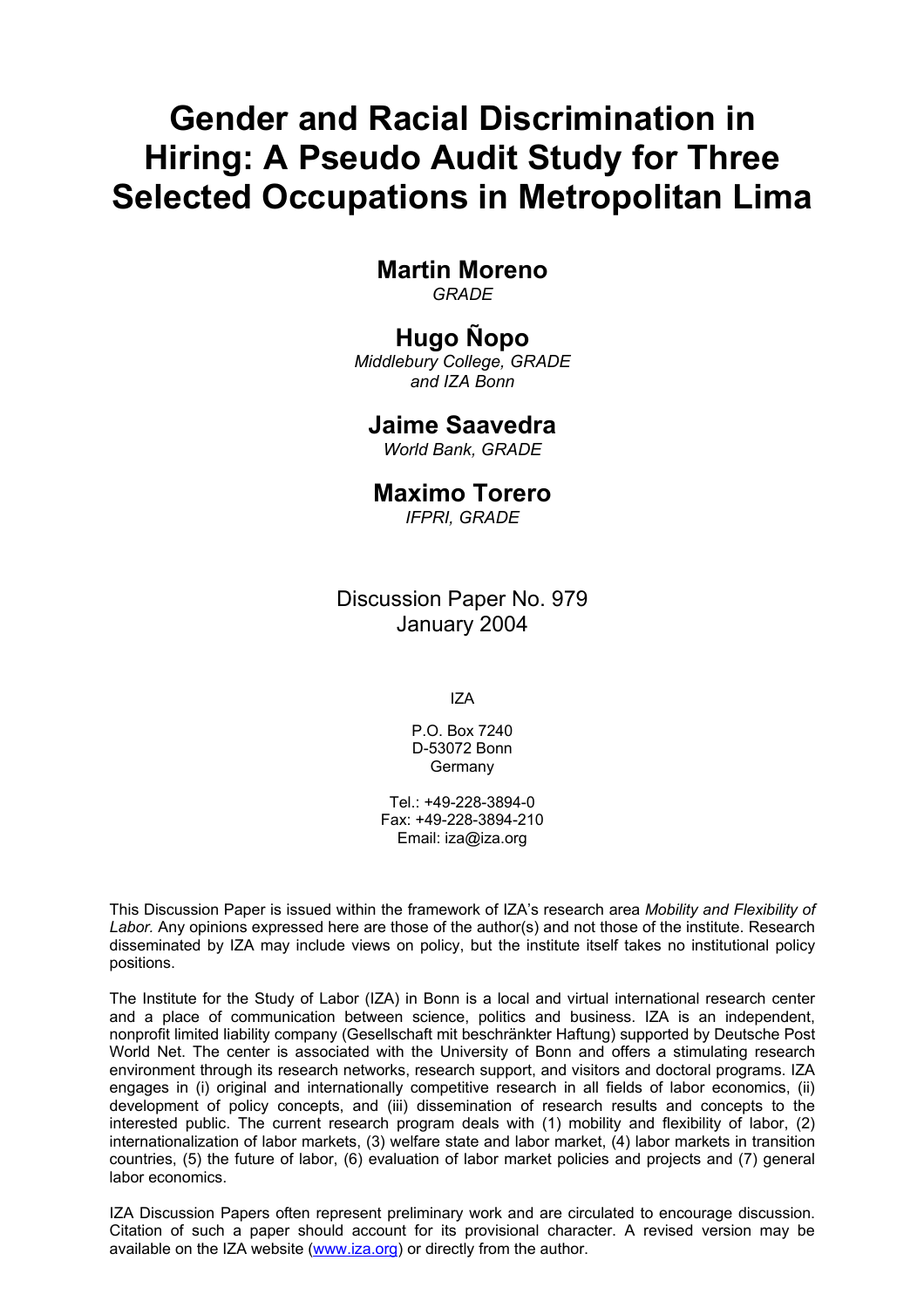IZA Discussion Paper No. 979 January 2004

## **ABSTRACT**

## **Gender and Racial Discrimination in Hiring: A Pseudo Audit Study for Three Selected Occupations in Metropolitan Lima**[∗](#page-2-0)

In this paper, we adapt the audit studies methodology to analyze gender and racial differences in hiring for a particular segment of the market of three selected occupations in Metropolitan Lima: salespersons, secretaries and (accounting and administrative) assistants. The adapted pseudo-audit study methodology allows us to reduce the room for existence of statistical discrimination. The results suggest the existence of no significant differences in hiring rates for different gender-race groups but some systematic (and significant) differences in the aimed wages of the individuals in their job search processes.

JEL Classification: C93, D63, J4, J7

Keywords: field experiments, discrimination, occupational segregation

Corresponding author:

 $\overline{a}$ 

Hugo R. Ñopo Warner 305C Economics Department Middlebury College Middlebury, Vermont 05753 USA Email: [hnopo@middlebury.edu](mailto:hnopo@middlebury.edu)

<span id="page-2-0"></span><sup>∗</sup> The study was performed while the authors were researchers at GRADE. The Inter-American Development Bank financed a substantial component of this project. The comments of Loujia Hu, Claudia Piras, Andrew Morrison, Jacqueline Mazza and Chris Taber are deeply acknowledged.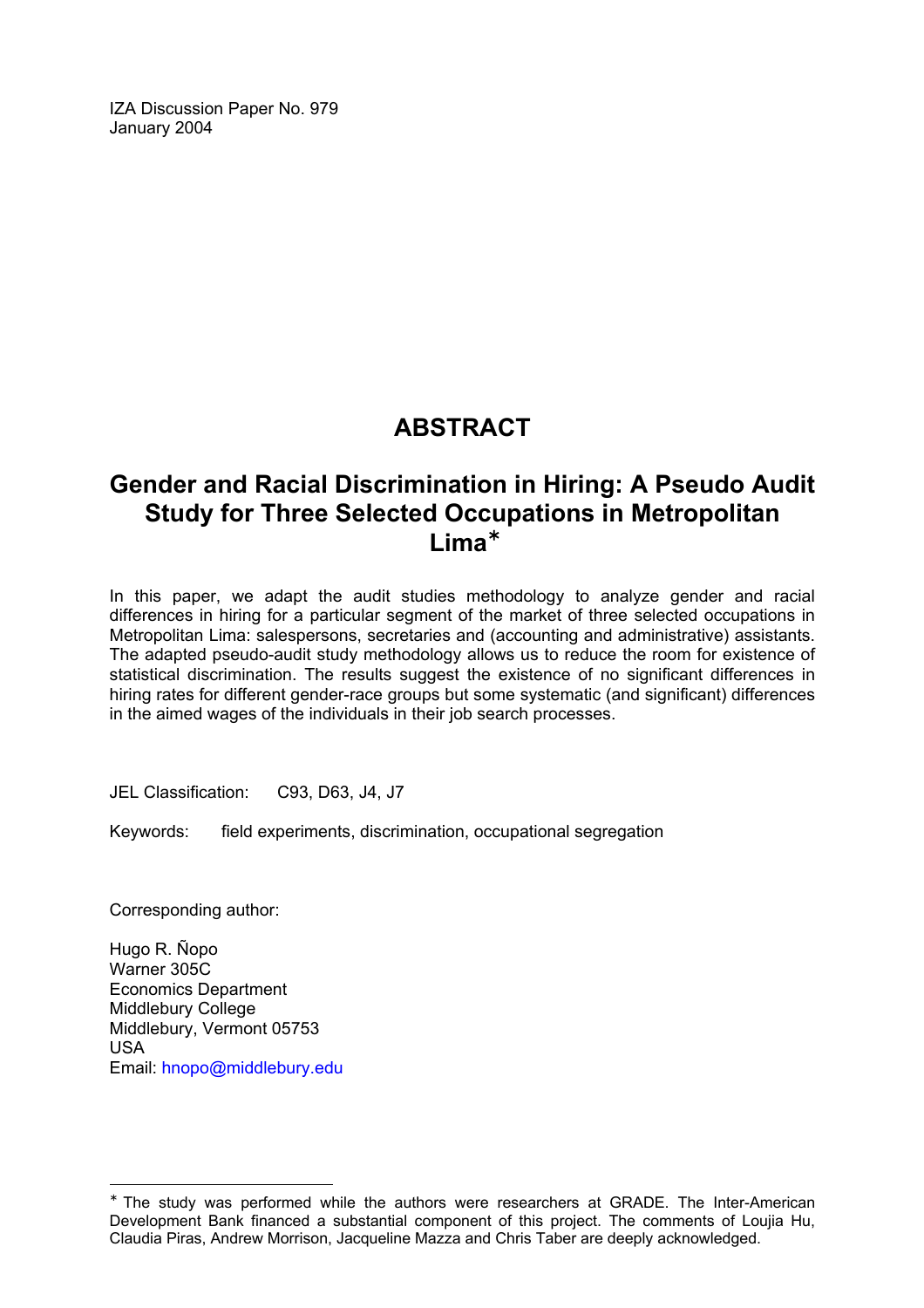## 1 Introduction

Despite social advances and a movement towards modernization of labor markets, there are still substantial differences in earnings and opportunities for individuals from different gender and racial groups. Casual observation of job openings posted in local newspapers reflects the existence of occupations for which employers request only male or only female employees. In other postings, the euphemism "good presence" is used to refer to specific racial preferences of those posting the job openings.

Occupational differences linked to racial differences among white, indigenous and mestizo individuals persists due to the existence of stereotypes and prejudices, that are reinforced by differences in the opportunities of access to education and other assets. To these differences based on phenotypical characteristics, one should also add cultural differences, observable through differences in behavior and speech. Sometimes the employers make their decisions using these racial and ethnic differences as proxy measures of other characteristics that they desire, but that are harder to observe in a job interview. As a result, the employers discriminate individuals on the basis of their racial characteristics, but not because they have a "taste for discrimination" instead because they use race as a signaling device (statistical discrimination).

In Peru, there are also substantial differences in occupational structures among gender and racial groups and, to some extent, these differences explain the wage differences that have been documented by Nopo, Saavedra and Torero (2002). Occupational segregation is also linked to differences in asset ownership of the individuals and their families. Blau and Ferber (2002) report that gender differences in occupational structures in Latin America, measured by the Duncan index, are higher than those found in other regions of the world. Occupational segregation, is the result of a sorting equilibrium that may involve the existence of discrimination (either taste-based or statistical) from the employers or from the applicants (through their decisions to apply only to those occupations for which they feel they have higher chances of being accepted). By analyzing the figures of segregation only, it is not possible to identify whether the result has a taste-based or statistical cause.

In this study we isolate and explore the first reason (employers decisions<sup>1</sup>), by analyzing the hiring processes for some specific occupations, using information of real job applicants from the CIL-PROEMPLEO network, the job intermediation service of the Peruvian Ministry of Labor and Employment Promotion. For that purpose we followed males and females in the process of job seeking. Specifically, we focused on salespersons, secretaries and accounting and administrative assistants. For those occupations, we captured information about the gender and racial characteristics of applicants, as well as the characteristics that would make them employable in the occupations for which they were applying. For every job posting, all

 ${}^{1}$ Even more, as we will explain later in the paper, the design of the experiment leaves a small room for the existence of statistical discrimination.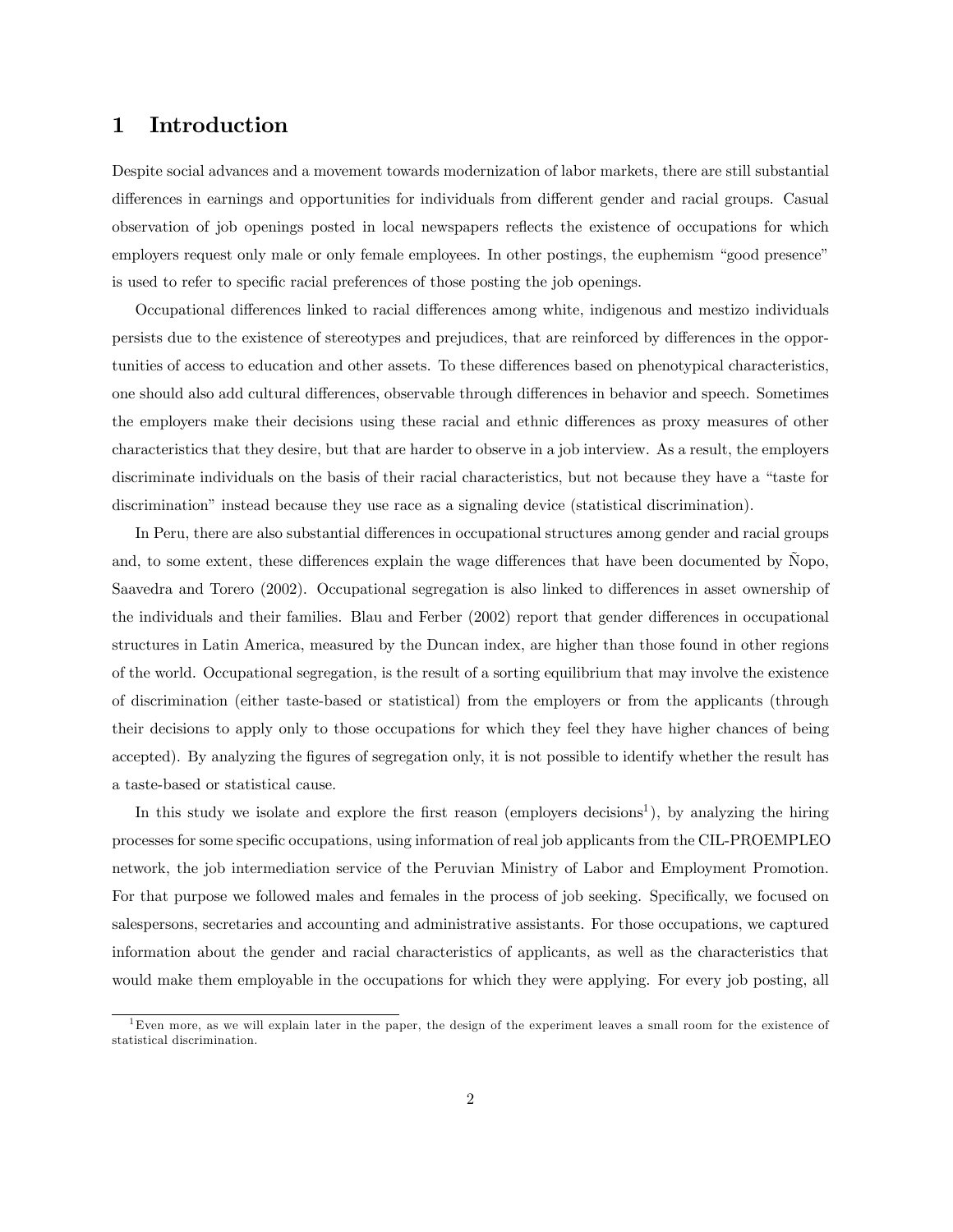the applicants had to fulfill a minimun set of requirements for age, schooling and occupational experience that the firms required in their job postings. Hence, by construction, our sample has a reduced variance in age, schooling and occupational experience (compared to the variance of those variables found at a national level). Nonetheless, there is still a noticeable variance in family income, ownership of certain durable assets and access to private schools. On the other hand, with respect to ethnic and racial differences of the individuals, there is considerable heterogeneity in the population under study, even though it represents only a bounded portion of all the racial diversity that can be found in Lima. Individuals who can be typically regarded as "Whites" do not seek employment through this intermediation service. Then, this study is not oriented to analyze the possible segregation processes that occurs between a White elite and the rest of the population, but to study the potential discriminatory processes that may affect the majority of the population. The typically indigenous individuals, who have recently migrated to Lima, do not go to the intermediation service either. In general, the population under study can be regarded as typical mestizos with some degree of heterogeneity.

In this experiment we compare the performance of mestizo individuals (with different degrees of "mestizaje") that have similar characteristics in age, schooling and occupational experience. The heterogeneity of the racial characteristics allow us to form, at the interior of the sample, groups of individuals such that, in terms of their comparable differences, can be labeled as indigenous, mestizos and whites.

This study shares many of the characteristics present in traditional audit studies,<sup>2</sup> but has overcome some of the critiques given by Heckman.<sup>3</sup> The paper first introduces the occupational segregation found in Urban Peru and evaluates the methodology for this study. After this we show the characteristics of the sample, results obtained from the study and finally we conclude by discussing the scope of this study in the understanding of discrimination in the labor markets of Peru.

## 2 Occupational Segregation by Gender and Race in Peru

Blau and Ferber (1992) pointed out that Latin America reports the highest levels of occupational segregation by gender in the world, measured by the Duncan index.<sup>4</sup> However such high segregation occurs not only by gender, but also by race. As there are some typically "male dominated" and "female dominated" occupations, recent data allows us to document the existence of "white dominated" and "indigenous dominated" occupations.

 $2$ Turner et al. (1991)

<sup>3</sup>Heckman (1998)

<sup>4</sup>This index is interpreted as the minimum percentage of individuals of one of the comparing groups that should change their occupations in order to equalize the distributions of individuals accross occupations for both groups. See Fluckiger y Silber (1999) for a detailed description of the Duncan index as well as some other segregation measures.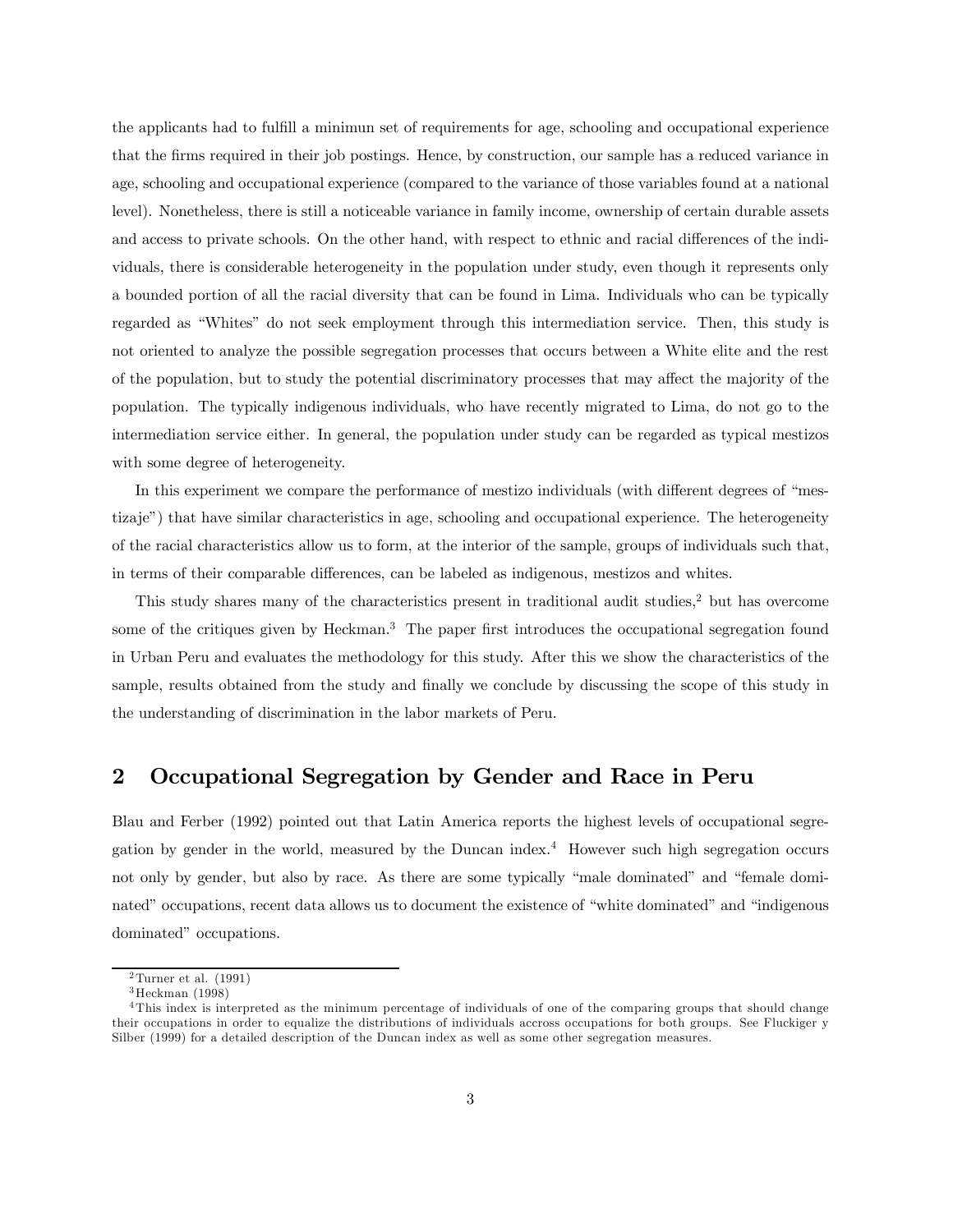

Figure 1: Proportion of White Collars by Racial Intensities

Using a classification of seven occupational groups,<sup>5</sup> the segregation index between males and females reaches 0.3265. That is, it would be necessary that at least 32.65% of the working males (females) switch occupations, to those that have higher female (male) participation, in order to achieve a non-segregated work force (that is, to achieve a situation in which the distributions of males and females across occupations are the same). One may raise the question, is that figure large or small? In that regard, the estimated figures obtained by Deutsch, Morrison, Piras and Ñopo (2001) for a selection of three Latin American countries (Costa Rica, Ecuador and Uruguay) during the nineties and using a classification that considered ten occupational groups is in the range 0.32-0.42. According to those figures the segregation would not be so high compared with the rest of the region, but taking into consideration that the Duncan index depends on the number of occupational groups<sup> $6$ </sup> we can probably conclude that the occupational segregation in Peru is comparable to the rest of the region.

A first look at the distribution of the occupied population by the blue-collar/white-collar criterion shows some interesting results. Figure 1 shows the proportion of white-collar workers by racial intensity for 0 to 10 for the white and indigenous dimensions of the urban Peruvian population in 2000.<sup>7</sup>

As individuals report higher intensities in the white dimension, the likelihood they are employed in

<sup>5</sup> "Professionals and Technicians," "Managers," "Administrative Personnel," "Merchants and Salespersons," "Service Workers," "Agricultural Workers" and "Non-Agricultural Workers."

 ${}^{6}$  For the same population, a coarser clasification of the occupations tends to lower the Duncan index. See Fluckiger and Silber (1999).

<sup>7</sup>This information comes from module of ethnic and racial characteristics of the National Household Survey 2000. For additional details see Ñopo, Saavedra y Torero (2002).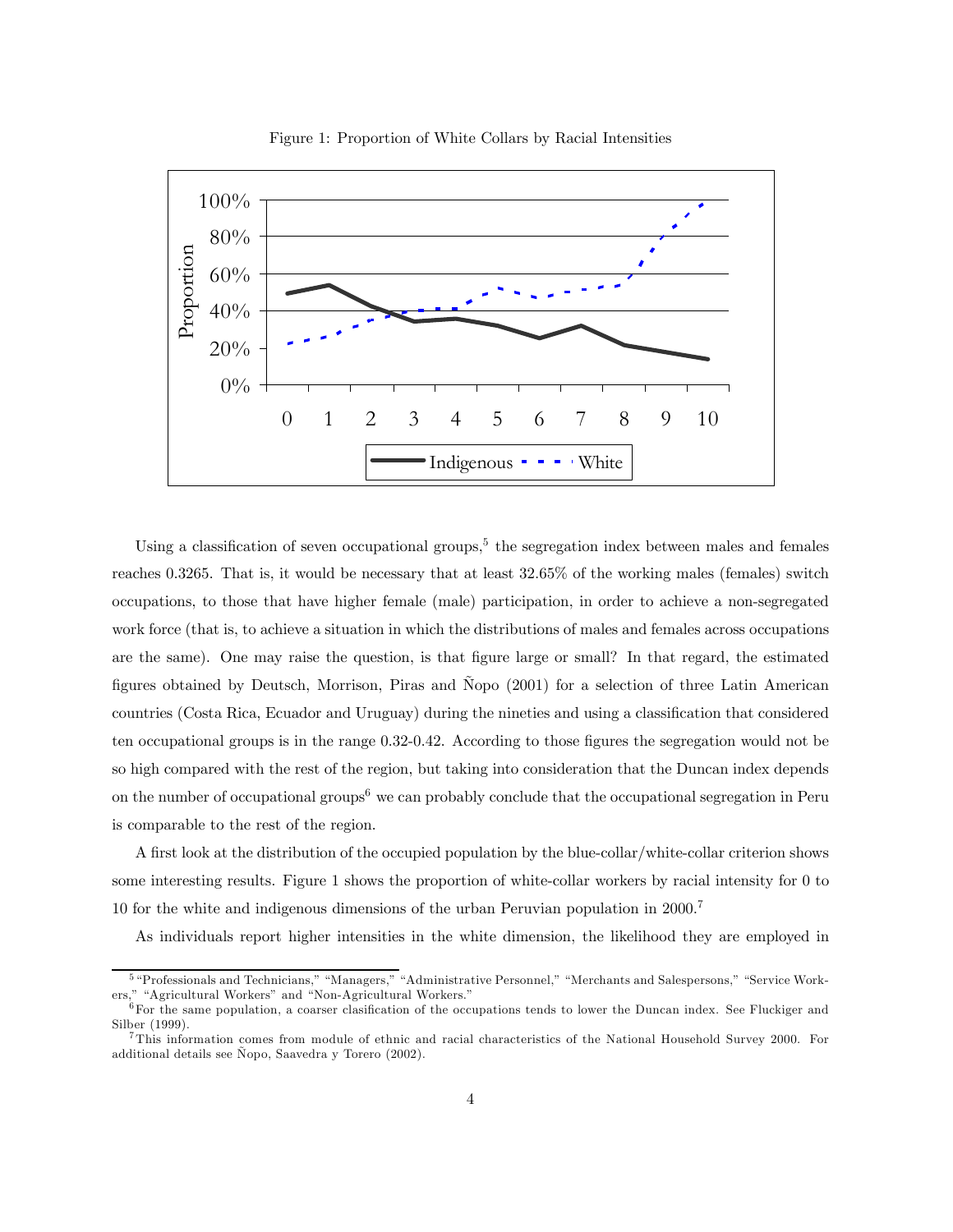

Figure 2: Duncan Index of Ocupational Segregation by Intensities in the Indigenous Dimension (Base Group= Intensity 0)

white-collar occupations increases rapidly. If only 20% of the individuals with white intensity equal to zero work in white-collar occupations, that figure is almost 100% of individuals with white intensity equal to ten. In the indigenous dimension the relationship is the opposite, the higher the intensity the lower the share of white-collars.

Analyzing the seven occupational categories with a racial perspective will shed some light about the segregation that exists in urban Peruvian labor markets. For that purpose, we compute the Duncan indices that result from the comparison of those individuals that report intensity zero with different groups of higher intensities, separating the comparison by gender. The results of the comparison in the indigenous dimension are reported in Figure 2

As differences in the racial characteristics of individuals increase, the differences in their occupations also increase. This result is more pronounced among females than among the males. In that sense, if it is necessary that at least 12% (14%) of females (males) reporting indigenous intensity one switch occupations with the group that has zero indigenous intensity in order to be distributed across occupations in the same way, it would be necessary that at least 28% (18%) of females (males) that have intensity six or more do so. The analogous analysis of the white dimension shows even more pronounced results. The levels of occupational segregation increase as we compare individuals that report more characteristics that would make them be perceived as indisputably white.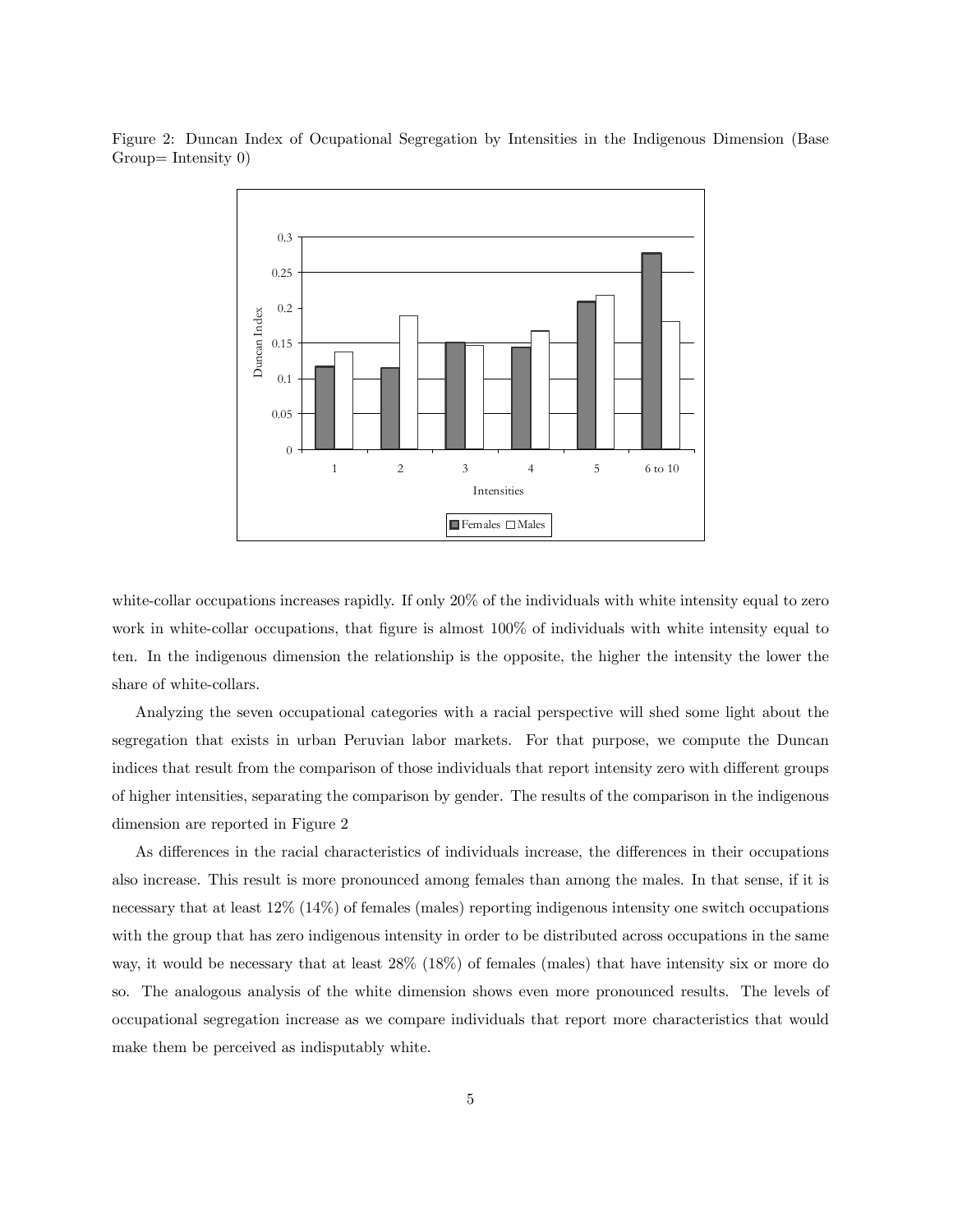

Figure 3: Duncan Index of Ocupational Segregation by Intensities in the White Dimension (Base Group= Intensities 0 and 1)

In summary, national statistics show that Peruvian labor markets are segregated, not only by gender, but also by race. From the information we have yet shown, it is not possible to distinguish whether these results are the outcome of a series of individual decisions (self-segregation) or the result of discriminatory practices of the employers in their hiring decisions (discrimination in any of its forms, either statisticallybased or taste-based).

Given the nature of our study, which concentrates on some occupations for particular segments of the market, it is expected that a great part of the "self-segregation effect" has already operated on the individuals that belong to our sample. Hence, the gender and racial differences that we can find, if any, will not be affected by the typical criticisms related to the existence of self-segregation or self-exclusion from the labor markets.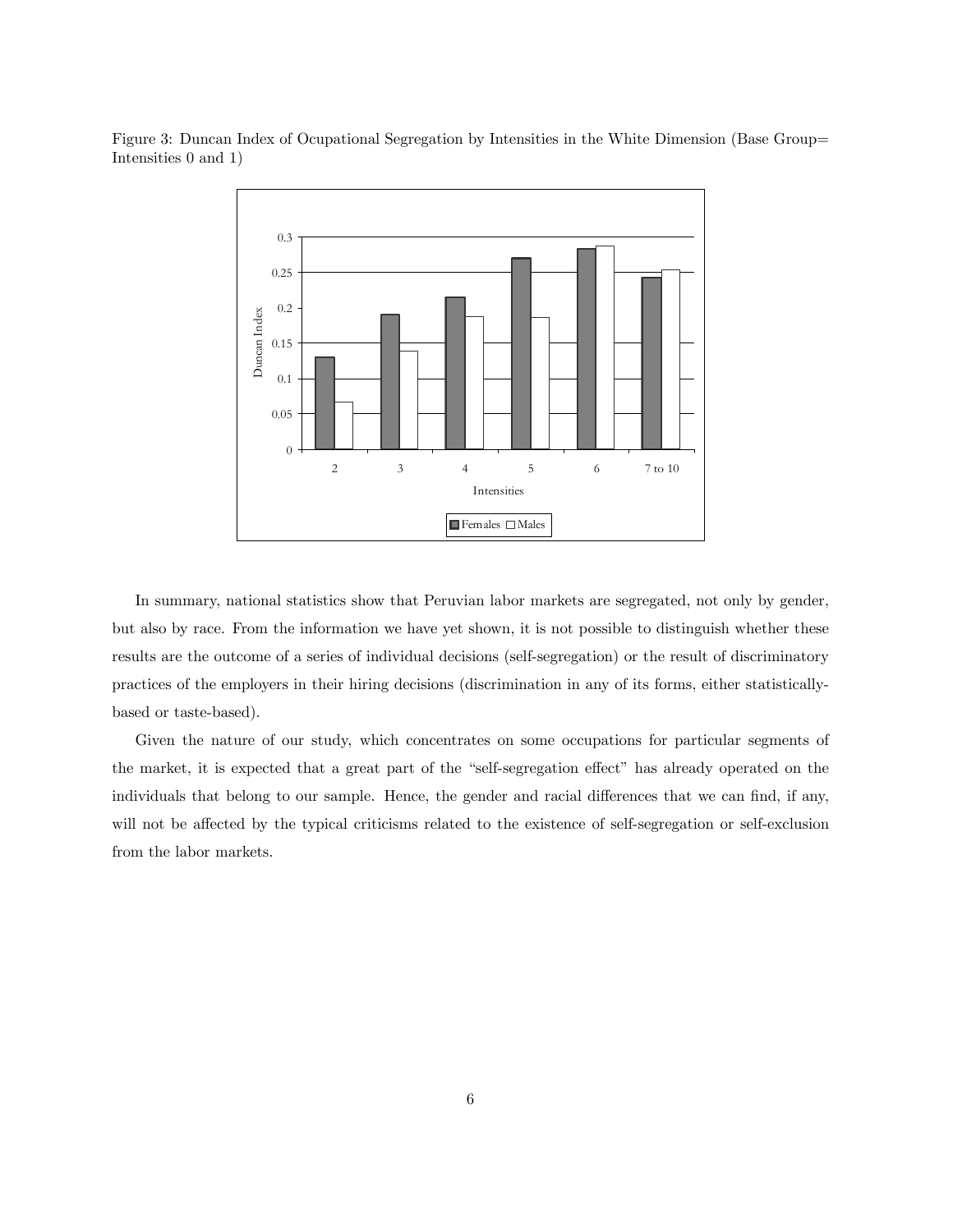## 3 Methodology of the Pseudo Audit Study.

#### 3.1 Design of the study

This study is inspired by the audit studies proposed and then improved on by the researchers at the Urban Institute.<sup>8</sup> These studies try to verify the hypothesis of discriminatory behavior by a decision maker (the interviewer for a job posting) by simulating the arrival of a group of observationally similar applicants (called "auditors") to the face of the decision maker. The simulation is repeated for many decision makers and, if the outcome statistically favors (hurts) individuals with a particular set of characteristics, the conclusion is that the individuals who show that particular set of characteristics are discriminated in favor (against). As this audit study methodology has received some criticism,  $9$  the specific methodology for the study we present here represents a substantial improvement in the approach of verifying such discriminatory hypothesis in the setup of hiring processes.

Typically, auditors are individuals specially hired for the purposes of the study. They show up to the job interviews carrying CV's that are specially tailored for the study in a way that the auditors that apply to the same position have similar CV's (therefore, they bring synthetic CV's to their interviews). The typical auditors who work for these studies are college students that look at their participation in the study as a source of income. They are trained to show up to the interviews and make the pretense of being interested in getting a job. In addition, they have to act as if they have the education and experience that their CV's claim. Interestingly enough, the occupations to which these studies are made typically require minimal skills (this is done in order to keep to a minimum the possible differences in observable characteristics). Finally, the job openings are found by the designers of the study in the newspapers.

These characteristics of the audit studies imply the following problems:

1. An auditor does not necessarily put in the same level of effort to get a job that a real job-seeker would. Also, it is not possible to assure that the auditor will experience the same pressure and anxiety that would be present in a real job interview.

2. The auditor knows the purpose of the study and, as is documented in the literature of experimental psychology literature,<sup>10</sup> this may generate incentives (conscious or unconscious) to bias the results towards those that the researches are looking for.

3. Description of job requirements that appear in newspapers are typically very brief and rarely exhaustive. In that case, the role of unobservable characteristics (which in this case would be those characteristics

 $8Cross et al. (1990); Turner et al. (1991).$ 

<sup>9</sup>Heckman pointed out that the results obtained from audit studies are, in general, unclear and unconvincing. See Heckman (1993, 1998) and Heckman and Siegelman (1993) for a critical description of the results from a detail analysis of the identification assumptions behid the audit study model.

 $10$  See Lindzey and Aronson (1975) and Rosenthal (1976).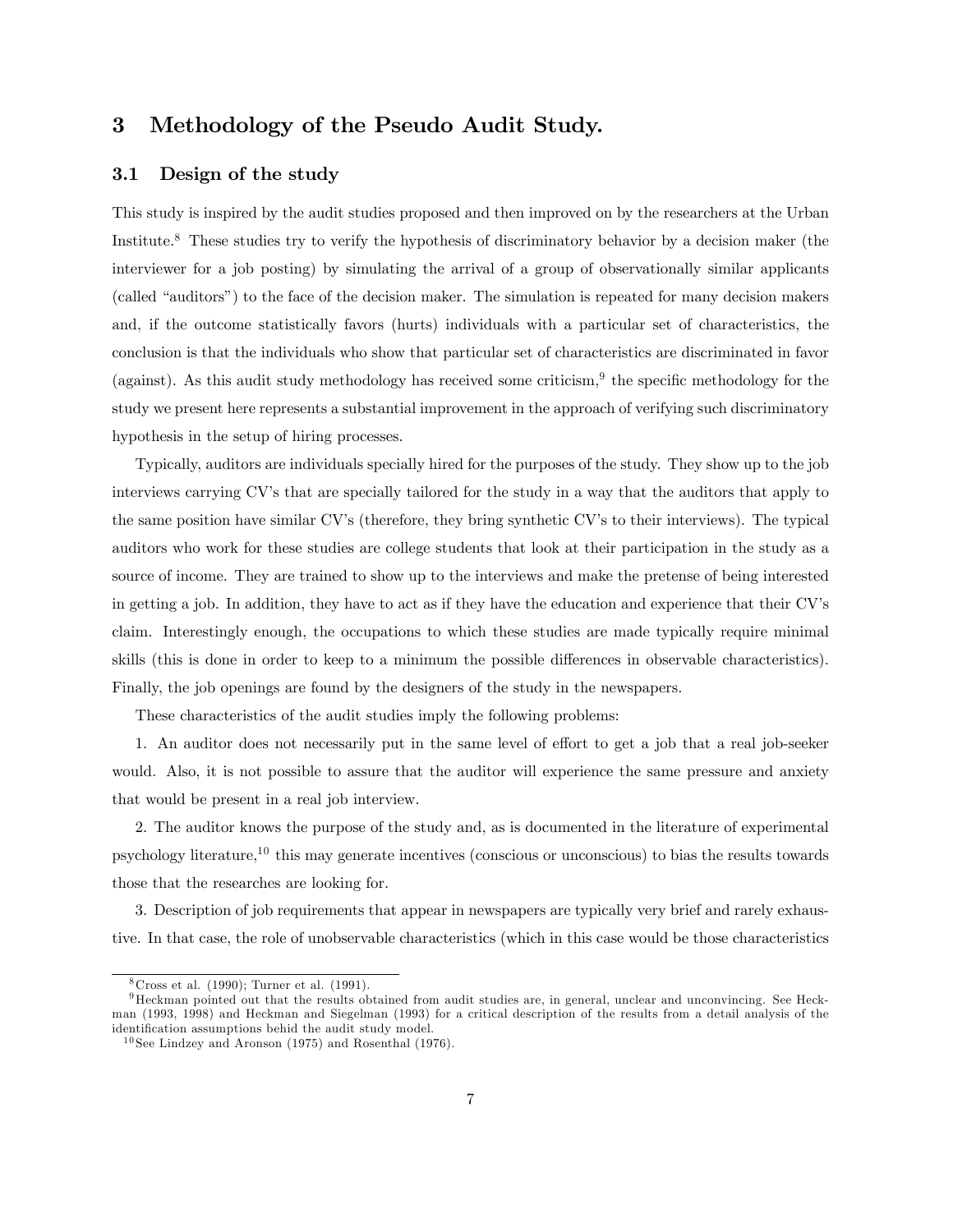that the employers look after in the interviews, but the designers of the audit study do not take into account to form the groups of auditors) can play prevalent role.

4. A college student who applies to a low skill position will, involuntarily, show personal characteristics that eventually could make him/her be seen as an over-qualified applicant. As a consequence, the employers may decide not to hire the over-qualified applicant because they may get afraid that he/she would not last in the position.

For these reasons, one has to be suspicious about the results that come from the audit studies. There are many sources of noise that could invalidate the results.

We overcome some of these critiques by designing a pseudo-audit study in which, instead of hiring auditors to go to the job interviews, we select them from a pool of applicants to a job intermediation service in Lima, Peru, the CIL-PROEMPLEO network. For that reason:

1. As opposed to taking the demand side of the labor market as given and simulate the supply side with auditors, we simply monitor both sides of the market without simulating any behavior among the agents. This is crucial for alleviating the problems related to issues 1 and 2 above.

2. Since the CIL-PROEMPLEO network (the intermediation service of the Ministry of Labor and Employment Promotion) has direct contact with the firms that post the job openings, they know the details of the full requirements attached to every job posting. The information related to the observable characteristics that the firms require is more complete than the information one could obtain from the reading of a job posting in the newspaper. Having a richer set of information about observable characteristics, the room for unobservables (in the sense enunciated in point 3 of the list of problems) is substantially smaller. Hence, PROEMPLEO can send homogeneous groups of applicants to the interviews, more than what we could expect from a traditional audit study. This alleviates the potential problems coming from points 3 and 4 in the previous list.

Given these considerations, the figures obtained from the data set of this pseudo-audit study would have less room for noise than those reported in the previous literature. As a result, their validity is more certain than the figures that were previously reported using traditional audit studies.

Nonetheless, this study has also the advantage that it is not based upon simulated behaviors of the individuals. We did not need to hire a pool of auditors, but only a pool of monitors to observe the job postings, as well as the applicants and the interviewers at each firm. consequently, we were able to afford fieldwork that captures information (for job openings, interviewers and applicants) in numbers that are substantially above those that the literature has for the studies of discrimination in hiring.<sup>11</sup>

<sup>1 1</sup>As it can be understood, the cost of each "observation" (a job posting with all its applicants) in the typical audit studies is substantially higher than the cost of each observation in this pseudo-audit study. That cost reduction per observation allows us to manage a bigger data set.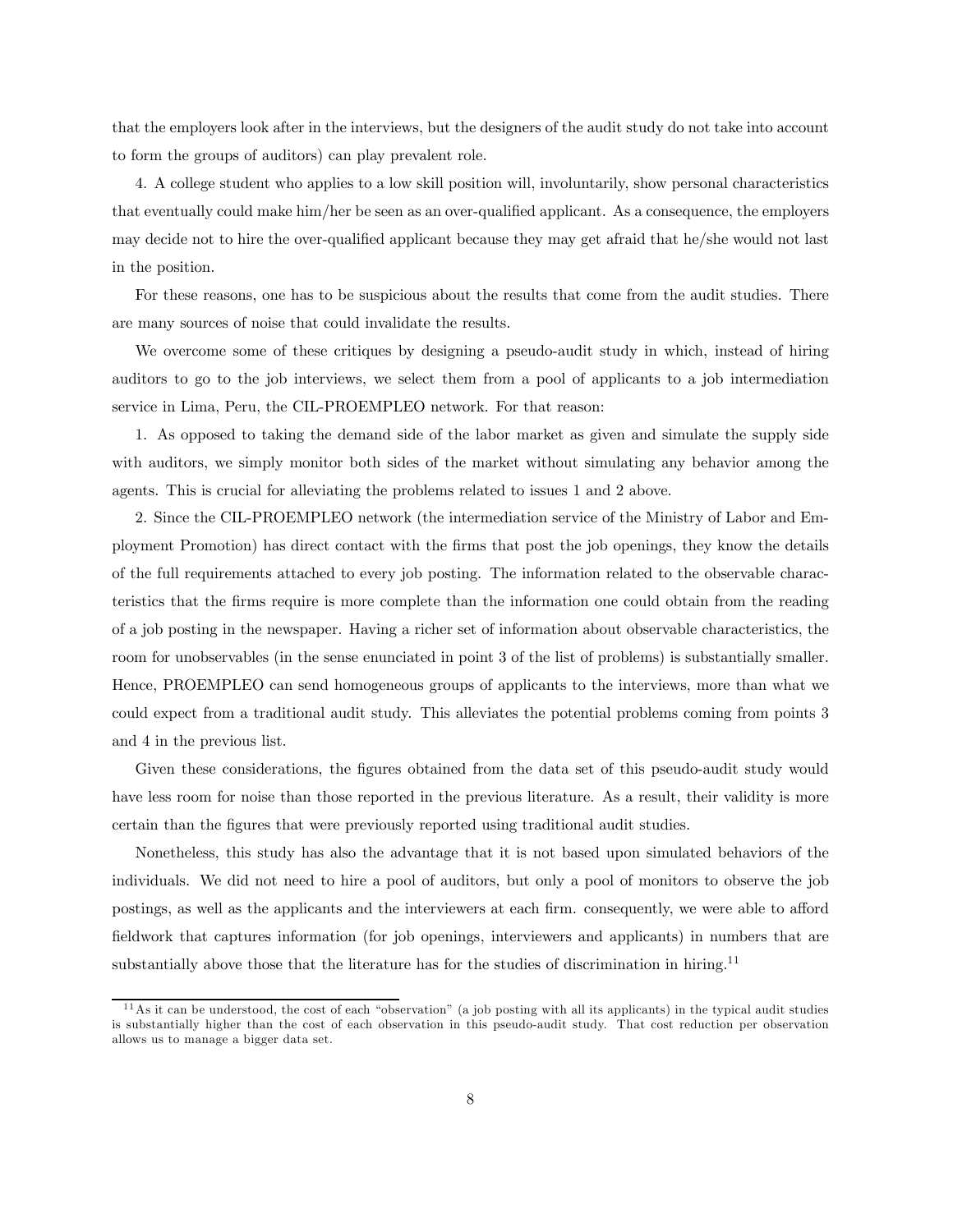#### 3.2 Description of the fieldwork

Most of the information of the applicants to the occupations of interest was taken at the headquarters of PROEMPLEO. The process was as follows. First, the intermediation specialists received the job postings from the firms. Simultaneously, applicants that showed up to the offices of PROEMPLEO were interviewed by the intermediation specialists who matched the individual characteristics of the applicants with the requirements of the job postings available at the moment of the applicant's arrival. The applicants were sent to the firm for job interview only when they satisfied the minimum set of requirements for a posting. The intermediation specialists were prohibited, by law, from using age, race or gender as characteristics that define a match between applicants and postings. Even more, the application forms that the firms filled to post their vacancies do not give space for these data. However, informally, many firms ask for applicants of determined sex, and the intermediation specialists use this information. Before the applicants were sent to the firms for their interviews, they were interviewed by our pool of monitors. There, they were asked about some additional labor and socio-demographic characteristics (duration of the unemployment spell, and familiy income among others), a picture was taken and their racial characteristics were registered in our database. In other cases in which the applicant was sent to a job interview from an office other than the headquarters, our poll of monitors visited the applicant at home. Part of our pool of monitors were sent to the firms to give a questionaire to the job interviewers. Pretending to conduct a survey about the quality of the services of PROEMPLEO, our monitors obtained information about personal characteristics of the interviewers such as schooling, tenure, and age. The emphasis of this process, however, was on observing their gender and racial characteristics.

With all the information collected through field work, there are three possible units for analysis in this study: the applicants, the postings and the interviewers. Since we are interested in quantifying to what extent the chances of getting hired for an individual are affected by their gender and racial characteristics, after controlling for a set of observable covariates, we will analyze the job postings and all its applicants.

One firm may post more than one vacancy on the system, simultaneously or not. Additionally, one applicant may apply to more than one posting, as long as he/she satisfies the requirements of each posting.

According to the scheme in Figure 4, we have a first hypothetical case in which firm 1 (F1) posts a vacancy (V1) and three applicants go for the job interviews  $(A1, A2 \text{ and } A3)$ . For a second vacancy (V2), offered by another firm  $(F2)$ , there are two applicants  $(A4 \text{ and } A5)$ . In a more complex situation, the same firm (F2) post another vacancy (V3) and three individuals apply (A6, A7 and A3, being the case that this last applicant also applied to other vacancy).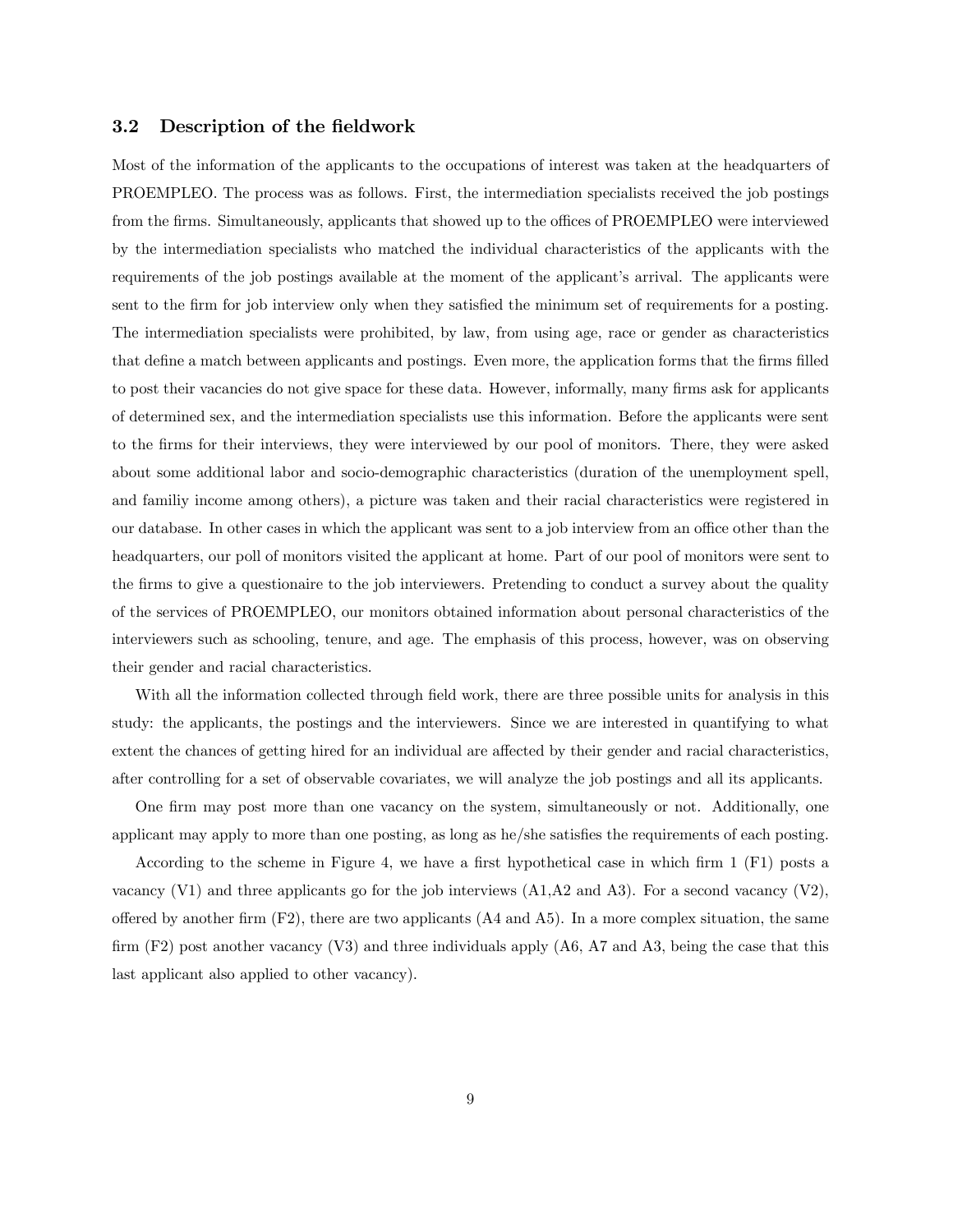Figure 4: Relationships Among Applicants, Vacancies and Firms



### 4 Characteristics of the Sample

With the purpose of seeking the highest possible number of observations, we selected three occupations with high levels of intermediation through PROEMPLEO. For that reason we selected job postings for accounting and administrative assistants, secretaries and salespersons.<sup>12</sup>

We interviewed 1557 applicants between September 2002 and March 2003. They represented 2650 different applications to the 435 job postings offered by 202 different firms.

In some cases, the initial postings were cancelled by the firm (43% of them), either because the firm hired somebody else from out of the system or because the opening was closed without any hiring. The observations linked to those postings were not used. Also, for some other postings, PROEMPLEO sent only one applicant to the firm (either by request of the firm or because there were no other applicants satisfying the requirements at the moment of the posting). These observations were also left apart because it is not possible to detect discrimination when an applicant has no competitors. For those reasons, the number of observations was reduced to 882 applicants, 1713 applications and 292 postings.

On the other hand, 55 of the 202 firms surveyed had to be left unused because of missing observations for one or more of the applicants to their postings. Finally, combining the restrictions imposed on the data, we are left with 91 firms, 113 postings, 565 applicants and 760 applications, as seen in Figure 5.

 $12$ Initially we also considered data-entry assistants, but the number of job openings that were posted into the system was too small to be considered.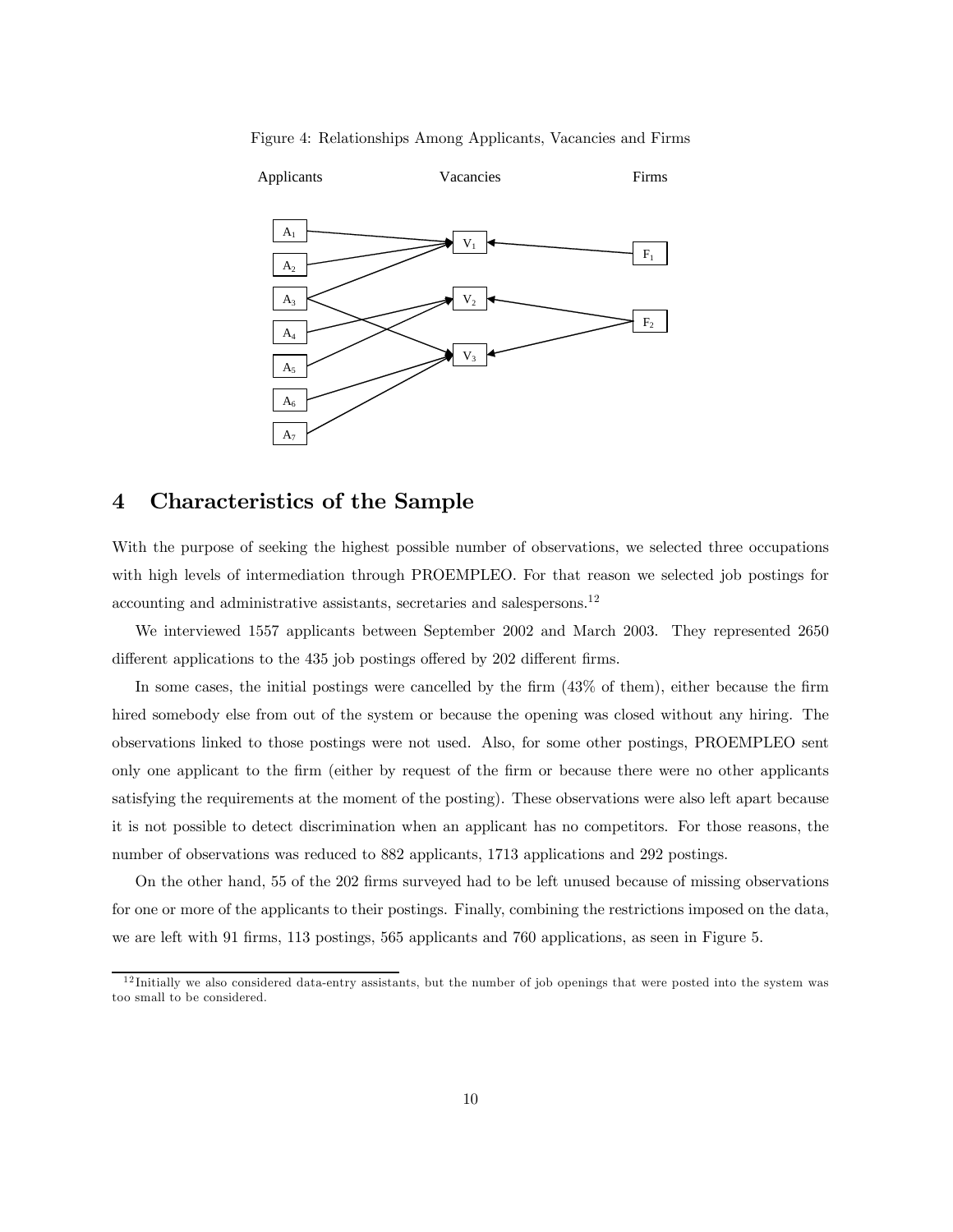#### Figure 5: The Sample

## **Sample Size**

|             | Total<br>Sample $a/$ | Valid<br>Sample b/ | Constrained<br>Sample <sup>c/</sup> |
|-------------|----------------------|--------------------|-------------------------------------|
| Applicants  | 2650                 | 1713               | 760                                 |
| Individuals | 1557                 | 882                | 565                                 |
| Postings    | 435                  | 292                | 113                                 |
| Firms       | 202                  | 146                | 91                                  |

a/ Includes applicants sent to postings that were cancelled by the firm or to postings with only one applicant

b/ Includes postings for which we have information about all the applicants sent

c/ Includes postings for which we have all the information about the applicants and the interviewers

#### Figure 6: The Sample by Occupations

#### **Distribution of Applicants by Occupations**

|                                             | Frequency | $\frac{0}{0}$ | Accumulated |
|---------------------------------------------|-----------|---------------|-------------|
| <b>SALESPERSONS</b><br>ACCOUNTING ASSITANT/ | 227       | 29.87         | 29.87       |
| ADMINISTRATIVE ASSISTANT                    | 183       | 24.08         | 53.95       |
| <b>SECRETARY</b>                            | 350       | 46.05         | 100         |
| Total Applicants                            | 760       | 100           |             |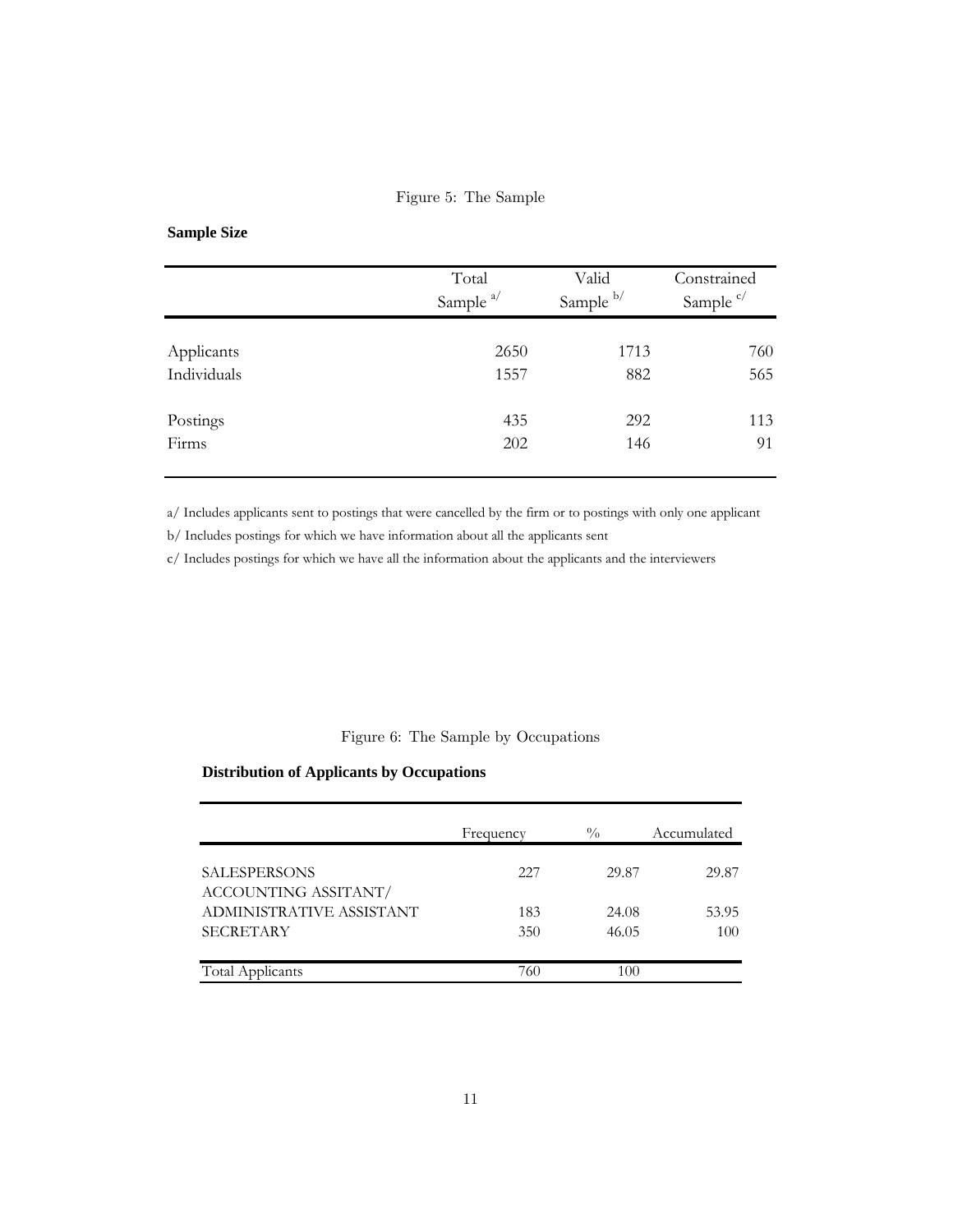#### 4.1 Characteristics of the applicants

The sample of individuals for this study is composed of technicians and professionals from the middle and lower income classes of metropolitan Lima, they are relatively young and generally have an above high-school education. The average number of years of schooling is 13.6 (with a standard deviation of 1.9). Only 20% of the individuals did not study after high-school. 23% graduated from a private high-school. Their parents' education was on average less than their own. Among the parents, those who just finished high-school are in the majority, especially among mothers. Two thirds of the applicants are females.

Almost all the applicants have some labor experience, 87% have worked during the last twelve months in some dependent position and 50% have been self-employed. This also reveals a prevalence of individuals with secondary occupations. The average monthly earnings of the individuals in their last occupation as an employee exceeds minimum wages by 50% and is close to the average monthly earnings in Metropolitan Lima. The average unemployment spell of the applicants is 3.5 months.  $36\%$  report to have the required experience for the position at which they apply and those figures are substantially higher among secretaries and accounting assistants. Only 17% of the applicants were hired.

Females in the sample, on average, are one year younger than males and come from families with a higher average income (although this difference is not significant). The percentage of females with unemployment periods during the last 12 months is smaller than the analogous percentage of males.

Family and per-capita income are generally higher for those individuals who attended high-school at a private institution, have taken some technical or professional studies at a university and whose parents got post-high-school diplomas (either at universities or occupational institutions). The individuals who attended private institutions for their technical or professional degrees have earnings that, on average, are not substantially above the earnings of those who attended public institutions for the same degree.<sup>13</sup>

In terms of asset ownership, we found the expected patterns: the higher the monthly family income quintile, the higher the asset ownership in the household. There is small dispersion in the ownership of stoves and color TV's, but it is higher for the rest of the assets. Even though the sample of applicants for our study is drawn from a specific segment of the Limenian population that has relatively homogeneous schooling, experience, and age; we observe high dispersion in earnings for both the applicants and their families, that has a correlation with asset ownership, as can be seen in Figure 8.

 $13$ This is probably related to the fact that the private institutions that this segment of the population typically attends are not of better quality than the public institutions. Actually, graduates from the elite Limenian universities do not use the services of PROEMPLEO in their job search processes.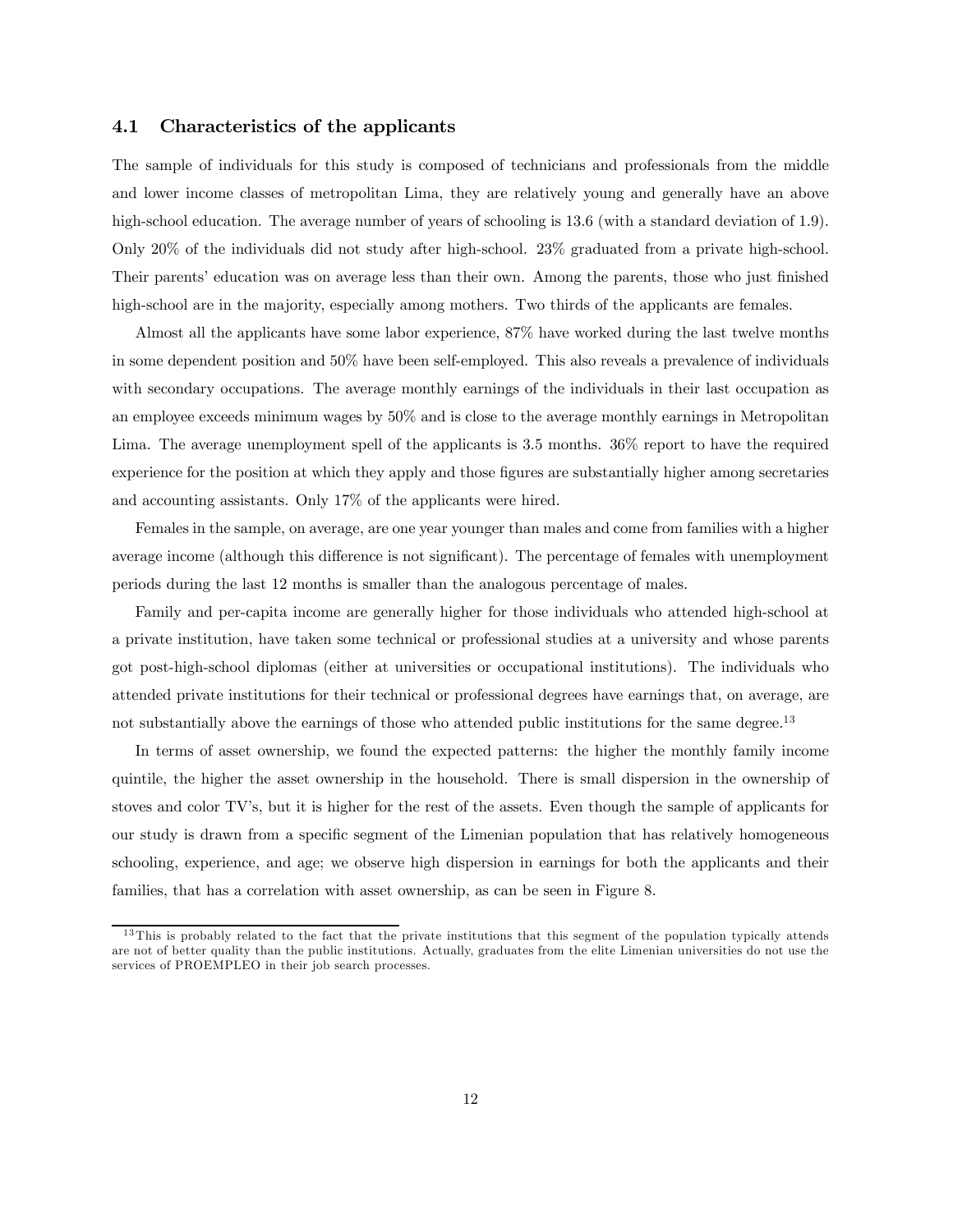|                                                 | Per-Cápita Income |           |     |
|-------------------------------------------------|-------------------|-----------|-----|
|                                                 |                   | Standar   |     |
|                                                 | Average           | Deviation | N   |
|                                                 |                   |           |     |
| Attended High School in a:                      |                   |           |     |
| Private Institucion                             | 348.4             | 201.1     | 173 |
| Public Institution                              | 280.5             | 205.2     | 566 |
| Attended Profesional or Technical studies in a: |                   |           |     |
| Private Institucion                             | 317.0             | 204.5     | 242 |
| Public Institution                              | 297.5             | 233.9     | 285 |
| Attended Profesional or Technical studies in a: |                   |           |     |
| Superior Technological Institu                  | 268.7             | 167.3     | 233 |
| University                                      | 336.8             | 243.1     | 329 |
| Applicant's father maximun achievement:         |                   |           |     |
| High School                                     | 269.5             | 188.4     | 503 |
| College and higher                              | 353.6             | 229.6     | 236 |
| Applicant's mother maximun achievement:         |                   |           |     |
| High School                                     | 284.3             | 203.7     | 595 |
| College and higher                              | 346.1             | 209.1     | 144 |

Figure 7: Average per-capita household income by characteristics of the applicant (in S/.)

Figure 8: Selected assets of the applicant's household by monthly household income quintile

|                 |       | Applicant's Family Income Quintile |       |        |       |        |
|-----------------|-------|------------------------------------|-------|--------|-------|--------|
| Assets          | Total |                                    | Н     | Ш      | IV    | V      |
| Stove           | 94%   | 85%                                | 96%   | 93%    | 98%   | 99%    |
| Color TV        | 88%   | 78%                                | 83%   | 93%    | 96%   | 99%    |
| Dryer           | 61%   | 47%                                | 50%   | 63%    | 70%   | 86%    |
| Boiler          | 42%   | 20%                                | 32%   | 41%    | 51%   | 81%    |
| Cable           | 34%   | 19%                                | 23%   | 26%    | 49%   | 56%    |
| Phone line      | 27%   | $10\%$                             | 23%   | 24%    | 35%   | $52\%$ |
| Washing machine | 19%   | $7\%$                              | 18%   | 13%    | 28%   | 30%    |
| Savings         | 16%   | $10\%$                             | $9\%$ | 15%    | 18%   | $32\%$ |
| Car             | 16%   | $4\%$                              | 8%    | $11\%$ | 24%   | 36%    |
| Microwave oven  | $2\%$ | $0\%$                              | $1\%$ | $2\%$  | $3\%$ | $7\%$  |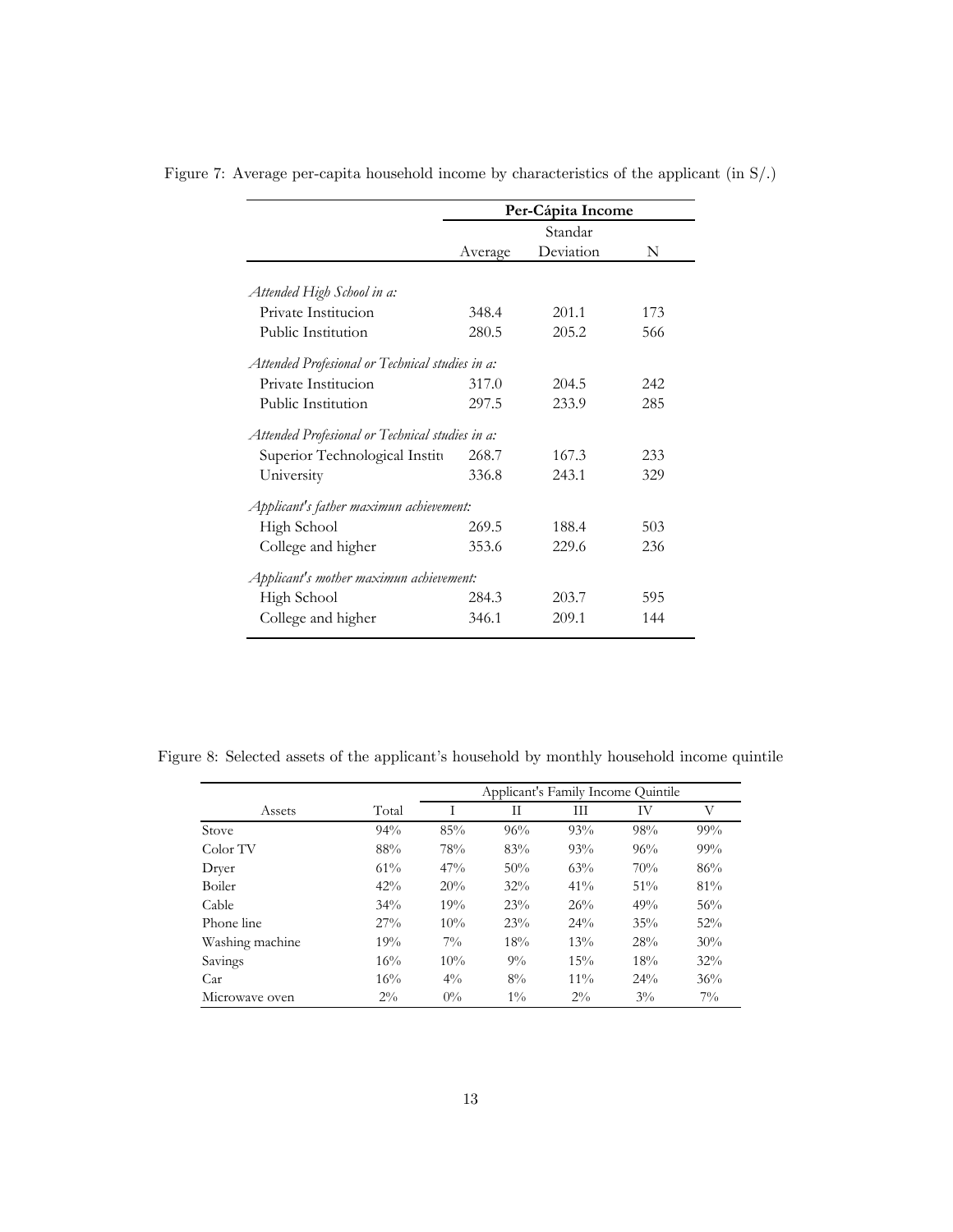Figure 9: Comparison of characteristics between the applicants to PROEMPLEO and the sample of the National Survey of Households (ENAHO) 2001

|                                                    | Survey to the<br>applicants to |                            | Enaho 2001-III Enaho 2001-III |
|----------------------------------------------------|--------------------------------|----------------------------|-------------------------------|
|                                                    | Proempleo                      | $\left( \mathrm{a}\right)$ | (b)                           |
| Years of education                                 | 13.6                           | 12.3                       | 12.1                          |
| Female                                             | 71%                            | 53%                        | 56%                           |
| Age (in years)                                     | 27.5                           | 29.9                       | 25.4                          |
| Household size (persons)                           | 4.9                            | 4.3                        | 4.4                           |
| Monthly household income $(S/\lambda)$             | 1355.8                         | 1583.1                     | 1464.1                        |
| Monthly household income, per-capita $(S/\lambda)$ | 306.5                          | 420.4                      | 375.1                         |
| Superior Studies in:                               |                                |                            |                               |
| Public University                                  | 15%                            | $9\%$                      | $6\%$                         |
| Private University                                 | 18%                            | $6\%$                      | $5\%$                         |
| Public Superior Technological Institute            | 14%                            | $7\%$                      | $6\%$                         |
| Private Superior Technological Institute           | 28%                            | 30%                        | 32%                           |
| Others                                             | $4\frac{0}{0}$                 | 12%                        | $14\%$                        |
| Without superior studies                           | 20%                            | 37%                        | 36%                           |
| Born in Lima                                       | 75%                            | 66%                        | 69%                           |
| Born in Lima and never migrated                    | 66%                            | 66%                        | 69%                           |
| Has worked once in his life                        | $100\%$                        | 100%                       | 100%                          |
| Worked as a dependent during the last 12 months    | 86%                            | 75%                        | 80%                           |
| Worked as a self-employed in the last 12 months    | 50%                            | 28%                        | 22%                           |
| Number of observations                             | 565                            | 122                        | 94                            |

## 4.2 Comparing the sample drawn from PROEMPLEO with the sample of the National Household Survey.

With the purpose of comparing the applicants of PROEMPLEO with similar segments of the labor force in the greater metropolitan Lima population, we present a comparison of our sample with a sub-sample of the National Household Survey 2001 (ENAHO 2001). The first column of Figure 9 reports averages for a set of variables from the sample of applicants. The second column comes from a sub-sample of individuals of the ENAHO 2001 who reached a high-school diploma, who were looking for employment during the week previous to the survey and worked as a dependent at least one of the last twelve months. The third column reports the averages for a sample that is similar to the second but restricted to individuals between 18 and 37 years old (the age range of the applicants to PROEMPLEO). The group of the third column is younger, less educated and has worked less in the self-employed sector than the applicants at PROEMPLEO. The average income of the applicants of our sample is approximately 20% lower than the averages of the corresponding ENAHO samples.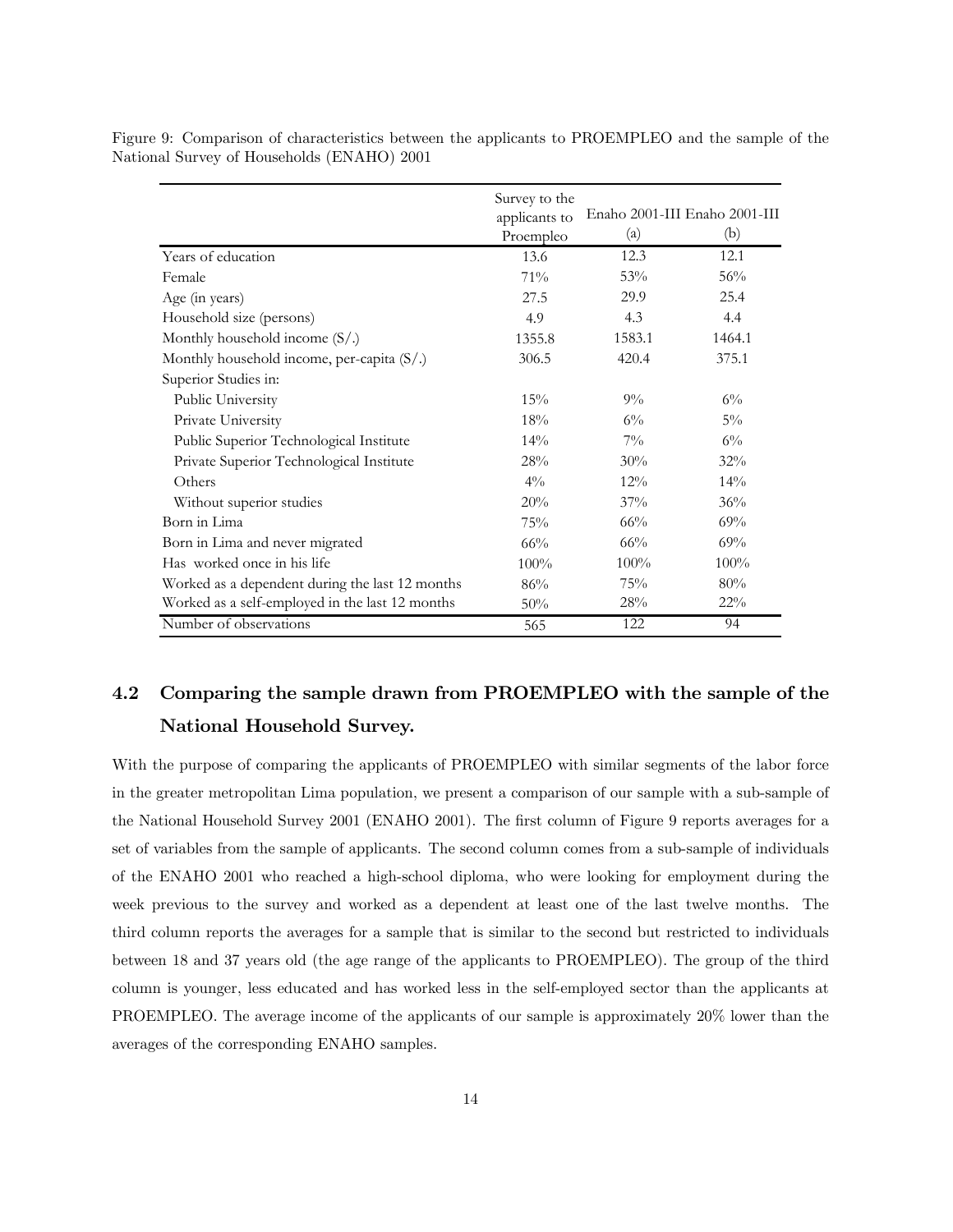#### 4.3 Characterization of the Interviewers

The main demographic, academic and labor characteristics of the interviewers that were surveyed makes them a relatively homogeneous group. However, it is possible to note some differences in these characteristics that are linked to the size of the firm for which they work. Hence, if the interviewers are equally split by gender, as the firm size increases, the prevalence of males increases (40% in small firms compared to 60% in big firms). The average age shows a similar pattern. The average for the whole group is 40 years old, being the case that the average for males is above the average for females (42 and 35 respectively). In the smaller firms the average age of interviewers are higher than the average age of those in medium and big firms.

Regarding the schooling of the interviewers, 80% have achieved a college degree. In the bigger firms, this percentage is higher, as is the percentage of individuals with post-graduate studies. The distribution of professional degrees varies by firm size. In the smaller firms the area of expertise of the interviewers coincides with the areas for which they are requiring applicants: accounting, administration, economics or engineering; meanwhile, in the bigger firms, the area of expertise of the interviewers is related to the positions that are typically in charge of the processes of selection of personnel: psychologist or industrial relations professionals. Finally, males have longer tenure, at the firm and at the position, than females (7 and 5 years against 5 and 4 years respectively).

## 5 Characterization of the Applicants by Gender and Race

Following the same criterion described in Ñopo, Saavedra and Torero (2002), information about racial characteristics of the individuals was collected according to racial intensities. In our sample, individuals perceived as indigenous have a significant presence. The distribution of racial intensities along the Indigenous dimension is concentrated around 5 and 6. On the other hand, the distribution of racial intensities along the White dimension is concentrated around 3.

A comparison of the distributions of racial intensities of the sample obtained for this study and the sample of the ENAHO used in Ñopo et al. (2002) reveals that the PROEMPLEO applicants show racial characteristics of higher intensity in the indigenous dimension and lower intensity in the white dimension than the national averages. There are no substantial differences between both samples with regard to the distribution of intensities along the Asian and Black dimensions.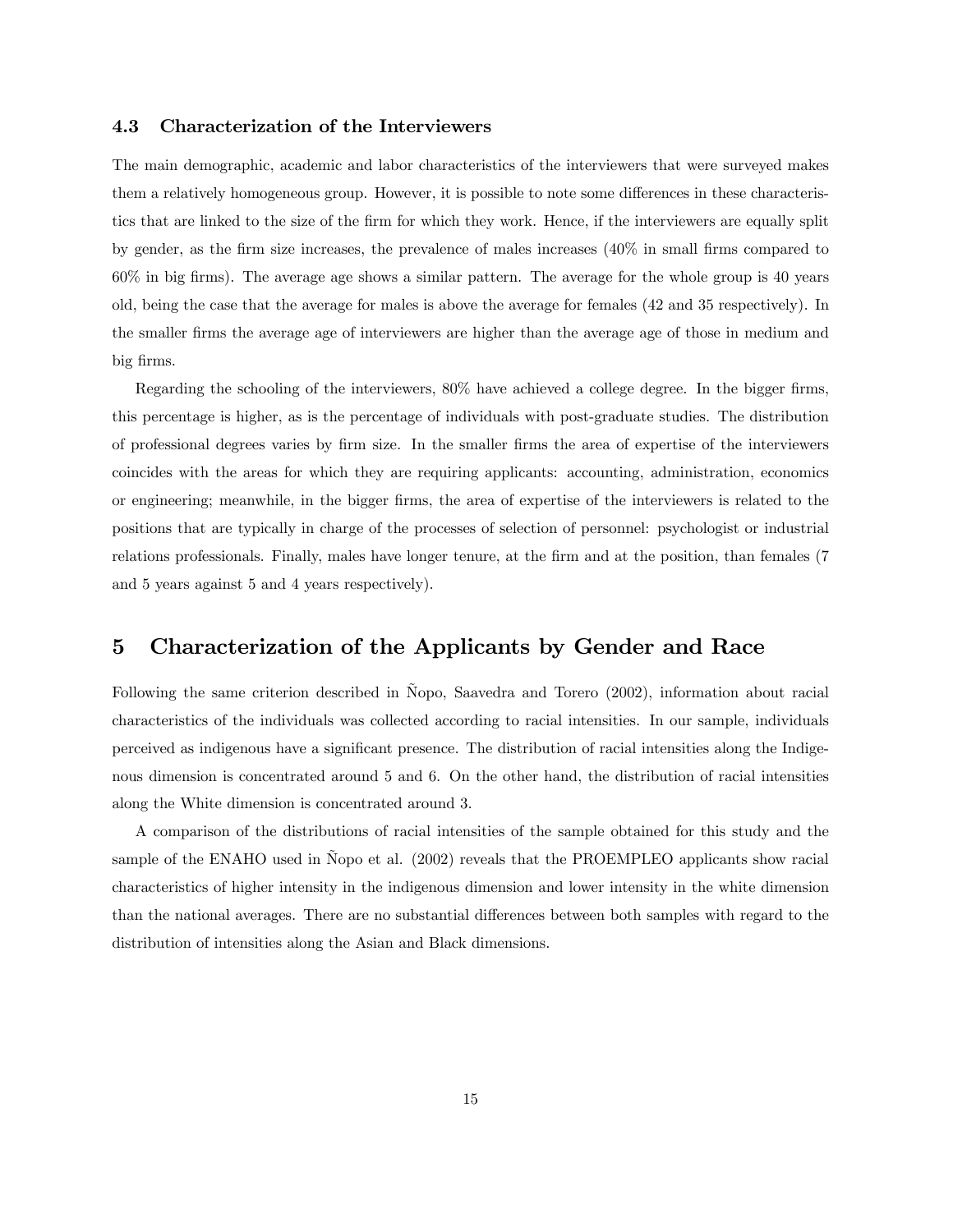

Figure 10: Racial Intensity Distributions of the Applicants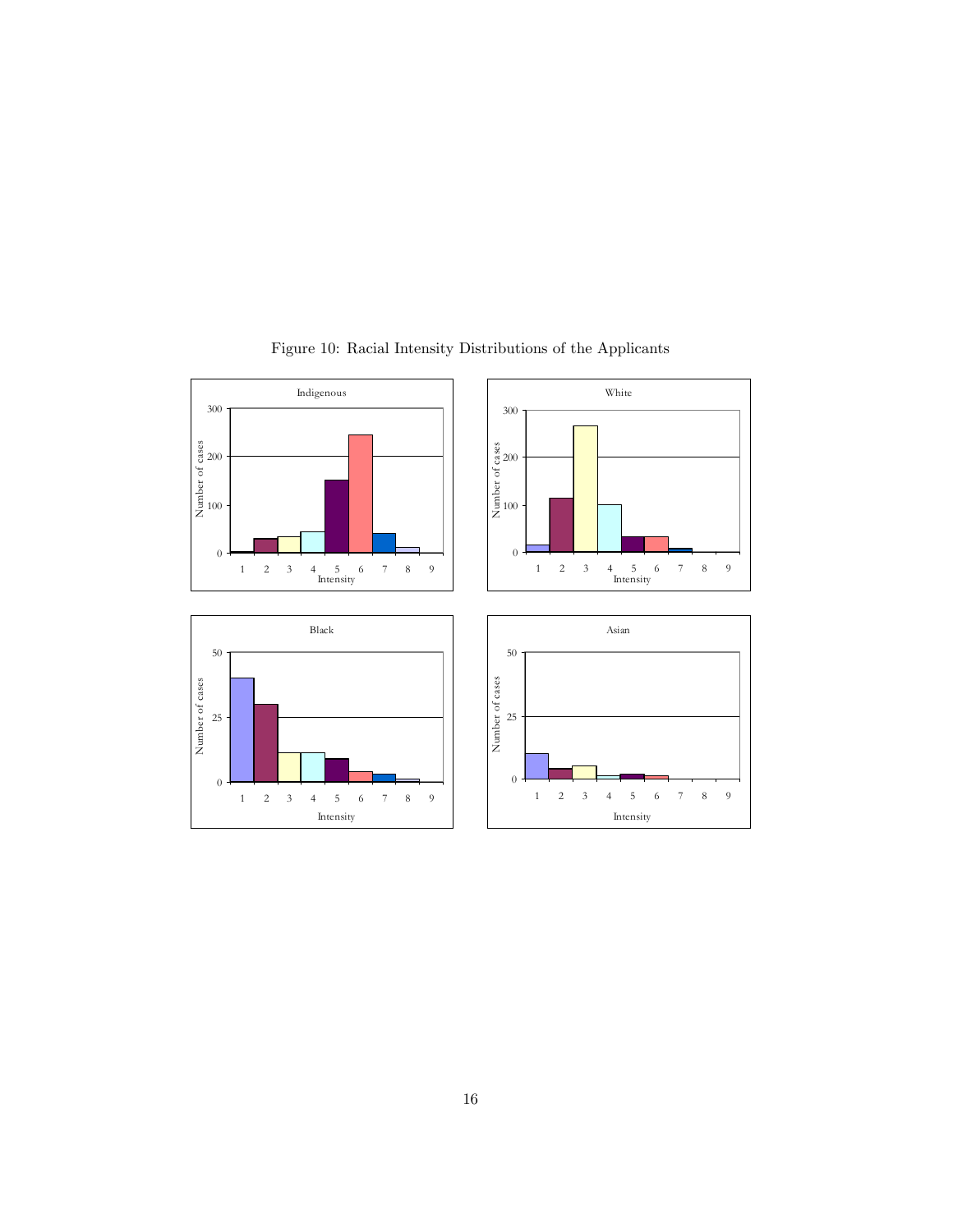#### 5.1 Classifying the population under study into racial groups.

#### 5.1.1 Criterion for a partition of the sample

As in Nopo et al. (2002) it is necessary to define a criterion in order to classify the population according its racial characteristics. The criterion has to take into account the number of observations in the total sample and the resulting numbers of observations in each of the newly defined groups. In this paper, considering that the population under study is a particular segment of the national population, we decided to use a relative cut-off criterion. The cut-off is defined using the distribution of racial characteristics of the sample. In that sense, if in Ñopo et al. (2002) the cut-off criterion was:

If an individual has her/his Indigenous intensity variable greater than or equal to a cut-off "c" and her/his White intensity variable smaller than the same cut-off "c", she/he will be considered as an Indigenous.

Analogously, if an individual has her/his White intensity variable greater than or equal to a cut-off "c" and her/his Indigenous intensity variable smaller than the same cut-off "c", she/he will be considered as a White.

An individual that is considered neither Indigenous nor White will be considered a Mestizo.

First, we use the median of the distributions of intensities in the White and Indigenous dimensions respectively as a cut-off point. In order to analyze the sensitivity of the results, we will also use the 75th percentile as a cut-off.

Consequently, for the case of the median, if an individual reports intensity in the Indigenous dimension that is above the median of the distribution of the variable "Indigenous intensity" and intensity in the White dimension that is below the median of the distribution of the variable "White intensity" he/she will be considered as an Indigenous. Analogously, if an individual reports intensity in the indigenous dimension that is below the median of the distribution of the variable "Indigenous intensity" and intensity in the White dimension that is above the median of the distribution of the variable "White intensity" he/she will be considered as a White. An individual who is neither in the group of Indigenous nor in the group of Whites will be considered in the group of Mestizos.

#### 5.1.2 Characterization of the Applicants by Racial Groups

We defined racial groups following the criterion described above for two different cut-offs: the median (50th percentile) and the 75th percentile. Using the median cut-off, 45% of the population can be classified as Indigenous, 10% as mestizo and 45% as White. With the cut-off in the 75th percentile the resulting percentages are 21%, 56% and 23% respectively. With both cut-offs we found a prevalence of indigenous applicants among the accounting and administrative assistants and a prevalence of white individuals among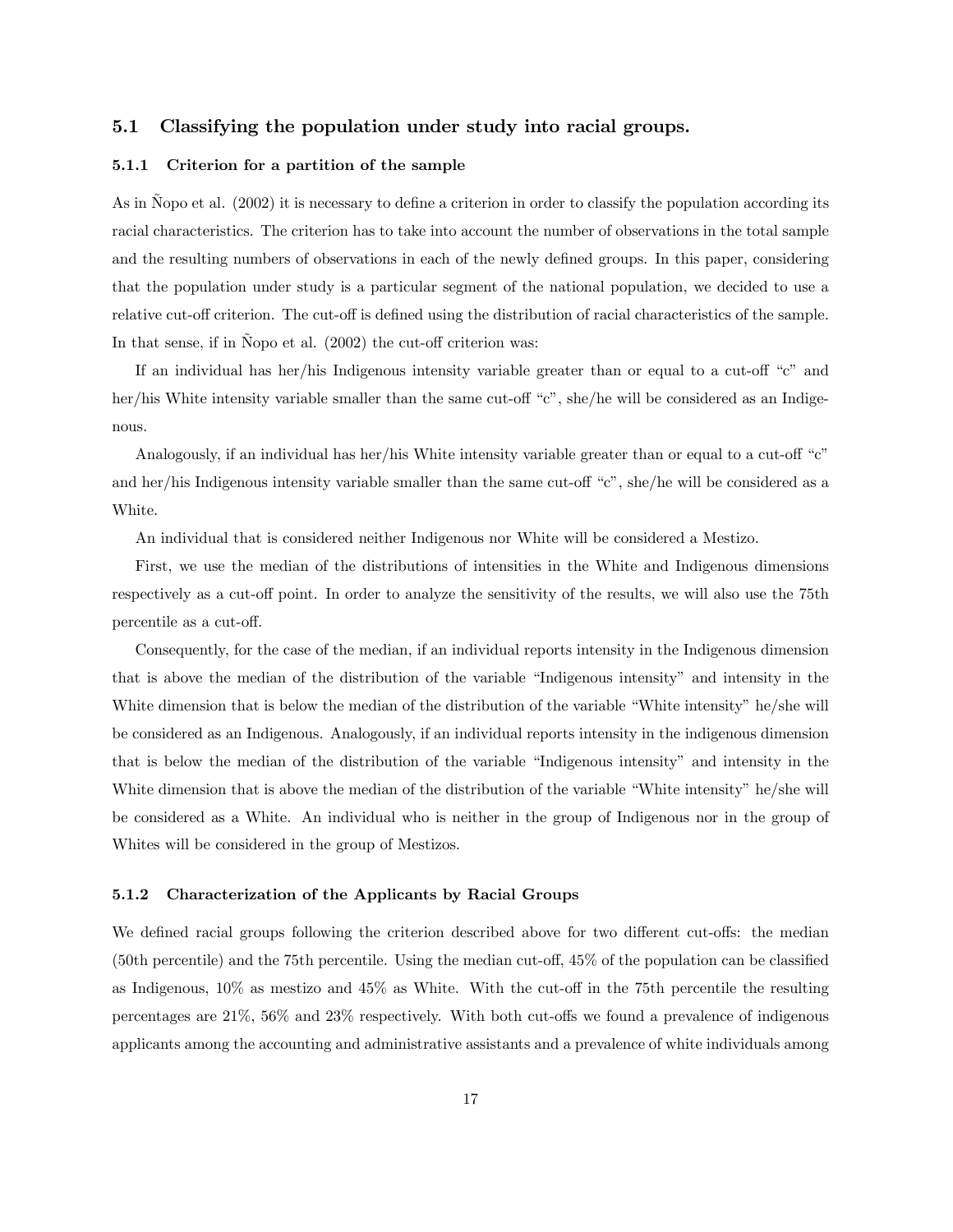| Percentile 50 |       |                    |             |            |
|---------------|-------|--------------------|-------------|------------|
|               |       | Total Applications |             |            |
|               | Total | Salespersons       | Secretaries | Assistants |
| Indigenous    | 344   | 90                 | 62          | 192        |
| Mestizo       | 77    | 13                 | 24          | 40         |
| White         | 339   | 124                | 97          | 118        |
| Total         | 760   | 227                | 183         | 350        |
| Percentile 75 |       |                    |             |            |
|               |       | Total Applications |             |            |
|               | Total | Salespersons       | Secretaries | Assistants |
| Indigenous    | 160   | 40                 | 27          | 93         |
| Mestizo       | 424   | 120                | 100         | 204        |
| White         | 176   | 67                 | 56          | 53         |
| Total         | 760   | 227                | 183         | 350        |
| Percentile 50 |       |                    |             |            |
|               |       | Total Individuals  |             |            |
|               | Total | Salespersons       | Secretaries | Assistants |
| Indigenous    | 255   | 86                 | 43          | 126        |
| Mestizo       | 45    | 12                 | 15          | 18         |
| White         | 265   | 107                | 75          | 83         |
| Total         | 565   | 205                | 133         | 227        |

Figure 11: Number of Applications and Individuals by Definition of Race

|            | Total Individuals |              |             |            |  |
|------------|-------------------|--------------|-------------|------------|--|
|            | Total             | Salespersons | Secretaries | Assistants |  |
| Indigenous | 255               | 86           | 43          | 126        |  |
| Mestizo    | 45                | 12           | 15          | 18         |  |
| White      | 265               | 107          | 75          | 83         |  |
| Total      | 565               | 205          |             |            |  |

#### **Percentile 75**

|            | Total Individuals |              |             |            |  |
|------------|-------------------|--------------|-------------|------------|--|
|            | Total             | Salespersons | Secretaries | Assistants |  |
| Indigenous | 105               | 38           | 17          | 50         |  |
| Mestizo    | 327               | 110          | 75          | 142        |  |
| White      | 133               | 57           | 41          | 35         |  |
| Total      | 565               | 205          | 133         | 227        |  |

the salespersons and secretaries.

In Table 12 we report a set of individual and family characteristics for the three racial groups defined according to the cut-off of the medians. For most of the variables, a comparison of the applicants from different racial groups does not denote the existence of clearly defined patterns. However we find some differences in the asset ownership of the households, in the type of education of the applicants (public/private) and in the schooling level of the parents for different racial groups.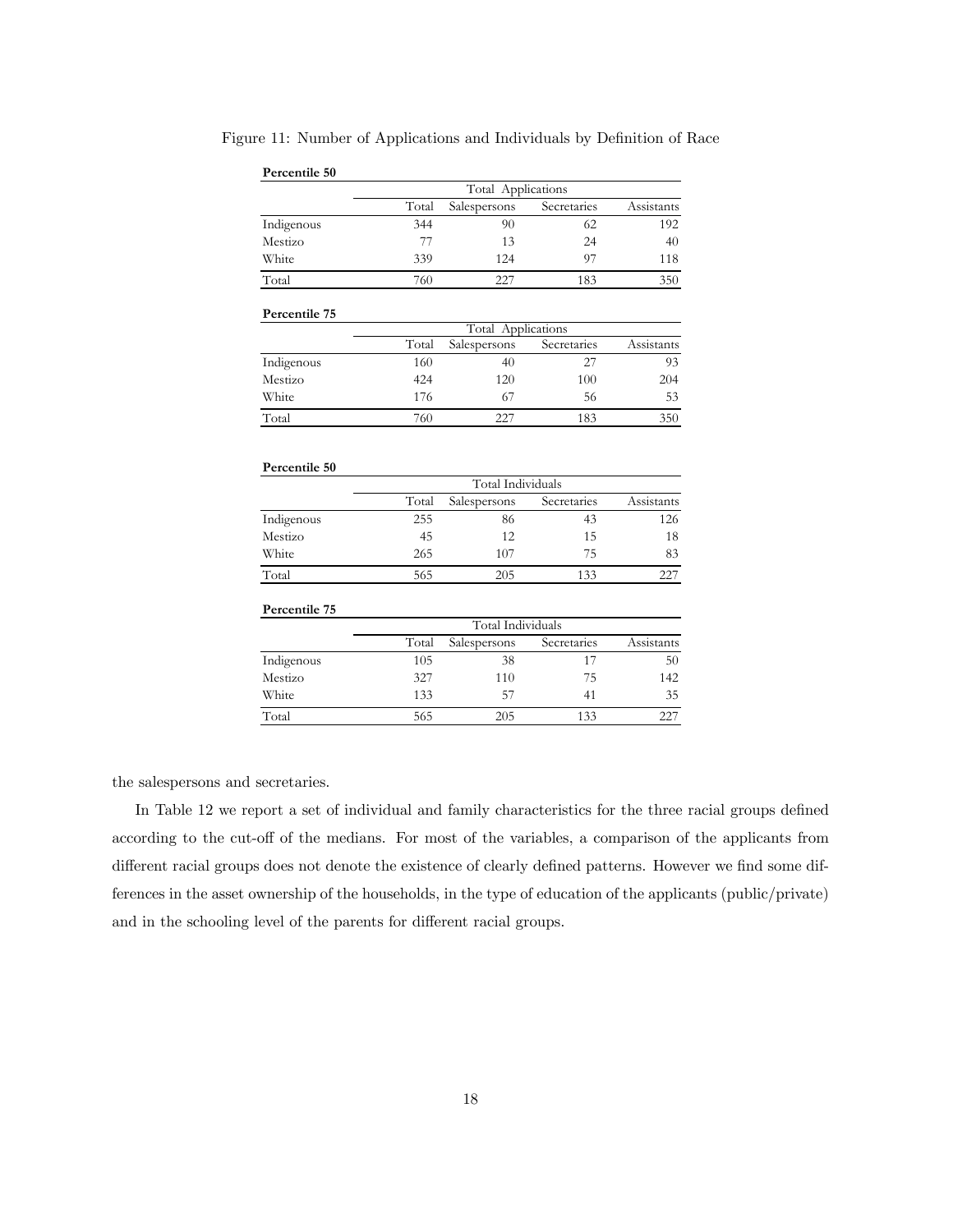|                                                     | Race of the Applicant (Perccentile 50) |              |              |             |
|-----------------------------------------------------|----------------------------------------|--------------|--------------|-------------|
|                                                     | Total                                  | Indigenous   | Mestizo      | White       |
| Demographic characteristics                         |                                        |              |              |             |
| Females                                             | 73%                                    | 63%          | $77\%$       | 82%         |
| Age (in years)                                      | 28.13                                  | 28.26        | 29.23        | 27.75       |
| Migratory Experience                                |                                        |              |              |             |
| Born in Lima                                        | 77%                                    | 72%          | 94%          | 78%         |
| Born in Lima and never migrated                     | 70%                                    | 66%          | 81%          | 71%         |
| Socio-Economic Characteristics                      |                                        |              |              |             |
| Household size (persons)                            | 5.08                                   | 5.08         | 5.17         | 5.05        |
| Monthly household income $(S/)$                     | 1370.49                                | 1308.57      | 1372.21      | 1432.75     |
| Monthly household income, per-capita $(S/\lambda)$  | 296.38                                 | 288.03       | 278.78       | 308.95      |
| Household Assets                                    |                                        |              |              |             |
| Microwave oven                                      | 20%                                    | 19%          | 19%          | 21%         |
| Washing machine                                     | 33%                                    | 30%          | 38%          | 35%         |
| Dryer                                               | $4\%$                                  | $2\%$        | $3\%$        | $6\%$       |
| Car                                                 | 17%                                    | 17%          | $4\%$        | 19%         |
| Educational background (individual)                 |                                        |              |              |             |
| Years of education                                  | 13.63                                  | 13.99        | 13.09        | 13.40       |
| Attended High School in a:                          |                                        |              |              |             |
| Public Institution                                  | 77%                                    | 83%          | 71%          | 72%         |
| Private Institution                                 | 23%                                    | 17%          | 29%          | 28%         |
| Pursued Superior Studies in:                        |                                        |              |              |             |
| Public University                                   | 19%                                    | 21%          | 29%          | 14%         |
| Private University                                  | 16%                                    | 15%          | 13%          | 18%         |
| Public Superior Technological Institute             | 14%                                    | 18%          | 12%          | 11%         |
| Private Superior Technological Institute            | 26%                                    | 27%          | 18%          | 27%         |
| Others                                              | $6\%$                                  | $4\%$        | 13%          | $5\%$       |
| Without superior studies                            | 19%                                    | 15%          | 16%          | 24%         |
| Educational background (family)                     |                                        |              |              |             |
| Father's Educational Level                          |                                        |              |              |             |
| Elementary                                          | 23%                                    | 25%          | 26%          | 20%         |
| High School                                         | 45%                                    | 49%          | 32%          | 43%         |
|                                                     | 33%                                    | 26%          | 42%          | 37%         |
| College or higher<br>Mother's Educational Level     |                                        |              |              |             |
|                                                     | 33%                                    | 42%          |              |             |
| Elementary                                          | 47%                                    | 42%          | 34%<br>53%   | 24%<br>50%  |
| High School                                         |                                        |              |              |             |
| College or higher<br>Labor History                  | 20%                                    | 16%          | 13%          | 26%         |
| Has worked once in his life                         | 99%                                    |              |              |             |
|                                                     | 3.86                                   | 100%<br>3.81 | 100%<br>4.15 | 99%<br>3.85 |
| Labor Experience (in years)                         |                                        |              |              |             |
| Worked as a dependent during the last 12 months     | 87%                                    | 87%          | 91%          | 86%         |
| Monthly Earnings in their last dependent occupation | 654.13                                 | 639.20       | 726.31       | 653.52      |
| Last employment spell (years)                       | 12.74                                  | 12.23        | 10.57        | 13.77       |
| Worked as a self-employed in the last 12 months     | 50%                                    | 56%          | 47%          | 44%         |
| Job search                                          |                                        |              |              |             |
| Unemployment spell (months)                         | 3.47                                   | 3.31         | 3.25         | 3.69        |
| Months looking for a job                            | 2.11                                   | 2.09         | 1.89         | 2.18        |
| Applications sent to Proempleo                      | 1.88                                   | 1.87         | 3.16         | 1.60        |
| Has prior experience at the job                     | 36%                                    | 39%          | 40%          | 32%         |
| Hired (%)                                           | 17%                                    | 15%          | 16%          | 19%         |
| Number of Applicants                                | 760                                    | 344          | 77           | 339         |

Figure 12: Household and Individual Characteristics of the Applicants by Race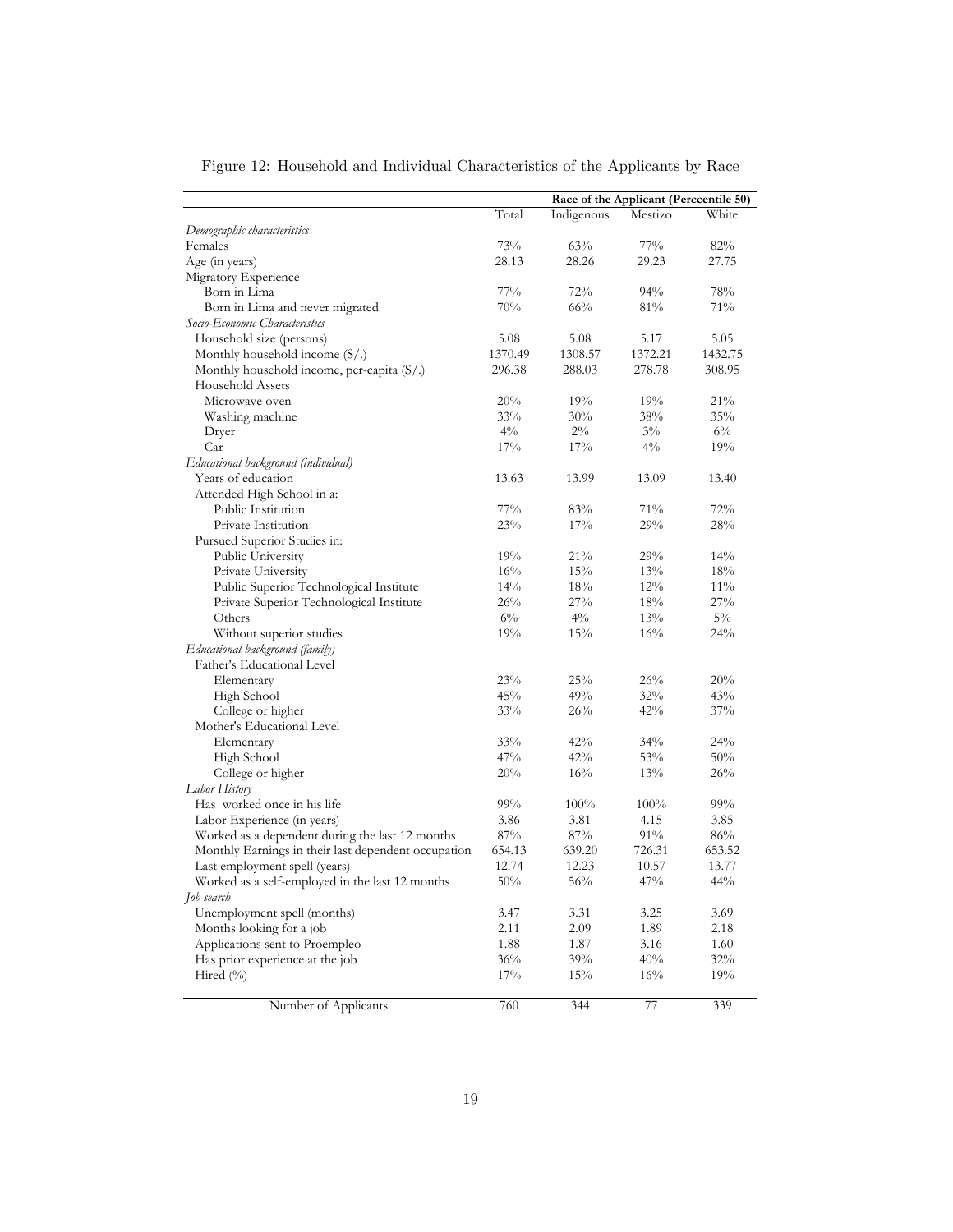### 6 Results of the Pseudo Audit

#### 6.1 Characteristics of the Hired Applicants

A comparison of the individual characteristics between the hired and non-hired applicants initially reveals a higher hiring rate for females than for males. The hired applicants are slightly older and belong to bigger families with higher income.

It is important to note that the previously reported results should be understood "globally." In the sense that for the computation of the basic statistics we have considered all the applicants without taking into consideration the number of interviews that each applicant got.

#### 6.2 The Percentages of Hired Applicants by Gender and Race.

A natural approach at the synthesis of data from the fieldwork consists simply in computing the success rates for different groups in our sample.<sup>14</sup> The data tell us that out of 760 applications (individuals who were sent to job interviews), 127 were hired. This is translated into a global success rate of 16.71%. Looking separately at the three occupations under consideration, we can report success rates of  $14.54\%$  for the applicants to the salespersons positions, 20.22% for the secretaries and 16.29% for the assistants.15 In this section, we will analyze the gender and racial differences that are present among the success rates of different sub-groups.

First, a gender approach to the success rates suggests the existence of some mechanisms in the hiring processes that may reinforce the gender occupational segregation found in the Peruvian labor market. Among the applicants to assistants, the success rate for males is above the success rate for females (18% compared to 15.3%). However for the applicants to salespersons the result is exactly the opposite, the success rate for females is substantially above the same rate for males  $(19.2\%$  compared to 8.3%). It is interesting to note that the national percentage of female participation in the occupations of assistants is around 37.15% while the female participation among the sales persons is around  $53.35\%$ .<sup>16</sup> That is, the occupation for which we find a higher success rate for females in our audit study (salespersons) has a higher female participation rate on the national level. Given the nature of our audit study, which was not designed to be representative of the national statistics, we do not pretend to claim a direct statistical link between these two pieces of information. We present both pieces together here just as an interesting empirical finding that, to some extent, suggests one of the possible mechanisms that operate towards the

<sup>&</sup>lt;sup>14</sup>For every group, the succes rate is defined as the ratio number of applicants hired to the number of applicants.

 $15$  The standard errors for these success rates are  $2.3\%$ ,  $3.0\%$  and  $2.0\%$  for salespersosn, secretaries and assistants respectively.  $16$ These figures were estimated from the National Household Survey for 2000.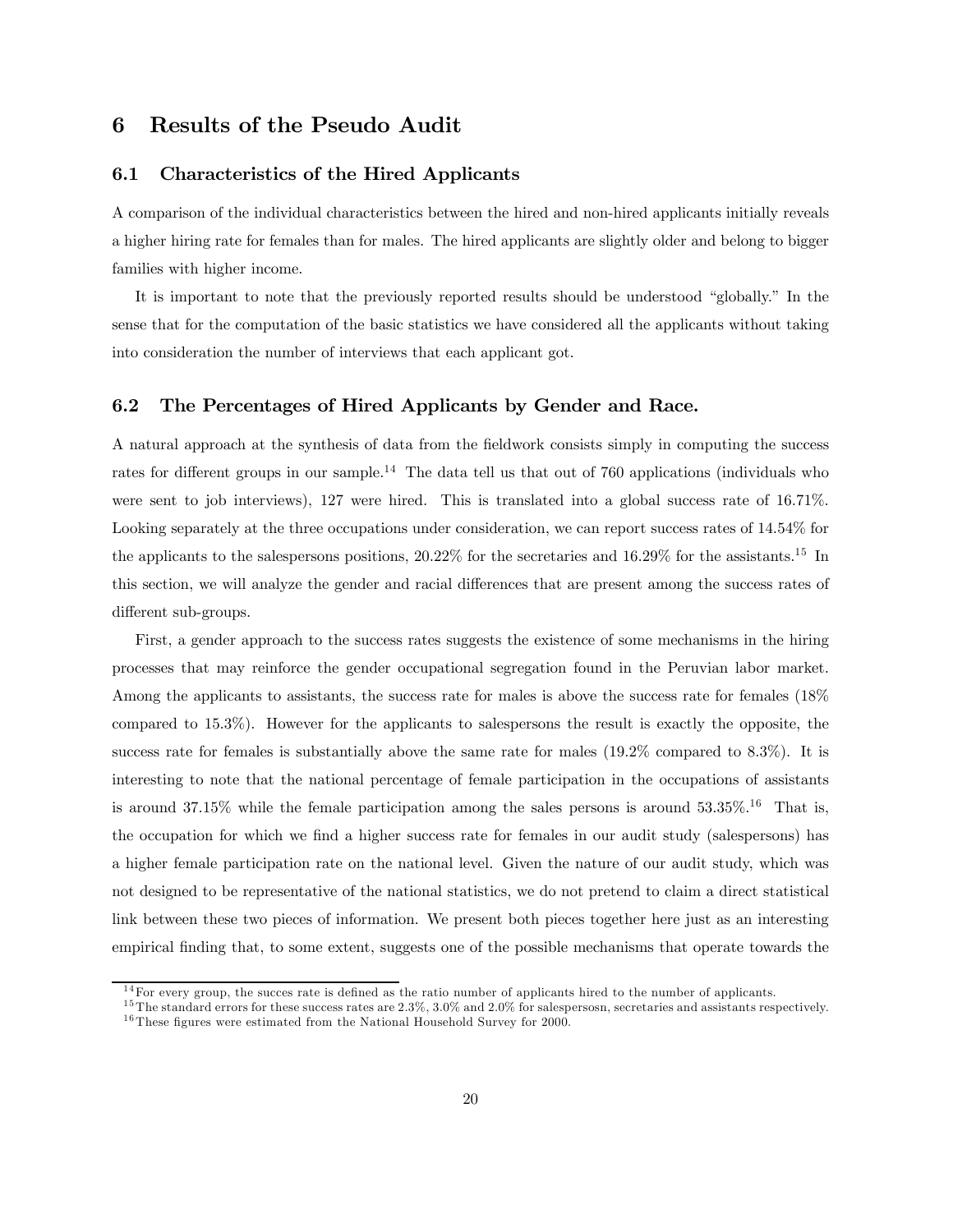|                                        | Hired  |        |
|----------------------------------------|--------|--------|
|                                        | No     | Yes    |
|                                        |        |        |
| Hired (%)                              | 83     | 17     |
| Gender (%)                             |        |        |
| Male                                   | 88     | 12     |
| Female                                 | 81     | 19     |
| Age (years)                            | 27.9   | 28.3   |
| Household size (persons)               | 4.9    | 5.3    |
| Monthly household income $(S/\lambda)$ | 1308.7 | 1485.2 |
| Rate: Hired/Number of Applications     | 0.9    | 0.9    |
| Number of applications                 | 1.4    | 1.3    |
| Attended High School in a (%):         |        |        |
| Public Institution                     | 83     | 17     |
| Private Institution                    | 84     | 16     |
| Pursued Superior Studies in a (%):     |        |        |
| Public University                      | 88     | 12     |
| Private University                     | 82     | 18     |
| Public Superior Technological          | 81     | 19     |
| Institute                              | 81     | 19     |
| Monthly Household Income $(S/\.)$ (%)  |        |        |
| Between 100-700                        | 92     | 8      |
| Between 701-1050                       | 84     | 16     |
| Between 1051-1400                      | 77     | 23     |
| Between 1750-+                         | 80     | 20     |
| Father's Educational Level (%)         |        |        |
| Elementary                             | 84     | 16     |
| High School                            | 84     | 16     |
| College or higher                      | 82     | 18     |
| Mother's Educational Level (%)         |        |        |
| Elementary                             | 82     | 18     |
| High School                            | 86     | 14     |
| College or higher                      | 80     | 20     |

Figure 13: Characteristics of the Hired and Non-Hired Applicants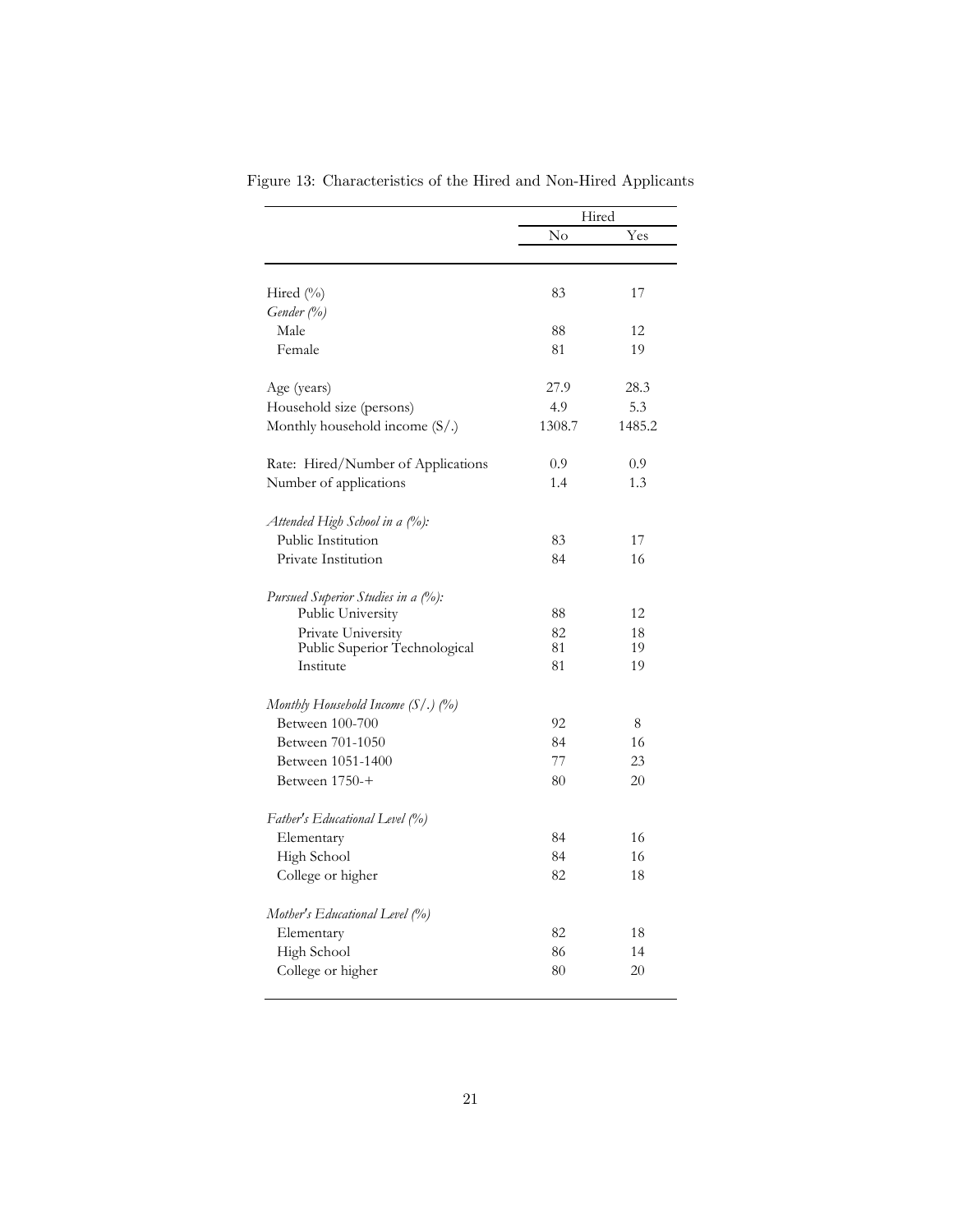determination of an occupational segregation by gender in Peru.

It is also interesting to note that these differences in success rates by gender show particular patterns after the incorporation of the sex of the interviewer into the analysis. While, among the salespersons, the highest success rate occur when female interviewers evaluated female applicants, the reverse is true for the assistant applicants. The highest success rates are found when male interviewers evaluated male applicants, as illustrated in Table 14.17

Following the criterion of the median cut-off for a partition of the population into three racial groups, we can also report differences in success rates. While the 13.3% of Indigenous who applied to salesperson positions were hired, the success rate for whites in those occupations is 14.5%. Slightly bigger differences are found in the success rates of the applicants to assistant positions. For those occupations, 15.1% of indigenous applicants got a job, but 18.6% of whites had success. The differences in success rates by race attain a maximum among the secretarial positions, for which there are only female applicants. While 16.1% of indigenous applicants got a job (one out of six), their white competitors had a higher success rate, 24.7% (one out of four).

Disaggregating these success rates by racial characteristics of the interviewers also produces notable results, especially among the secretaries. For this occupation, the interviewer-applicant racial combination has a minimum success rate when the interviewer is mestizo and the applicant indigenous (10.0%). By comparison, when the interviewer is mestizo and the applicant is white, the success rate is 33%, a maximum.

Combining applicant's gender and racial characteristics, reveals that among the salespersons (Tables 16 and 17) the male applicants in general, and the indigenous males in particular, have the lowest success rates (6.4%). Among the accounting and administrative assistant applicants, white males have superior success rates while indigenous females have the lowest rate of 14.2%.

These success rates have been computed without consideration of some observable characteristics (there is no perfect alignment of all the observable characteristics for all the applicants at each occupation). Since these differences in characteristics may have an impact in the success of the applicants, it is necessary to control for them. That will be the purpose of the next sub-section. For that reason we will use discrete models which will seek to explain the hiring outcomes in terms of individual and family characteristics of the individuals, occupations, firms and interviewers.

 $17$  For this and the next tables reported in this section, we will report three basic statistics: the succes rate (percentage of hired individuals), the standard error of such a percentage (in parenthesis) and finally the number of observations.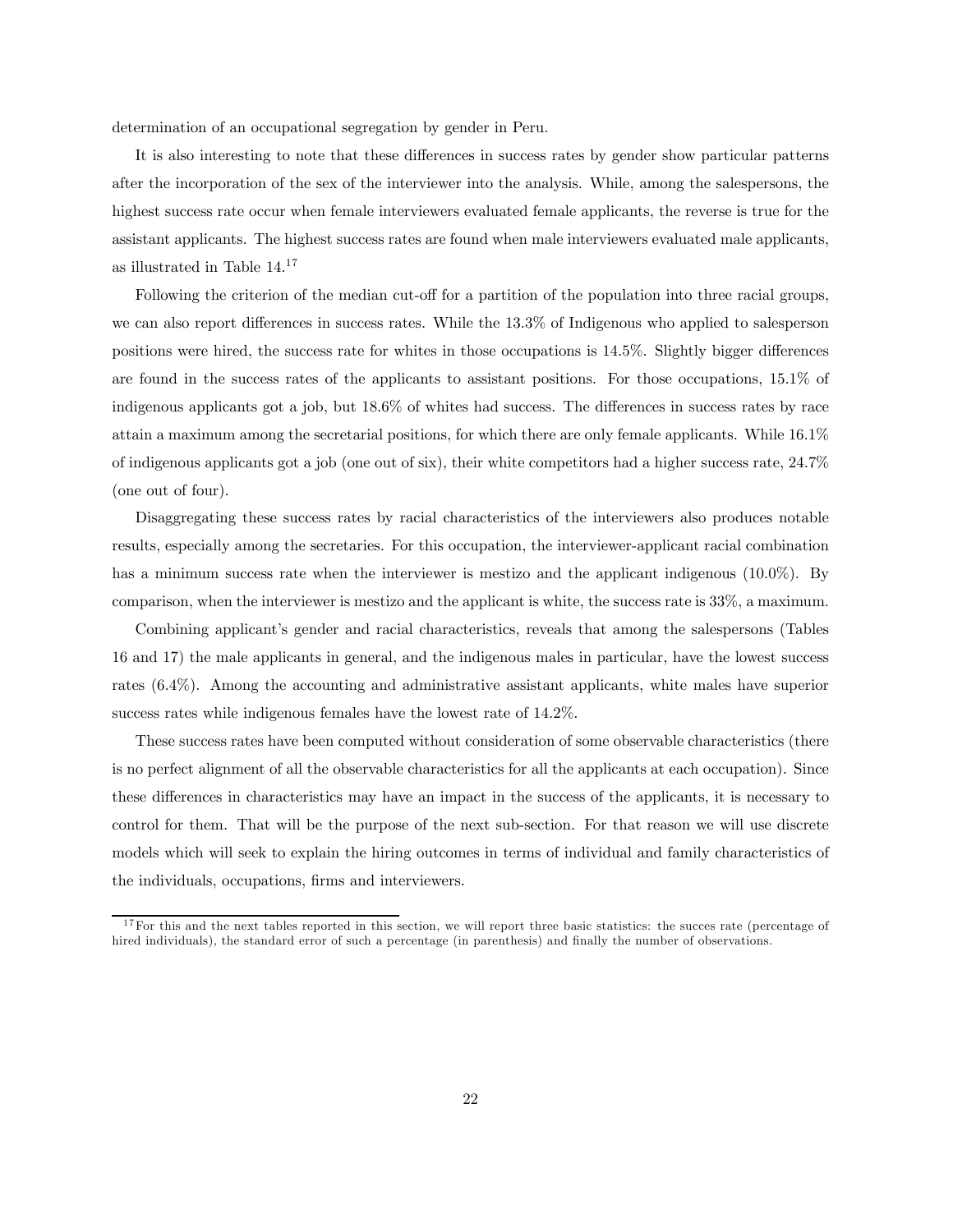| Salespersons |        |          |             |         |  |  |
|--------------|--------|----------|-------------|---------|--|--|
|              |        |          | Interviewer |         |  |  |
|              |        | Male     | Female      | Total   |  |  |
|              |        | 5.9%     | 9.5%        | 8.3%    |  |  |
|              | Male   | $(4\%)$  | $(4\%)$     | (3%)    |  |  |
|              |        | 34       | 63          | 97      |  |  |
| Applicant    |        | 15.9%    | $22.4\%$    | 19.2%   |  |  |
|              | Female | (5%)     | (5%)        | (3%)    |  |  |
|              |        | 63       |             |         |  |  |
|              |        |          | 67          | 130     |  |  |
|              |        | $12.4\%$ | 16.2%       | 14.5%   |  |  |
|              | Total  | (3%)     | (3%)        | $(2\%)$ |  |  |
|              |        | 97       | 130         | 227     |  |  |

Figure 14: Succes Rates by Occupation and Gender

| <b>Secretaries</b> |        |                     |                         |                      |  |
|--------------------|--------|---------------------|-------------------------|----------------------|--|
|                    |        |                     | Interviewer             |                      |  |
|                    |        | Male                | Female                  | Total                |  |
|                    | Male   |                     |                         |                      |  |
| Applicant          | Female | 21.6%<br>(5%)<br>74 | 19.3%<br>$(4\%)$<br>109 | 20.2%<br>(3%)<br>183 |  |
|                    | Total  | 21.6%<br>(5%)<br>74 | 19.3%<br>$(4\%)$<br>109 | 20.2%<br>(3%)<br>183 |  |

|            |        | Entrevistador        |                      |                         |
|------------|--------|----------------------|----------------------|-------------------------|
|            |        | Hombre               | Mujer                | Total                   |
|            |        | 20.4%                | $17.0\%$             | 18.5%                   |
|            | Hombre | (6%)                 | $(5\%)$              | $(4\%)$                 |
|            |        | 49                   | 59                   | 108                     |
| Postulante | Mujer  | 14.3%<br>(3%)<br>119 | 16.3%<br>(3%)<br>123 | 15.3%<br>$(2\%)$<br>242 |
|            | Total  | 16.1%<br>(3%)<br>168 | 16.5%<br>(3%)<br>182 | 16.3%<br>$(2\%)$<br>350 |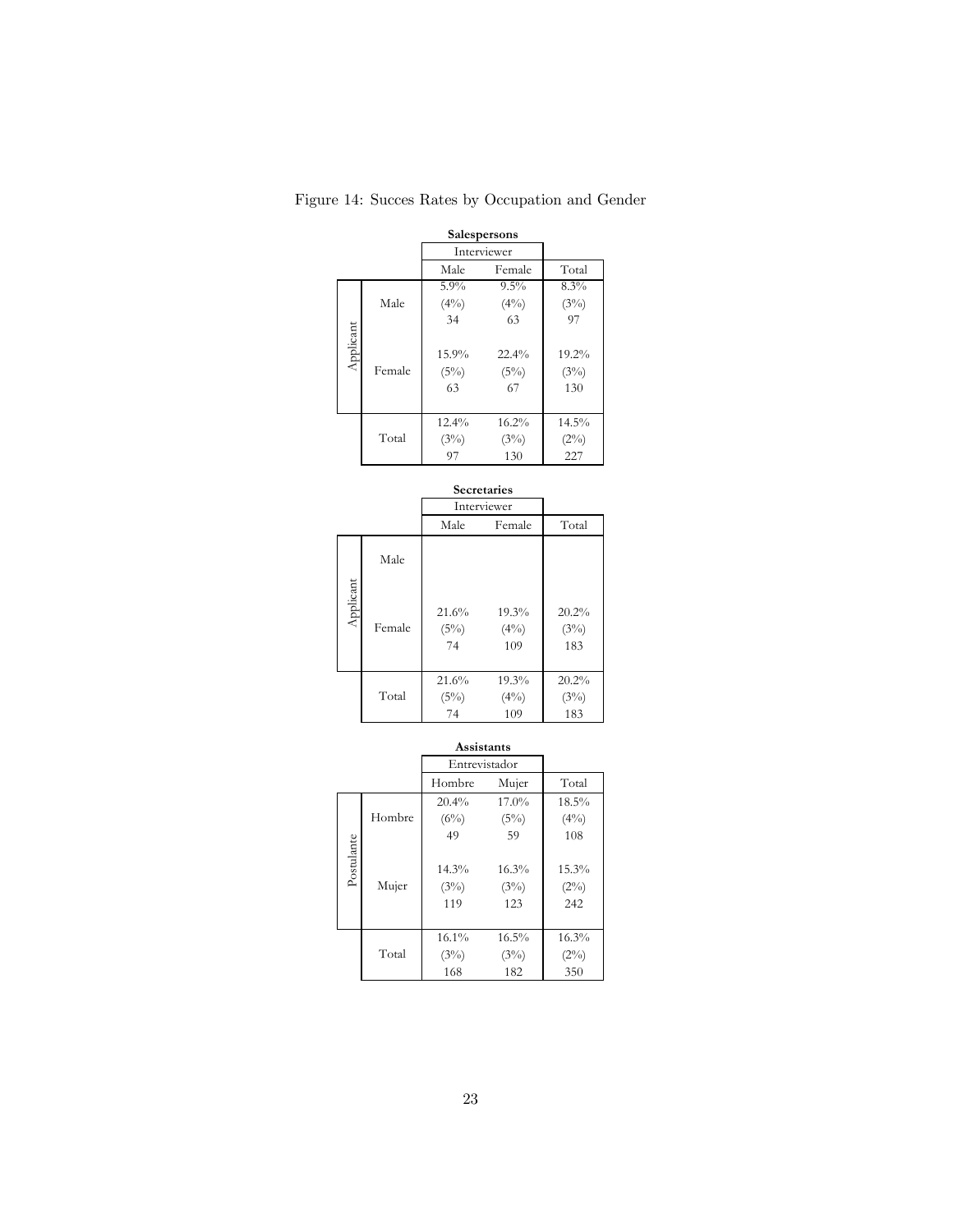|           |            |             | Salespersons |          |          |
|-----------|------------|-------------|--------------|----------|----------|
|           |            | Interviewer |              |          |          |
|           |            | Indigenous  | Mestizo      | White    | Total    |
|           |            | 16.7%       | $6.1\%$      | 18.2%    | 13.3%    |
|           | Indigenous | (8%)        | $(4\%)$      | (7%)     | $(4\%)$  |
|           |            | 24          | 33           | 33       | 90       |
|           |            | 100.0%      | $0.0\%$      | 33.3%    | $23.1\%$ |
|           | Mestizo    | $(0\%)$     | $(0\%)$      | $(19\%)$ | $(12\%)$ |
| Applicant |            | 1           | 6            | 6        | 13       |
|           |            | 17.4%       | $9.3\%$      | 17.2%    | 14.5%    |
|           | White      | (8%)        | $(4\%)$      | (5%)     | (3%)     |
|           |            | 23          | 43           | 58       | 124      |
|           |            | 18.8%       | $7.3\%$      | 18.6%    | 14.5%    |
|           | Total      | (6%)        | (3%)         | $(4\%)$  | $(2\%)$  |
|           |            | 48          | 82           | 97       | 227      |

Figure 15: Success Rates by Race of the Applicant and the Interviewer

|           |            |                      | <b>Secretaries</b>      |                     |                        |  |  |  |
|-----------|------------|----------------------|-------------------------|---------------------|------------------------|--|--|--|
|           |            |                      | Interviewer             |                     |                        |  |  |  |
|           |            | Indigenous           | Mestizo                 | White               | Total                  |  |  |  |
|           |            | 17.9%                | $10.0\%$                | 16.7%               | 16.1%                  |  |  |  |
|           | Indigenous | (7%)                 | $(9\%)$                 | (8%)                | (5%)                   |  |  |  |
|           |            | 28                   | 10                      | 24                  | 62                     |  |  |  |
| Applicant | Mestizo    | $15.4\%$<br>$(10\%)$ | $0.0\%$<br>$(0\%)$      | 11.1%<br>$(10\%)$   | 12.5%<br>(7%)          |  |  |  |
|           |            | 13                   | 2                       | 9                   | 24                     |  |  |  |
|           | White      | 19.5%<br>(6%)<br>41  | 33.3%<br>$(10\%)$<br>21 | 25.7%<br>(7%)<br>35 | 24.7%<br>$(4\%)$<br>97 |  |  |  |
|           |            | 18.3%                | 24.2%                   | 20.6%               | 20.2%                  |  |  |  |
|           | Total      | $(4\%)$              | (7%)                    | (5%)                | (3%)                   |  |  |  |
|           |            | 82                   | 33                      | 68                  | 183                    |  |  |  |

|            |          |               | Assistants |          |          |
|------------|----------|---------------|------------|----------|----------|
|            |          | Entrevistador |            |          |          |
|            |          | Indigena      | Mestizo    | Blanco   | Total    |
|            |          | 16.7%         | $13.3\%$   | 14.3%    | 15.1%    |
|            | Indigena | $(4\%)$       | $(4\%)$    | (5%)     | (3%)     |
|            |          | 90            | 60         | 42       | 192      |
|            |          | 18.8%         | $6.7\%$    | 22.2%    | $15.0\%$ |
|            | Mestizo  | $(10\%)$      | (6%)       | $(14\%)$ | (6%)     |
| Postulante |          | 16            | 15         | 9        | 40       |
|            |          | 20.4%         | 20.9%      | 11.5%    | 18.6%    |
|            | Blanco   | (6%)          | (6%)       | (6%)     | $(4\%)$  |
|            |          | 49            | 43         | 26       | 118      |
|            |          | 18.1%         | $15.3\%$   | 14.3%    | 16.3%    |
|            | Total    | (3%)          | (3%)       | $(4\%)$  | (2%)     |
|            |          | 155           | 118        | 77       | 350      |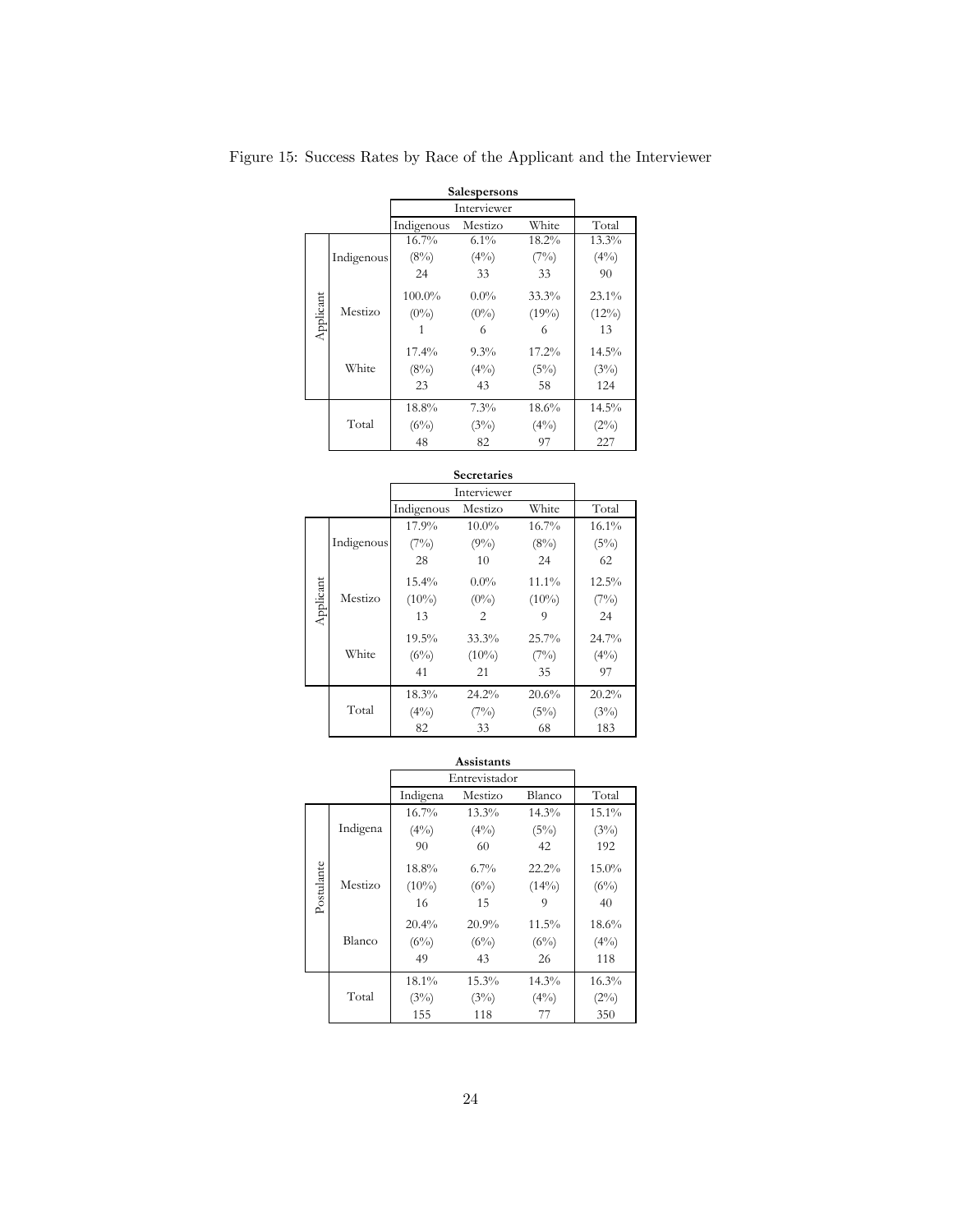|           |            |                         | <b>Salespersons</b>      |                                                       |                          |  |  |
|-----------|------------|-------------------------|--------------------------|-------------------------------------------------------|--------------------------|--|--|
|           |            |                         | Interviewer              |                                                       |                          |  |  |
|           |            | Indigenous              | Mestizo                  | White                                                 | Total                    |  |  |
|           |            | $0.0\%$                 | $5.0\%$                  | 18.2%                                                 | $6.4\%$                  |  |  |
|           | Indigenous | $(0\%)$                 | $(5\%)$                  | $(12\%)$                                              | $(4\%)$                  |  |  |
|           |            | 16                      | 20                       | 11                                                    | 47                       |  |  |
| Applicant | Mestizo    |                         | $0.0\%$<br>$(0\%)$<br>5  | $50.0\%$<br>$(35\%)$<br>$\mathfrak{D}_{\mathfrak{p}}$ | $14.3\%$<br>(13%)<br>7   |  |  |
|           | White      | 25.0%<br>$(13\%)$<br>12 | $4.2\%$<br>$(4\%)$<br>24 | $0.0\%$<br>$(0\%)$                                    | $9.3\%$<br>$(4\%)$<br>43 |  |  |
|           | Total      | 10.7%                   | $4.1\%$                  | $15.0\%$                                              | 8.3%                     |  |  |
|           |            | 28                      | 49                       | 20                                                    | 97                       |  |  |

## Figure 16: Success Rates of Males by Race

|           |            |                           | Assistants              |                           |                         |
|-----------|------------|---------------------------|-------------------------|---------------------------|-------------------------|
|           |            | Entrevistador             |                         |                           |                         |
|           |            | Indigena                  | Mestizo                 | Blanco                    | Total                   |
|           |            | $14.3\%$                  | $20.0\%$                | $16.7\%$                  | $16.5\%$                |
|           | Indigenous | $(6\%)$                   | $(9\%)$                 | (8%)                      | $(4\%)$                 |
|           |            | 35                        | 20                      | 24                        | 79                      |
| Applicant | Mestizo    | $33.3\%$<br>$(27\%)$<br>3 | $0.0\%$<br>$(0\%)$<br>4 | 25.0%<br>(22%)<br>4       | 18.2%<br>$(12\%)$<br>11 |
|           | White      | $22.2\%$<br>$(14\%)$<br>9 | 33.3%<br>(27%)<br>3     | $33.3\%$<br>$(19\%)$<br>6 | 27.8%<br>$(11\%)$<br>18 |
|           | Total      | 17.0%                     | $18.5\%$                | 20.6%                     | 18.5%                   |
|           |            | 47                        | 27                      | 34                        | 108                     |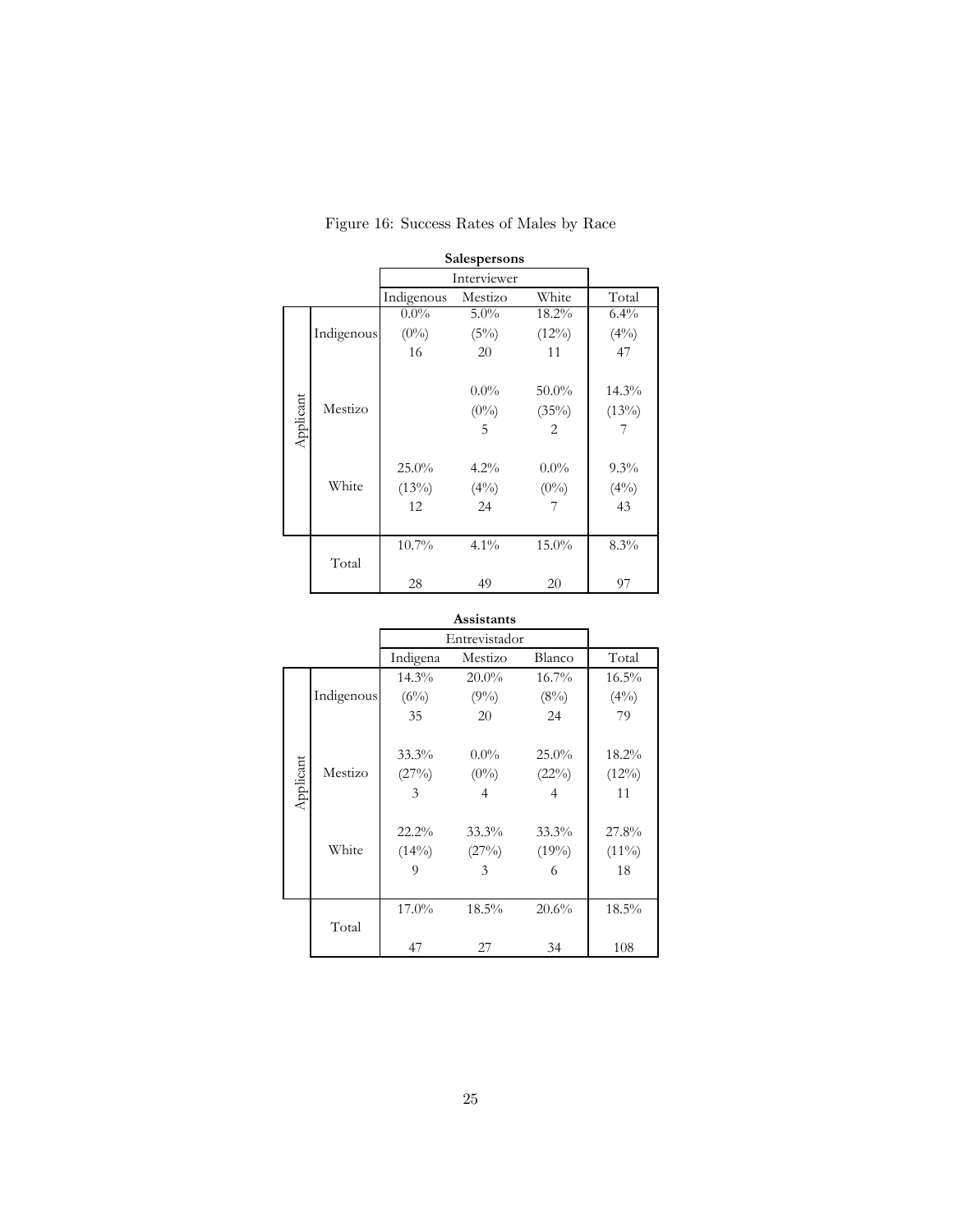|           |            |            | Salespersons |          |          |
|-----------|------------|------------|--------------|----------|----------|
|           |            |            | Interviewer  |          |          |
|           |            | Indigenous | Mestizo      | White    | Total    |
|           |            | $50.0\%$   | 7.7%         | 18.2%    | 20.9%    |
|           | Indigenous | $(18\%)$   | (7%)         | (8%)     | (6%)     |
|           |            | 8          | 13           | 22       | 43       |
|           |            | 100.0%     | $0.0\%$      | $25.0\%$ | 33.3%    |
|           | Mestizo    | $(0\%)$    | $(0\%)$      | (22%)    | (19%)    |
| Applicant |            |            |              | 4        | 6        |
|           |            | $9.1\%$    | 15.8%        | 19.6%    | 17.3%    |
|           | White      | $(9\%)$    | (8%)         | (6%)     | $(4\%)$  |
|           |            | 11         | 19           | 51       | 81       |
|           |            | $30.0\%$   | $12.1\%$     | $19.5\%$ | $19.2\%$ |
|           | Total      | $(10\%)$   | (6%)         | (5%)     | (3%)     |
|           |            | 20         | 33           | 77       | 130      |

Figure 17: Success Rates of Females by Race

|           |            |             | Secretaries |          |          |
|-----------|------------|-------------|-------------|----------|----------|
|           |            | Interviewer |             |          |          |
|           |            | Indigenous  | Mestizo     | White    | Total    |
|           |            | 17.9%       | $10.0\%$    | $16.7\%$ | 16.1%    |
|           | Indigenous | (7%)        | $(9\%)$     | (8%)     | (5%)     |
|           |            | 28          | 10          | 24       | 62       |
|           |            | $15.4\%$    | $0.0\%$     | 11.1%    | $12.5\%$ |
|           | Mestizo    | $(10\%)$    | $(0\%)$     | $(10\%)$ | (7%)     |
| Applicant |            | 13          | 2           | 9        | 24       |
|           |            | $19.5\%$    | 33.3%       | 25.7%    | 24.7%    |
|           | White      | $(6\%)$     | $(10\%)$    | (7%)     | $(4\%)$  |
|           |            | 41          | 21          | 35       | 97       |
|           |            | 18.3%       | $24.2\%$    | 20.6%    | 20.2%    |
|           | Total      | $(4\%)$     | (7%)        | (5%)     | (3%)     |
|           |            | 82          | 33          | 68       | 183      |

|           |            |               | Assistants |          |          |
|-----------|------------|---------------|------------|----------|----------|
|           |            | Entrevistador |            |          |          |
|           |            | Indigena      | Mestizo    | Blanco   | Total    |
|           |            | $18.2\%$      | $10.0\%$   | $11.1\%$ | $14.2\%$ |
|           | Indigenous | (5%)          | (5%)       | (7%)     | (3%)     |
|           |            | 55            | 40         | 18       | 113      |
|           |            | $15.4\%$      | $9.1\%$    | $20.0\%$ | 13.8%    |
|           | Mestizo    | $(10\%)$      | $(9\%)$    | (18%)    | (6%)     |
| Applicant |            | 13            | 11         | 5        | 29       |
|           |            | $20.0\%$      | $20.0\%$   | $5.0\%$  | 17.0%    |
|           | White      | (6%)          | (6%)       | (5%)     | $(4\%)$  |
|           |            | 40            | 40         | 20       | 100      |
|           |            | 18.5%         | 14.3%      | $9.3\%$  | 15.3%    |
|           | Total      | $(4\%)$       | $(4\%)$    | $(4\%)$  | $(2\%)$  |
|           |            | 108           | 91         | 43       | 242      |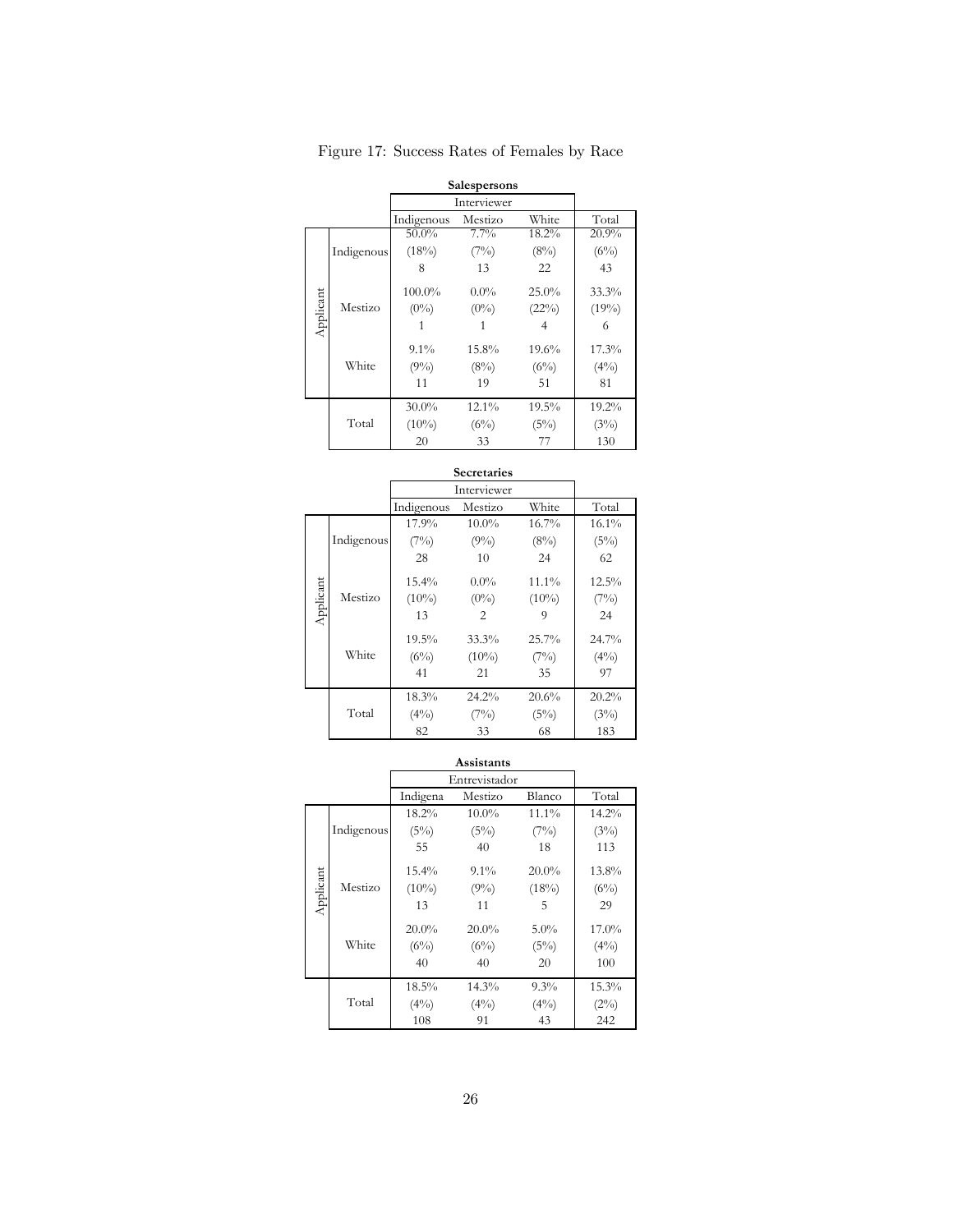#### 6.3 Race, gender, wages and aimed wages

In the hiring and job search processes, there is a complex relationship among the aimed wages (the wage that the individuals would like to get at their new job), the reservation wages (the minimum wage the individuals are willing to accept in order to work), the entry wages (the wages at which the individuals start their new jobs) and the gender and racial characteristics of the individuals.

In the Peruvian labor markets, there are some sorting mechanisms operating (for example, occupational segregation). It should expected that the agents in this system —employers, employees and job seekers make their decisions based on the assumption that there is, at least, some statistical discrimination in the market. Then, at the equilibrium, it would not be surprising to find differences in the distribution of wages offered and in the distribution of the unemployment spells by gender and race. The individuals that belong to a discriminated group, anticipating differentiated treatment, adjust their beliefs and as a consequence they go on their job search processes by choosing reservation wages that are below those of the non-discriminated group.

On the other side of the market, employers assume the same prior common beliefs, and know that individuals from the discriminated groups are willing to accept lower wages. In such a way, an equilibrium is achieved and the beliefs of the individuals are confirmed ex-post, creating a typical "self-fulfilling prophecy."

These theoretical predictions of the search models<sup>18</sup> are related to reservation wages but not aimed wages. There is an interesting issue about aimed wages that we want to analyze and expand upon in this paper. Aimed wages capture the value (in monetary units) of a set of individual characteristics that are not observable by the econometrician and in many situations, not even by the employer. For this reason, aimed wages have the "human capital" of the individuals as a component that is typically not captured by a Mincerian model.

The data obtained from this study allows us to explore, at least partially, the complex relationship that may involve wages, aimed wages and gender and racial characteristics of the individuals. We have information about the wages of the individuals in their previous jobs as well as their aimed wages for the jobs they are applying to. To analyze the relationship between these two variables, controlling for a set of individual characteristics (including gender and race) will shed some light on the processes of adjustment of beliefs and expectations of the individuals in the Peruvian labor market. For that purpose, in a simple linear model, we try to explain the logarithm of the aimed wages of the individuals from a set of individual characteristics, including gender, race and their wages in their last occupations.<sup>19</sup> Figure 18 shows the results. The statistical relationship between the last wage and aimed wages is clearly positive. The other

<sup>&</sup>lt;sup>18</sup> Mortensen and Pissarides (1994).

 $19$ With the purpose of minimizing some possible statistical noises, we restrict the analysis to those individuals with no more than 12 months unemployed who did not work as self-employed in their last job.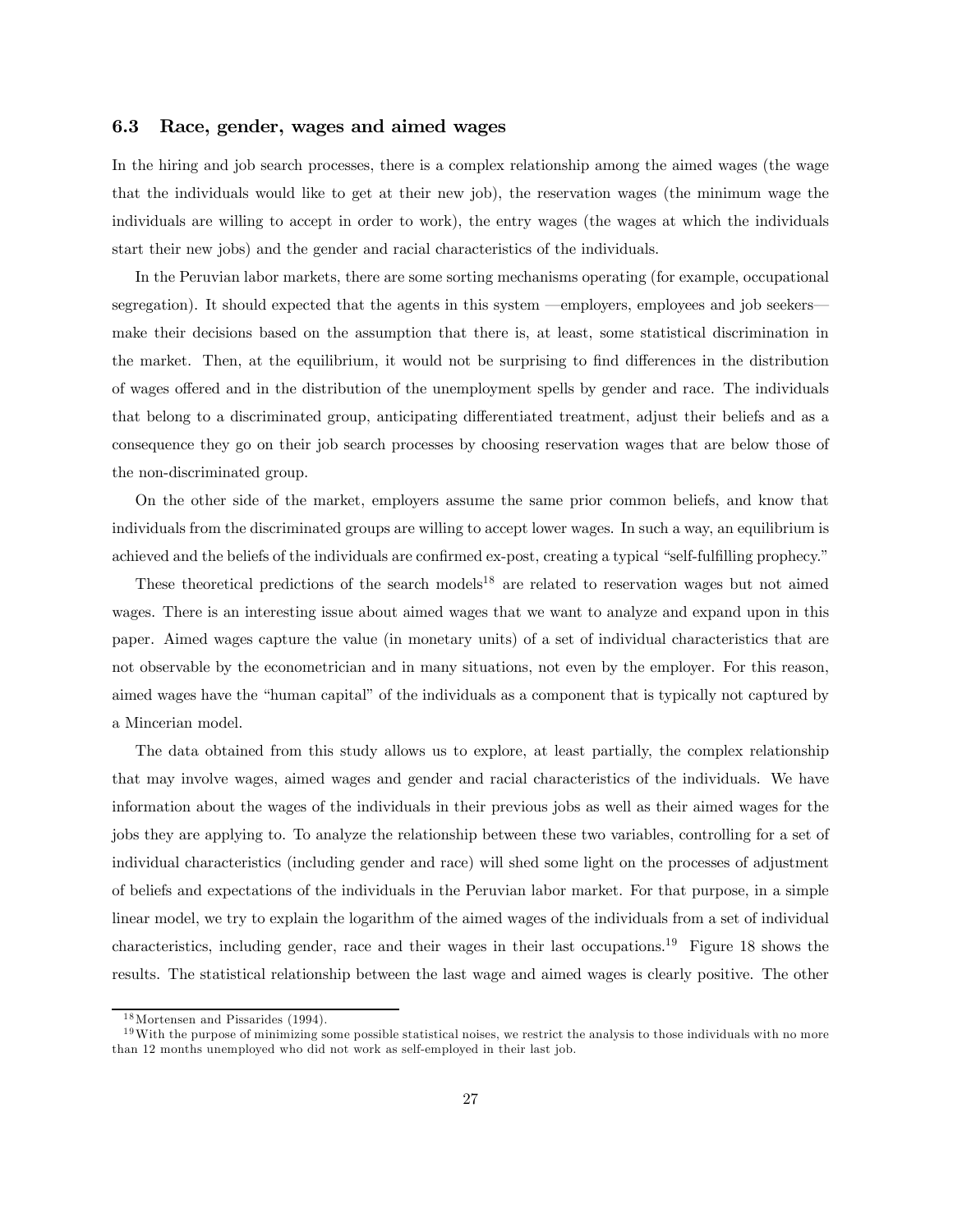#### Figure 18: Determinants of the Aimed Wages

|                                    | Percentile 50 | Percentile 75 |
|------------------------------------|---------------|---------------|
| Ln earnings in the Last Occupation | 0.143         | 0.147         |
|                                    | $(8.04)$ **   | $(8.25)$ **   |
| Ln Family Monthly Income           | 0.033         | 0.038         |
|                                    | $(2.20)$ **   | $(2.50)$ **   |
| Father's Schooling                 | 0.032         | 0.035         |
|                                    | $(3.69)$ **   | $(3.99)$ **   |
| Single                             | 0.08          | 0.074         |
|                                    | $(2.79)$ **   | $(2.58)$ **   |
| Age                                | 0.011         | 0.011         |
|                                    | $(5.56)$ **   | $(5.63)$ **   |
| Occupation (Salespersons)          | $-0.199$      | $-0.192$      |
|                                    | $(9.01)$ **   | $(8.70)$ **   |
| Occupation (Secretaries)           | $-0.065$      | $-0.06$       |
|                                    | $(3.01)$ **   | $(2.81)$ **   |
| Indigenous                         | $-0.009$      | 0.043         |
|                                    | $-0.49$       | $-1.62$       |
| Mestizo                            | 0.049         | $-0.005$      |
|                                    | $-1.71$       | $-0.24$       |
| Female                             | $-0.079$      | $-0.065$      |
|                                    | $(3.70)$ **   | $(3.06)$ **   |
| Constant                           | 4.964         | 4.89          |
|                                    | $(32.42)$ **  | $(31.65)$ **  |

Determinants of the Aimed Wages of the Individuals For Different Cut-Offs of Race Intensity

controls we introduced in the regression show clear relationships with the aimed wages. First, the logarithm of the family income which has the purpose of controlling for the effects of family or social pressure that may experience the individuals in order to look after better paying jobs. Second, the schooling of the father which aims to capture "role model" effects as individuals with better educated parents would aspire for a better career. Third, the marital status of the individuals as a proxy measure of the urgency the applicants have to generate income (we presume that an individual who is single has less pressure to find a job than somebody who is married, and for that reason, they can indulge to go to their job search processes with higher pretensions). Finally we included the age of the individuals, two controls for the occupations to which the individuals were applying and the controls that are the object of our study: dummy variables for race and gender of the individuals.

All the proposed controls have statistically significant impacts in determining aimed wages. The role of family pressure, parent education and marital status are positive. Our estimation suggests that females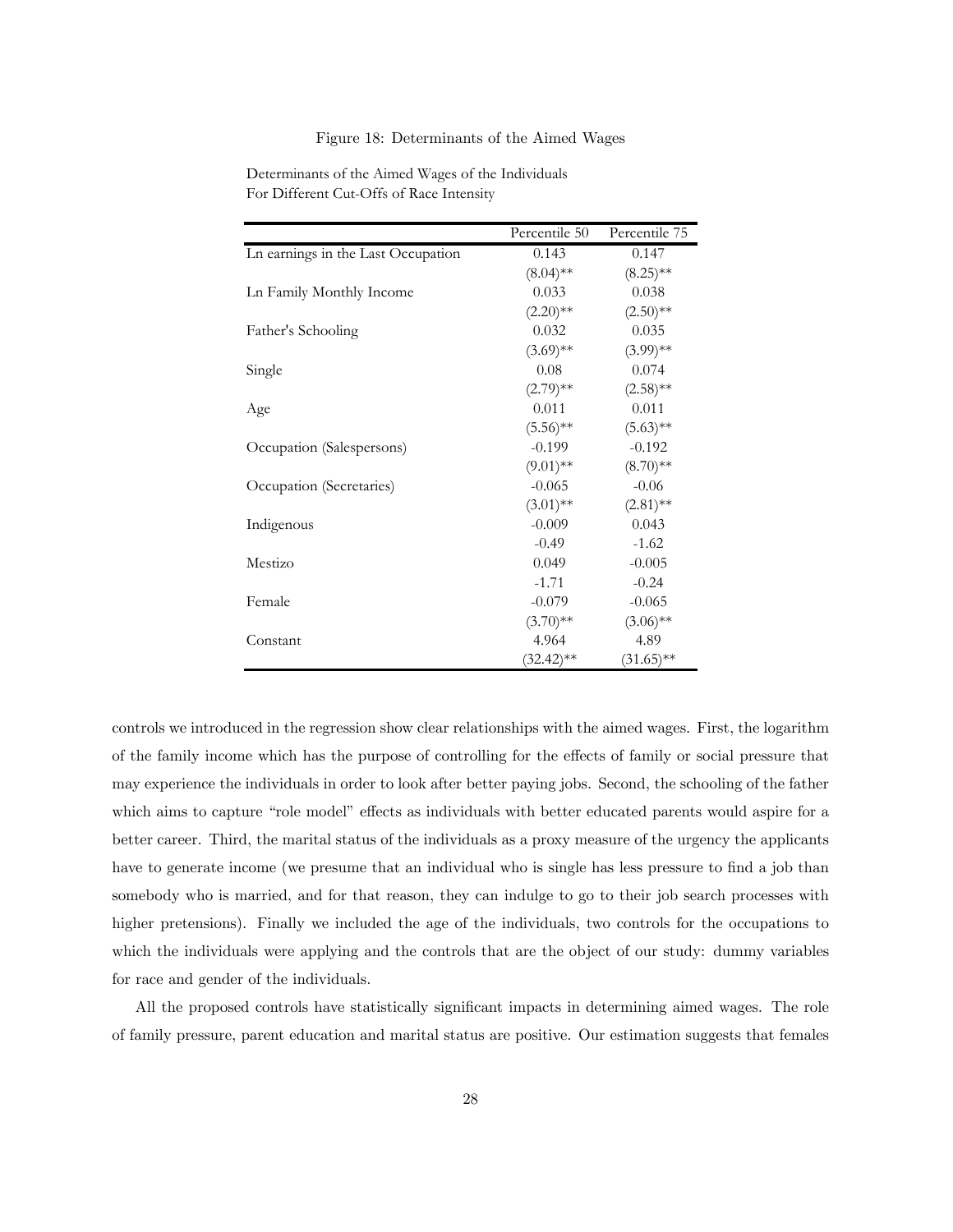adjust their aims by 7% to 8% below the average aimed wages of males. However there is no evidence of racial differences in aimed wages.

## 6.4 Controlling gender and racial differences in hiring by observable characteristics: logit estimates

The design of our pseudo audit study requires that all applicants who are sent to the same job interview satisfy a minimum set of requirements (which are established by the posting firm and verified by PROEMPLEO). But, we cannot assure that all the applicants that go to the same interview have exactly the same set of observable characteristics. Analyzing the data we have found that there are some small differences among applicants to the same position. If applicants for the same position differ in observable characteristics as well as in racial characteristics, it is necessary to explore to what extent the differences found in the success rates of gender and racial groups can be explained by those differences in observable characteristics, what can be directly explained by the differences in racial characteristics and what remains unexplained.

For that purpose, we estimate discrete choice models (logit) where the explained variable is whether the individual is hired or not. This hiring outcome is explained by a set of observable characteristics: sex and race of the applicant, sex and race of the interviewer, age of the applicant, schooling, marital status, a dummy indicating whether the applicant is chief of a household or not, migratory condition, unemployment spell, education of their parents, a dummy indicating if the individual currently has a job by the time of the interview. In addition, we have two proxy measures of the ability of the applicants: the logarithm of their wages at their last job and the difference between the logarithm of the aimed wages and the logarithm of the wages in their last main occupation. The logarithm of the wages of the applicants works as a proxy variable for their "human capital." It is expected that those individuals who had higher earnings in their last occupations are better trained than those who had lower earnings. The difference bewteen the logarithm of the aimed wages and the logarithm of their wages at their last occupation pretends to capture the effect of characteristics that are observed by the individual but unobservable for the econometrician and the labor market.

These discrete models are estimated for different partitions of the sample: by occupations, by firm size, by race of the interviewer and by sex of the interviewer. In order to control for the set of unobservable characteristics that are common to all the individuals that apply to the same job posting, we will include posting fixed effects. Due to the typical identification problem of these types of discrete models, we will report only the partial derivatives of the estimated coefficients.

Tables 19, 20 and 21 show some selected coefficients of the estimations: the coefficients related to the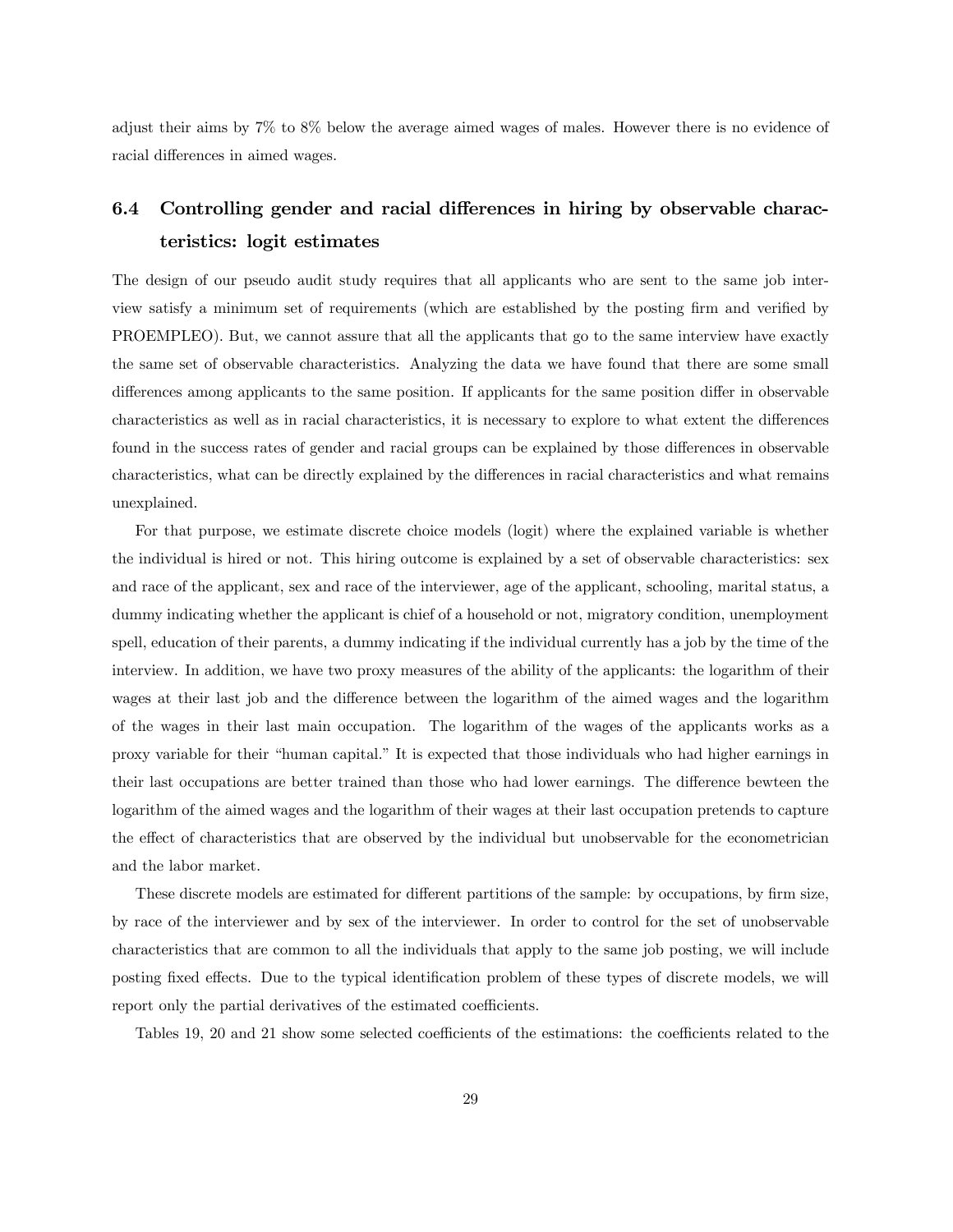#### Figure 19: Marginal Effects on Hiring. Selected Coefficients (1)

By Occupation **Percentile 50**

|                                         | Total       | Salespersons | Secretaries | Assistants |
|-----------------------------------------|-------------|--------------|-------------|------------|
| Mestizo Applicant                       | 0.002       | 0.049        | $-0.084$    | 0.040      |
|                                         | (0.03)      | (1.31)       | (0.70)      | (0.57)     |
| White Applicant                         | 0.033       | $-0.003$     | 0.009       | 0.060      |
|                                         | (1.10)      | (0.16)       | (0.11)      | (1.34)     |
| Female Applicant                        | 0.022       | 0.054        |             | $-0.034$   |
|                                         | (0.61)      | (1.53)       |             | (0.68)     |
|                                         | 0.170       | 0.050        | 0.208       | 0.189      |
| Ln Last Earnings at the Main Occupation | $(2.76)$ ** | (0.87)       | (1.42)      | $(2.09)*$  |
|                                         | 0.131       | 0.036        | 0.082       | 0.154      |
| Diff Ln(Aimed Wages)-Ln(Last Earnings)  | $(2.03)*$   | (0.66)       | (0.50)      | (1.73)     |
| Percentile 75                           |             |              |             |            |
|                                         |             |              |             |            |
|                                         | Total       | Salespersons | Secretaries | Assistants |
| Mestizo Applicant                       | 0.106       | 0.017        | 0.186       | 0.093      |
|                                         | $(2.60)$ ** | (0.60)       | (1.52)      | (1.79)     |
| White Applicant                         | 0.105       | 0.012        | 0.144       | 0.154      |
|                                         | $(2.18)$ *  | (0.38)       | (1.11)      | $(2.23)*$  |
| Female Applicant                        | 0.010       | 0.035        |             | $-0.047$   |
|                                         | (0.28)      | (1.22)       |             | (0.95)     |
|                                         | 0.180       | 0.053        | 0.221       | 0.196      |
| Ln Last Earnings at the Main Occupation | $(2.99)$ ** | (0.90)       | (1.56)      | $(2.18)*$  |
|                                         | 0.143       | 0.037        | 0.128       | 0.173      |

gender and race variables, as well as the coefficients associated with the earnings of the individuals in their last occupations and the difference between aimed wages and their last earnings.

For the racial classification that uses the 75th percentile, the coefficients for the mestizo and white dummies are statistically significant in the aggregate. After disaggregating the estimations by occupations and race of the interviewer, no marginal effect is statistically significant. Only in the small firms is there some evidence that white individuals perform better. Whenever the interviewer is male, mestizos and white individuals do better as well. Changing the cut-off from the 75th percentile to the median alters the results slightly, but the effect found on the mestizo and white applicants facing male interviewers is robust.

In Tables 22, 23 and 24 we show a slightly different specification in which we interacted race and gender of the applicants. We found some evidence of significant differences in the likelihood of being hired only when the interviewer is male (in favor of male mestizos) and among the salespersons (where evidence indicates indigenous males perform poorly).

It is important to note the positive and statistically significant role of the earnings of the last occupation on the hiring. This variable is likely to encompass the effect of some individual characteristics that are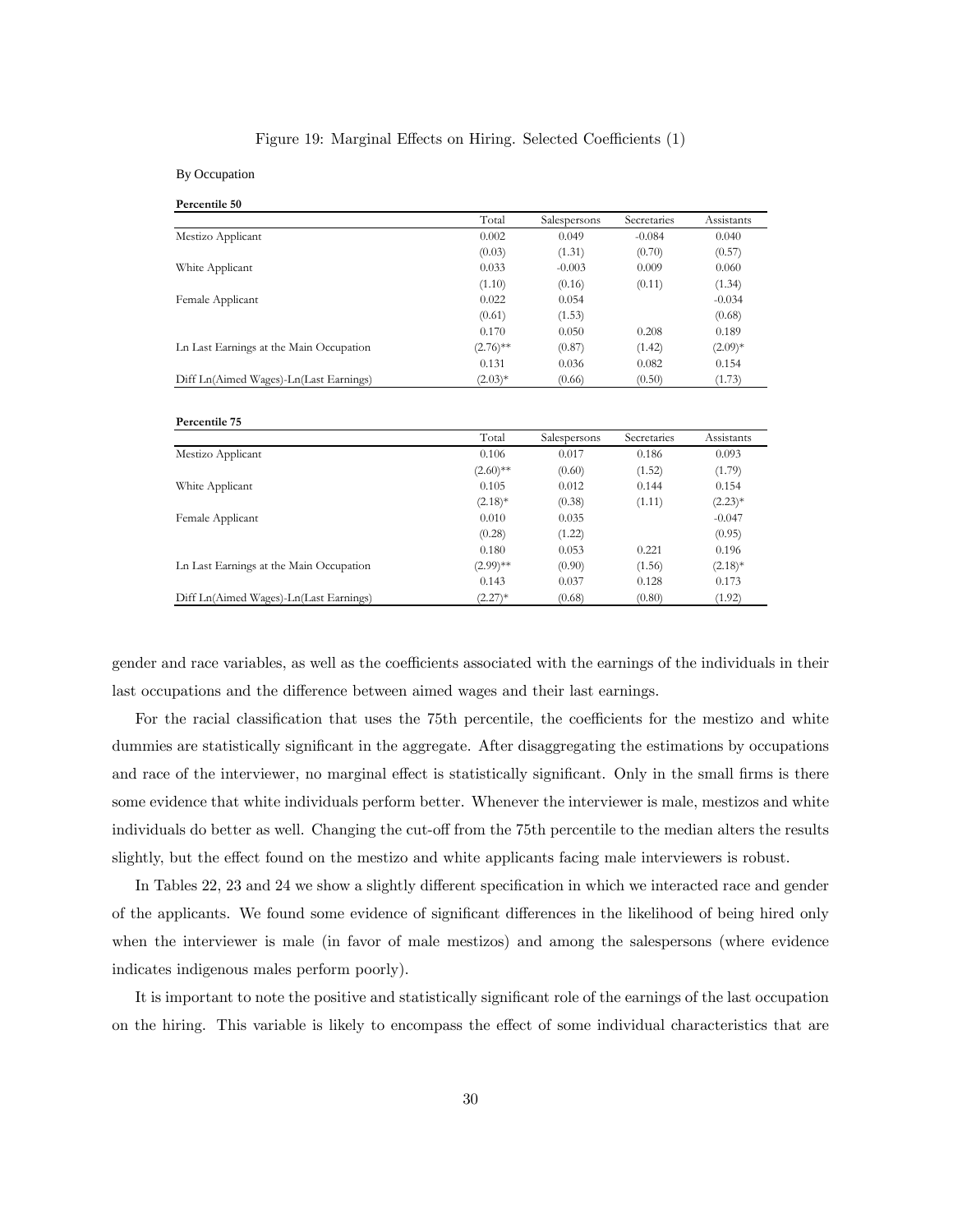|  |  |  |  |  | Figure 20: Marginal Effects on Hiring. Selected Coefficients (2) |  |  |
|--|--|--|--|--|------------------------------------------------------------------|--|--|
|--|--|--|--|--|------------------------------------------------------------------|--|--|

### By Firm Size

| Percentile 50 |  |
|---------------|--|
|               |  |

|                                         | Total       | Small Firms | Medium Firms | <b>Big Firms</b> |
|-----------------------------------------|-------------|-------------|--------------|------------------|
| Mestizo Applicant                       | 0.002       | 0.006       | $-0.080$     | 0.032            |
|                                         | (0.03)      | (0.14)      | (0.69)       | (0.61)           |
| White Applicant                         | 0.033       | 0.060       | $-0.043$     | 0.028            |
|                                         | (1.10)      | (1.92)      | (0.69)       | (0.74)           |
| Female Applicant                        | 0.022       | 0.026       | 0.093        | $-0.021$         |
|                                         | (0.61)      | (0.60)      | (1.00)       | (0.54)           |
|                                         | 0.170       | $-0.025$    | 0.237        | 0.114            |
| Ln Last Earnings at the Main Occupation | $(2.76)$ ** | (0.43)      | (1.73)       | (1.61)           |
|                                         | 0.131       | $-0.032$    | 0.187        | 0.071            |
| Diff Ln(Aimed Wages)-Ln(Last Earnings)  | $(2.03)*$   | (0.50)      | (1.33)       | (1.02)           |
| Percentile 75                           | Total       | Small Firms | Medium Firms | Big Firms        |
| Mestizo Applicant                       | 0.106       |             | 0.044        | 0.044            |
|                                         | $(2.60)$ ** |             | (0.54)       | (1.02)           |
| White Applicant                         | 0.105       | 0.027       | 0.079        | 0.015            |
|                                         | $(2.18)*$   | $(2.88)$ ** | (0.77)       | (0.28)           |
| Female Applicant                        | 0.010       | 0.001       | 0.045        | $-0.007$         |
|                                         | (0.28)      | (0.63)      | (0.48)       | (0.17)           |
|                                         | 0.180       | 0.001       | 0.247        | 0.131            |
| Ln Last Earnings at the Main Occupation | $(2.99)$ ** | (0.43)      | (1.78)       | (1.89)           |
|                                         | 0.143       | 0.001       | 0.190        | 0.082            |
| Diff Ln(Aimed Wages)-Ln(Last Earnings)  | $(2.27)^*$  | (0.43)      | (1.33)       | (1.19)           |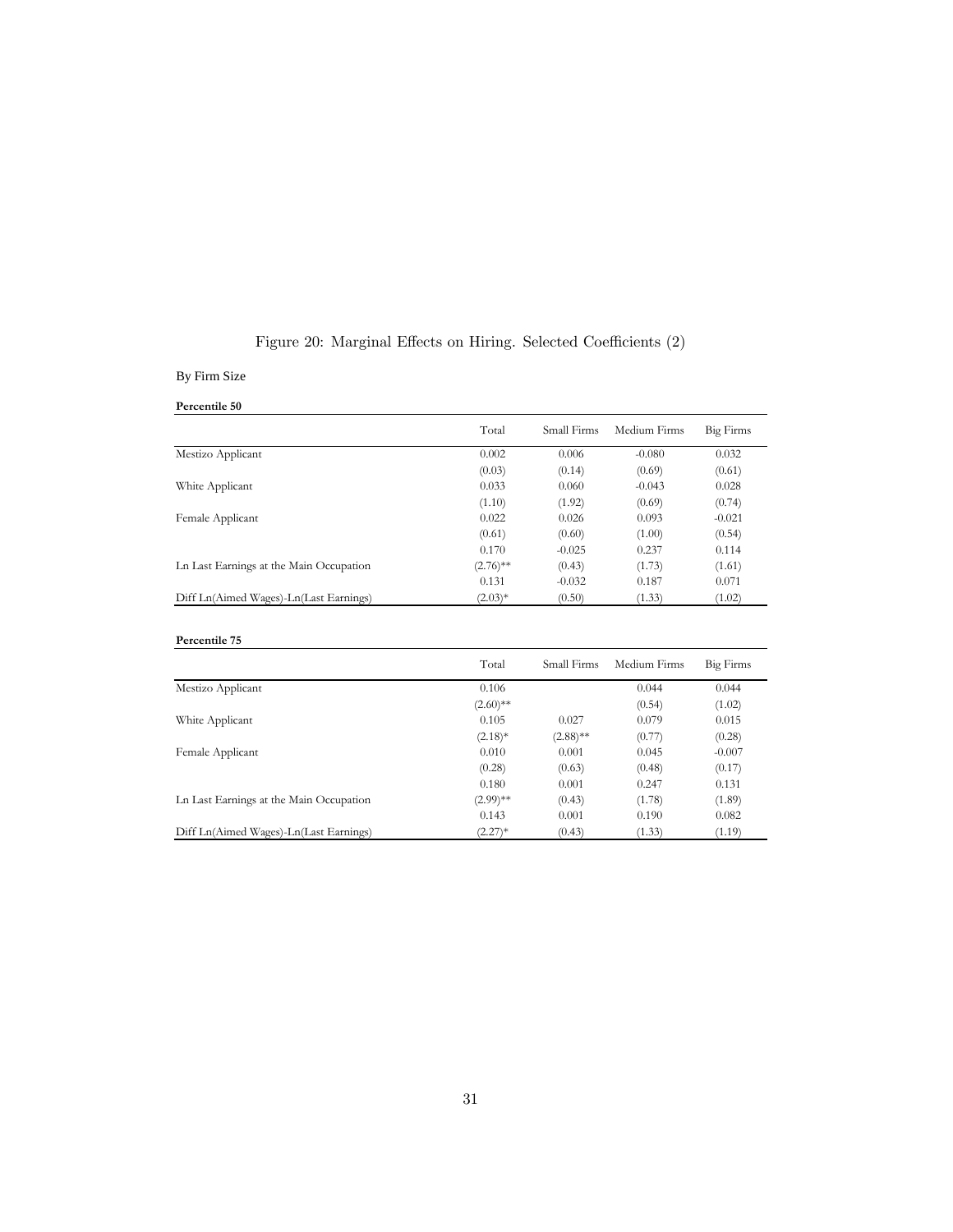|  |  |  |  |  | Figure 21: Marginal Effects on Hiring. Selected Coefficients (3) |  |  |
|--|--|--|--|--|------------------------------------------------------------------|--|--|
|--|--|--|--|--|------------------------------------------------------------------|--|--|

By Interviewer's Characteristics

#### **Percentile 50**

|                                         | Total       | Indigenous  | Mestizo     | White       | Male        | Female      |
|-----------------------------------------|-------------|-------------|-------------|-------------|-------------|-------------|
|                                         |             | Interviewer | Interviewer | Interviewer | Interviewer | Interviewer |
| Mestizo Applicant                       | 0.002       | $-0.035$    |             | 0.060       | 0.178       | $-0.101$    |
|                                         | (0.03)      | (0.43)      |             | (0.97)      | $(2.30)*$   | (1.53)      |
| White Applicant                         | 0.033       | 0.009       | 0.062       | 0.005       | 0.109       | $-0.009$    |
|                                         | (1.10)      | (0.16)      | (1.17)      | (0.12)      | $(2.19)*$   | (0.23)      |
| Female Applicant                        | 0.022       | 0.072       | 0.053       | 0.004       | $-0.060$    | 0.072       |
|                                         | (0.61)      | (1.06)      | (0.82)      | (0.08)      | (0.97)      | (1.50)      |
|                                         | 0.170       | 0.177       | 0.192       | 0.081       | 0.158       | 0.206       |
| Ln Last Earnings at the Main Occupation | $(2.76)$ ** | (1.57)      | (1.62)      | (0.93)      | (1.54)      | $(2.65)$ ** |
|                                         | 0.131       | 0.122       | 0.233       | 0.017       | 0.076       | 0.198       |
| Diff Ln(Aimed Wages)-Ln(Last Earnings)  | $(2.03)*$   | (1.09)      | (1.71)      | (0.18)      | (0.73)      | $(2.36)^*$  |

#### **Percentile 75**

|                                         | Total       | Indigenous<br>Interviewer | Mestizo<br>Interviewer | White<br>Interviewer | Male<br>Interviewer | Female<br>Interviewer |
|-----------------------------------------|-------------|---------------------------|------------------------|----------------------|---------------------|-----------------------|
| Mestizo Applicant                       | 0.106       |                           | 0.058                  | 0.020                | 0.197               | 0.036                 |
|                                         | $(2.60)$ ** |                           | (1.31)                 | (0.68)               | $(2.93)$ **         | (0.70)                |
| White Applicant                         | 0.105       |                           | 0.069                  | 0.020                | 0.121               | 0.084                 |
|                                         | $(2.18)*$   |                           | (1.35)                 | (0.67)               | (1.47)              | (1.47)                |
| Female Applicant                        | 0.010       |                           | 0.029                  | 0.000                | $-0.062$            | 0.056                 |
|                                         | (0.28)      |                           | (0.72)                 | (0.08)               | (1.06)              | (1.15)                |
|                                         | 0.180       |                           | 0.153                  | 0.003                | 0.140               | 0.204                 |
| Ln Last Earnings at the Main Occupation | $(2.99)$ ** |                           | $(2.10)*$              | (0.38)               | (1.41)              | $(2.63)$ **           |
|                                         | 0.143       |                           | 0.125                  | $-0.001$             | 0.083               | 0.202                 |
| Diff Ln(Aimed Wages)-Ln(Last Earnings)  | $(2.27)^*$  |                           | $(2.09)*$              | (0.44)               | (0.81)              | $(2.37)^{*}$          |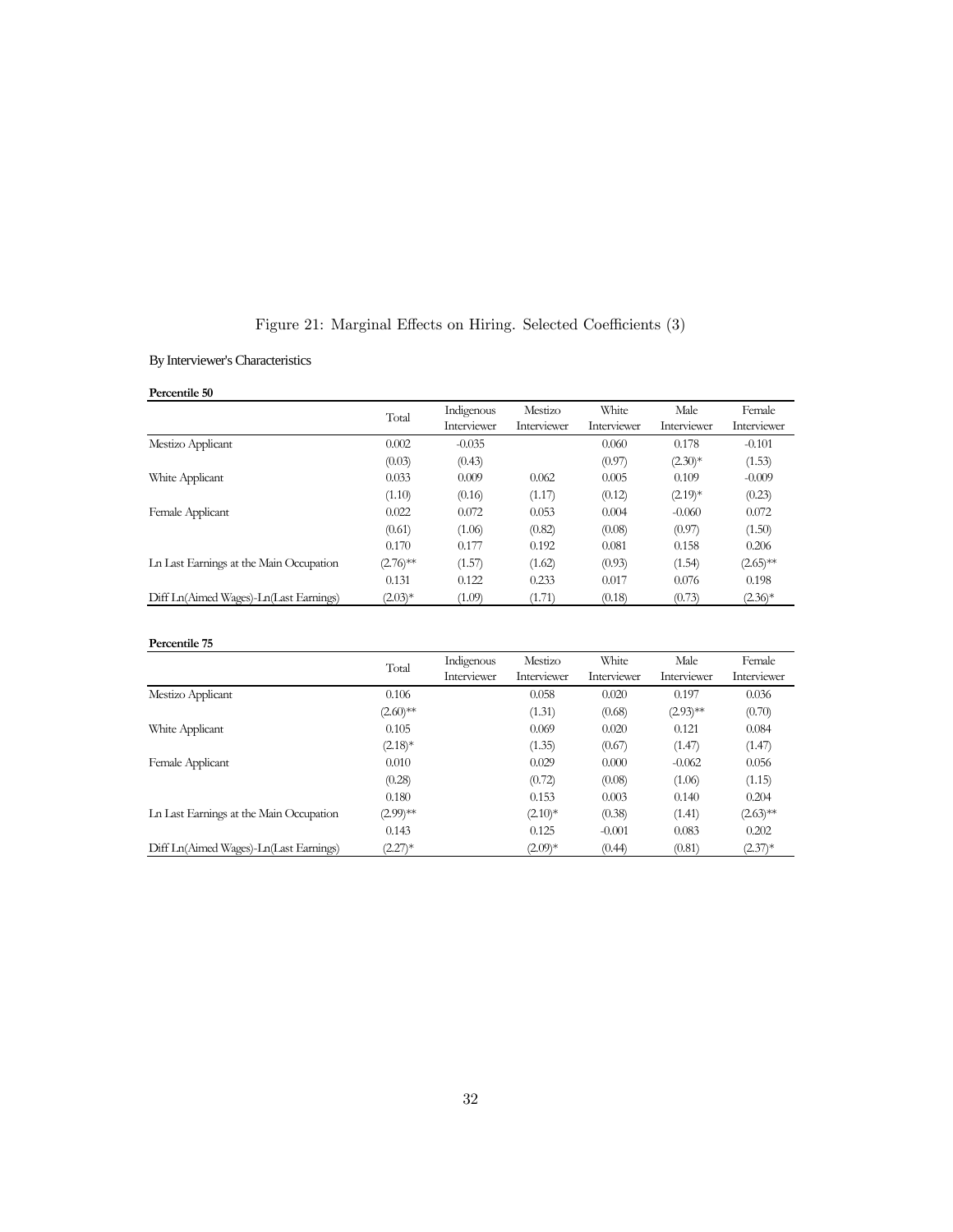| By Occupations                |          |              |             |            |
|-------------------------------|----------|--------------|-------------|------------|
| Percentile 50                 |          |              |             |            |
|                               | Total    | Salespersons | Secretaries | Assistants |
| Male and Indigenous Applicant | $-0.023$ | $-0.085$     |             | 0.041      |
|                               | (0.49)   | $(2.35)*$    |             | (0.70)     |
| Male and Mestizo Applicant    | 0.007    | $-0.012$     |             | 0.013      |
|                               | (0.08)   | (0.33)       |             | (0.11)     |

Male and White Applicant 0.003 -0.052 0.115

Female and Mestizo Applicant -0.007 0.022 -0.084 0.079

Female and White Applicant 0.035 -0.019 0.009 0.057

 $(0.04) \qquad \qquad (1.78) \qquad \qquad (1.27)$   $-0.007 \qquad \qquad 0.022 \qquad \qquad -0.084 \qquad \qquad 0.079$ 

(0.12)  $(0.63)$   $(0.70)$   $(0.93)$ 

 $(1.04)$   $(1.03)$   $(0.11)$   $(1.11)$ 

Figure 22: Marginal Effects on Hiring. Race and Gender Interactions (1)

|                                         | 0.171       | 0.055        | 0.208       | 0.190      |
|-----------------------------------------|-------------|--------------|-------------|------------|
| Ln Last Earnings at the Main Occupation | $(2.78)$ ** | (1.44)       | (1.42)      | $(2.05)*$  |
|                                         | 0.133       | 0.040        | 0.082       | 0.147      |
| Diff Ln(Aimed Wages)-Ln(Last Earnings)  | $(2.06)*$   | (1.04)       | (0.50)      | (1.62)     |
| Percentile 75                           |             |              |             |            |
|                                         | Total       | Salespersons | Secretaries | Assistants |
| Male and Indigenous Applicant           | $-0.036$    |              |             | 0.020      |
|                                         | (0.48)      |              |             | (0.22)     |
| Male and Mestizo Applicant              | 0.093       | $-0.074$     |             | 0.131      |
|                                         | (1.51)      | (1.40)       |             | (1.57)     |
| Male and White Applicant                | 0.075       | $-0.062$     |             | 0.200      |
|                                         | (0.86)      | (1.27)       |             | (1.40)     |
| Female and Mestizo Applicant            | 0.092       | $-0.029$     | 0.186       | 0.076      |
|                                         | (1.82)      | (0.87)       | (1.52)      | (1.09)     |
| Female and White Applicant              | 0.095       | $-0.046$     | 0.144       | 0.137      |
|                                         | (1.66)      | (1.21)       | (1.11)      | (1.67)     |
|                                         | 0.180       | 0.075        | 0.221       | 0.195      |
| Ln Last Earnings at the Main Occupation | $(2.99)$ ** | (1.08)       | (1.56)      | $(2.16)^*$ |
|                                         | 0.145       | 0.049        | 0.128       | 0.175      |
| Diff Ln(Aimed Wages)-Ln(Last Earnings)  | $(2.29)*$   | (0.82)       | (0.80)      | (1.93)     |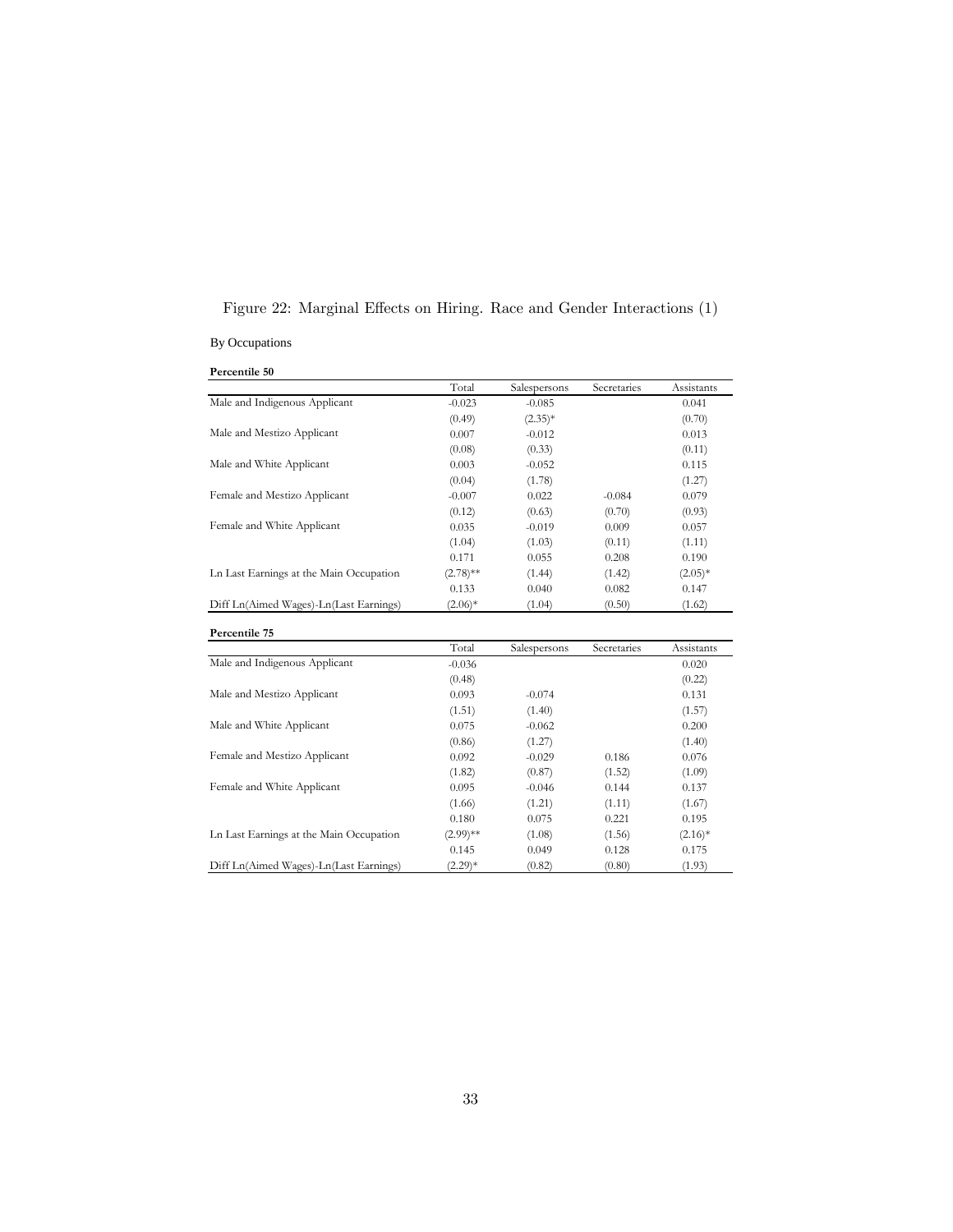## Figure 23: Marginal Effects on Hiring. Race and Gender Interactions (2)

By Firm Size

**Percentile 50**

|                                         | Total       | Small Firms | Medium Firms | Big Firms        |
|-----------------------------------------|-------------|-------------|--------------|------------------|
| Male and Indigenous Applicant           | $-0.023$    | $-0.055$    | $-0.131$     | 0.072            |
|                                         | (0.49)      | (0.97)      | (1.29)       | (1.46)           |
| Male and Mestizo Applicant              | 0.007       | $-0.006$    |              | 0.055            |
|                                         | (0.08)      | (0.10)      |              | (0.64)           |
| Male and White Applicant                | 0.003       | 0.038       | 0.081        | 0.027            |
|                                         | (0.04)      | (0.56)      | (0.41)       | (0.42)           |
| Female and Mestizo Applicant            | $-0.007$    | $-0.020$    | $-0.078$     | 0.074            |
|                                         | (0.12)      | (0.35)      | (0.68)       | (1.11)           |
| Female and White Applicant              | 0.035       | 0.046       | $-0.057$     | 0.071            |
|                                         | (1.04)      | (1.38)      | (0.91)       | (1.53)           |
|                                         | 0.171       | $-0.021$    | 0.238        | 0.120            |
| Ln Last Earnings at the Main Occupation | $(2.78)$ ** | (0.36)      | (1.76)       | (1.72)           |
|                                         | 0.133       | $-0.025$    | 0.190        | 0.082            |
| Diff Ln(Aimed Wages)-Ln(Last Earnings)  | $(2.06)*$   | (0.40)      | (1.37)       | (1.17)           |
| Percentile 75                           |             |             |              |                  |
|                                         | Total       | Small Firms | Medium Firms | <b>Big Firms</b> |
| Male and Indigenous Applicant           | $-0.036$    |             | $-0.103$     | 0.046            |
|                                         | (0.48)      |             | (0.69)       | (0.59)           |
| Male and Mestizo Applicant              | 0.093       | 0.162       | $-0.040$     | 0.071            |
|                                         | (1.51)      | (1.73)      | (0.28)       | (1.09)           |
| Male and White Applicant                | 0.075       | 0.164       | 0.384        | $-0.008$         |
|                                         | (0.86)      | (1.68)      | (1.40)       | (0.09)           |
| Female and Mestizo Applicant            | 0.092       | 0.168       | 0.036        | 0.060            |
|                                         | (1.82)      | (1.70)      | (0.41)       | (1.03)           |
| Female and White Applicant              | 0.095       | 0.167       | 0.049        | 0.051            |
|                                         | (1.66)      | (1.69)      | (0.45)       | (0.75)           |
|                                         | 0.180       | 0.005       | 0.224        | 0.136            |
| Ln Last Earnings at the Main Occupation | $(2.99)$ ** | (0.31)      | (1.64)       | (1.95)           |
|                                         | 0.145       | 0.006       | 0.173        | 0.090            |
| Diff Ln(Aimed Wages)-Ln(Last Earnings)  | $(2.29)*$   | (0.31)      | (1.24)       | (1.29)           |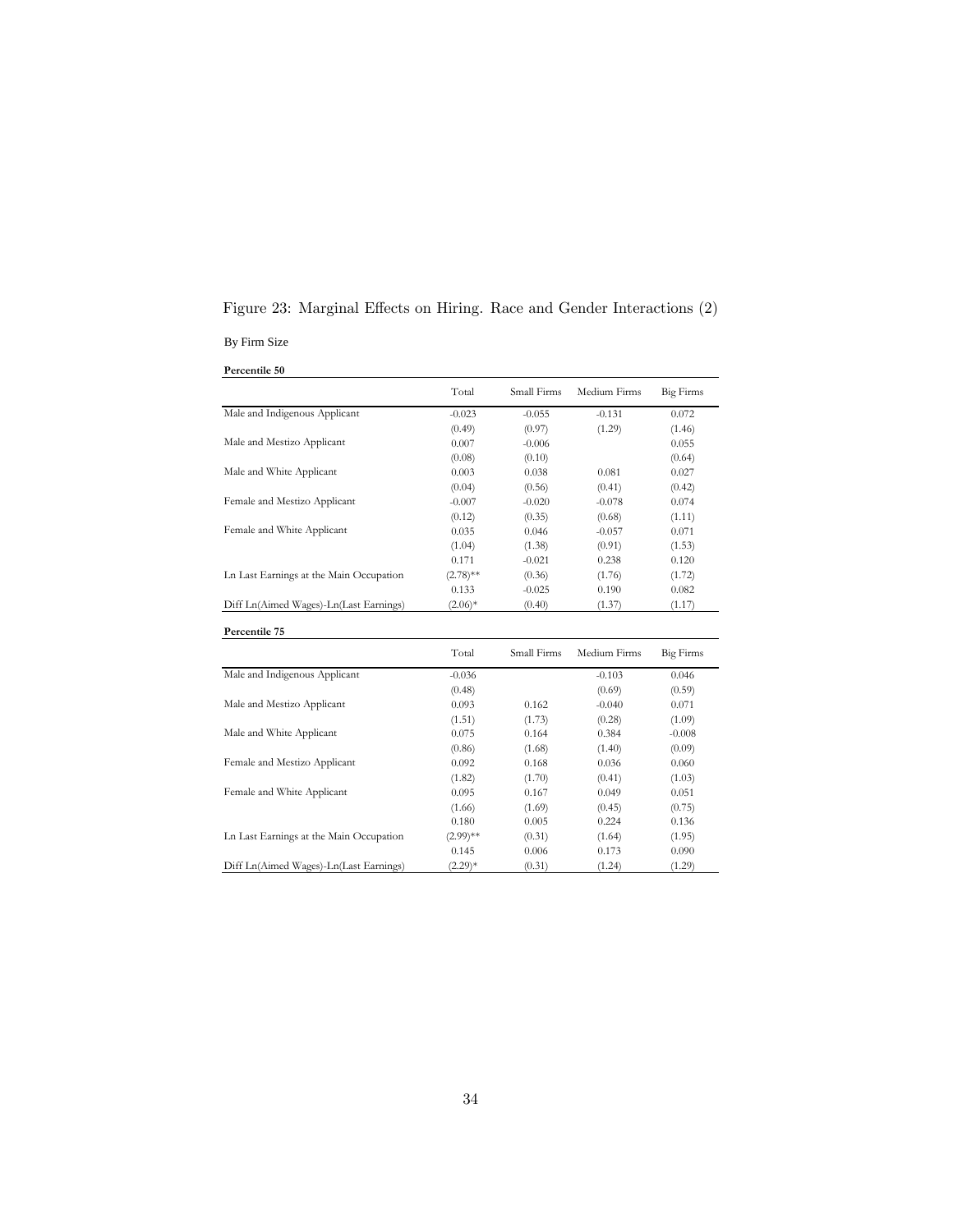|  |  |  |  |  |  | Figure 24: Marginal Effects on Hiring. Race and Gender Interactions (3) |  |  |
|--|--|--|--|--|--|-------------------------------------------------------------------------|--|--|
|--|--|--|--|--|--|-------------------------------------------------------------------------|--|--|

By Interviewer's Characteristics

**Percentile 50**

|                                         | Total       | Indigenous<br>Interviewer | Mestizo<br>Interviewer | White<br>Interviewer | Male<br>Interviewer | Female<br>Interviewer |
|-----------------------------------------|-------------|---------------------------|------------------------|----------------------|---------------------|-----------------------|
| Male and Indigenous Applicant           | $-0.023$    | $-0.148$                  | $-0.055$               | 0.033                | 0.009               | $-0.053$              |
|                                         | (0.49)      | (1.79)                    | (0.66)                 | (0.57)               | (0.12)              | (0.88)                |
| Male and Mestizo Applicant              | 0.007       | $-0.023$                  |                        | 0.089                | 0.280               |                       |
|                                         | (0.08)      | (0.12)                    |                        | (0.91)               | $(2.29)*$           |                       |
| Male and White Applicant                | 0.003       | 0.019                     | 0.009                  | $-0.089$             | 0.211               | $-0.088$              |
|                                         | (0.04)      | (0.18)                    | (0.11)                 | (0.91)               | (1.95)              | (1.10)                |
| Female and Mestizo Applicant            | $-0.007$    | $-0.068$                  |                        | 0.066                | 0.144               | $-0.068$              |
|                                         | (0.12)      | (0.79)                    |                        | (0.88)               | (1.53)              | (0.93)                |
| Female and White Applicant              | 0.035       | $-0.034$                  | 0.061                  | 0.035                | 0.093               | 0.002                 |
|                                         | (1.04)      | (0.58)                    | (0.90)                 | (0.75)               | (1.74)              | (0.06)                |
|                                         | 0.171       | 0.142                     | 0.191                  | 0.072                | 0.155               | 0.216                 |
| Ln Last Earnings at the Main Occupation | $(2.78)$ ** | (1.27)                    | (1.61)                 | (0.85)               | (1.50)              | $(2.68)$ **           |
|                                         | 0.133       | 0.100                     | 0.233                  | 0.009                | 0.082               | 0.204                 |
| Diff Ln(Aimed Wages)-Ln(Last Earnings)  | $(2.06)*$   | (0.89)                    | (1.71)                 | (0.10)               | (0.78)              | $(2.33)*$             |

| Percentile 75                           |             |             |             |             |             |             |
|-----------------------------------------|-------------|-------------|-------------|-------------|-------------|-------------|
|                                         | Total       | Indigenous  | Mestizo     | White       | Male        | Female      |
|                                         |             | Interviewer | Interviewer | Interviewer | Interviewer | Interviewer |
| Male and Indigenous Applicant           | $-0.036$    |             | $-0.052$    |             | 0.063       | $-0.109$    |
|                                         | (0.48)      |             | (0.66)      |             | (0.48)      | (1.21)      |
| Male and Mestizo Applicant              | 0.093       |             | 0.028       |             | 0.272       | $-0.028$    |
|                                         | (1.51)      |             | (0.41)      |             | $(2.68)$ ** | (0.35)      |
| Male and White Applicant                | 0.075       |             | 0.023       |             | 0.106       | 0.002       |
|                                         | (0.86)      |             | (0.25)      |             | (0.57)      | (0.02)      |
| Female and Mestizo Applicant            | 0.092       |             | 0.045       | 0.063       | 0.199       | 0.017       |
|                                         | (1.82)      |             | (0.81)      | (1.73)      | $(2.24)^*$  | (0.27)      |
| Female and White Applicant              | 0.095       |             | 0.061       | 0.065       | 0.130       | 0.066       |
|                                         | (1.66)      |             | (0.98)      | (1.76)      | (1.27)      | (0.97)      |
|                                         | 0.180       |             | 0.160       | 0.013       | 0.161       | 0.198       |
| Ln Last Earnings at the Main Occupation | $(2.99)$ ** |             | $(2.31)*$   | (1.90)      | (1.60)      | $(2.56)*$   |
|                                         | 0.145       |             | 0.155       | 0.009       | 0.099       | 0.206       |
| Diff Ln(Aimed Wages)-Ln(Last Earnings)  | $(2.29)*$   |             | $(2.12)^*$  | (1.33)      | (0.98)      | $(2.42)^*$  |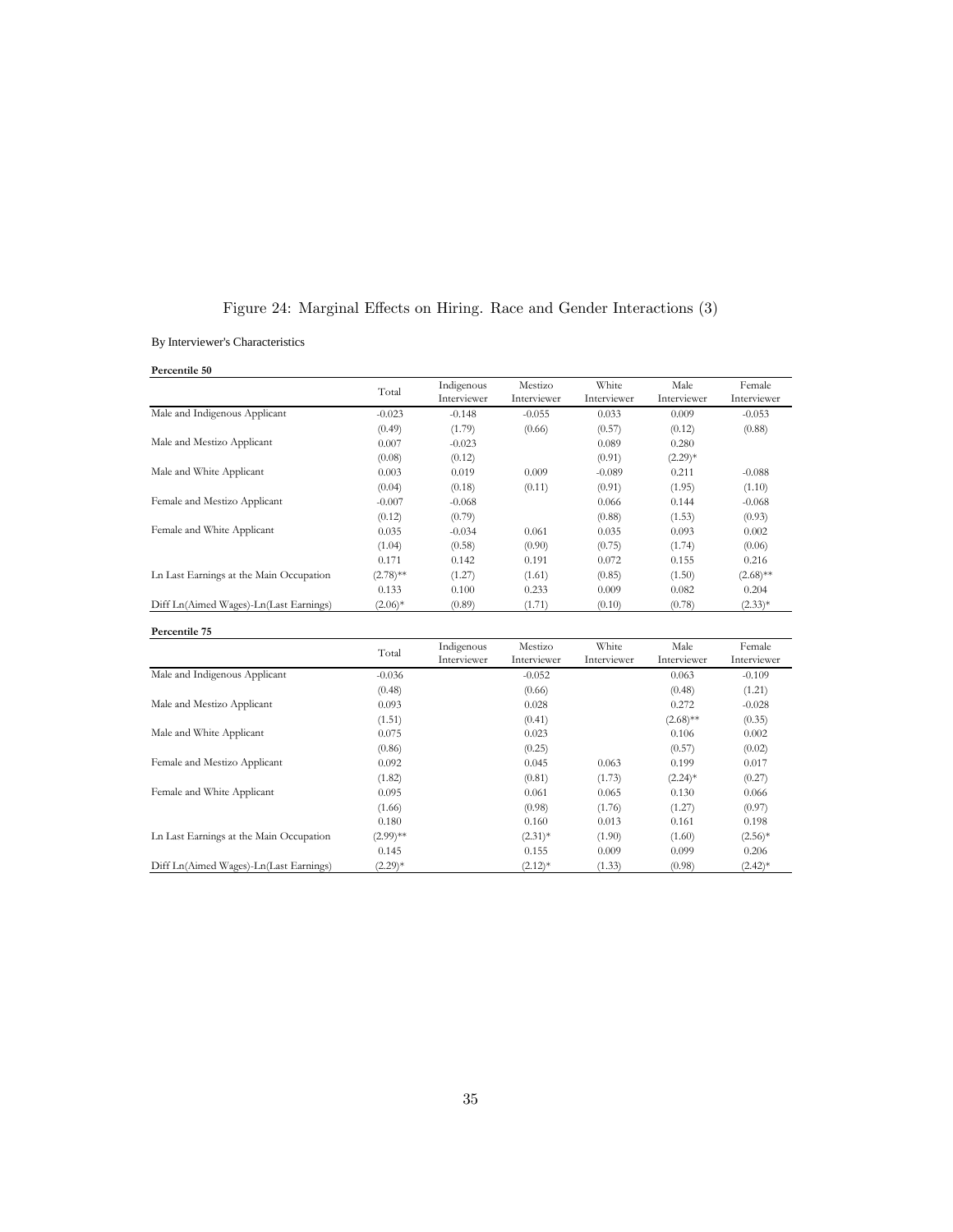unobservable by the econometrician but observable by the interviewer.

## 7 Discussion and conclusions

In this study we explore the role of gender and race in the explanation of differences in hiring, for particular occupations, using information of real applications and job interviews obtained from the CIL-PROEMPLEO network, the intermediation system of the Ministry of Labor and Employment Promotion. We studied salespersons, secretaries and accounting and administrative assistants. The racial information was captured following the same approach used in Ñopo, Saavedra and Torero (2002).

The experiment consists of comparing the relative performance in the job seeking process of mestizo individuals that are heterogeneous in terms of observable racial characteristics but somewhat homogeneous in other observable characteristics such as age, schooling and experience. The racial heterogeneity of the sample allows us to form groups of individuals that we labeled as whites mestizos and indigenous. The construction of those groups depended on a cut-off criterion and we performed the analysis for two different cut-offs.

The design of this pseudo-audit study left small room for the existence of statistical discrimination as the differences in observable characteristics are small.

A first look at the hiring rates shows some evidence that may suggest the existence of discriminatory patterns against females and in favor of whites. On the other hand, an analysis of the hiring rates by occupation reveals a result that is aligned with the evidence for occupational segregation by gender that exists in Peru. Among secretaries, an occupation for which there are only female applicants, the racial differences in hiring rate are higher than in any other occupation. Even though, by the nature of this experiment, the observable differences among the applicants that go to the same job interview are expected to be small, we can not guarantee that there are in fact no such differences.

Logit estimations that control for these differences in observable characteristics among the individuals, which may influence the hiring decision of the interviewers, wash out some of the discriminatory evidences. The statistically significant differences in hiring rates among groups are not robust to different specifications of the logit model or different partitions of the population. Although, we recognize that this may be a consequence of the sample size. It would be necessary to increase the sample size of the study to reach definitive conclusions.

Nevertheless, provided that in this study we have controlled for differences in observable characteristics in a very detailed way, not only in the formation of the groups of applicants per posting but also in the econometric models, can we affirm that there is no discrimination in hiring practices in Peru?

At the very specific level of the occupations analyzed, the answer is probably yes, there is no evidence of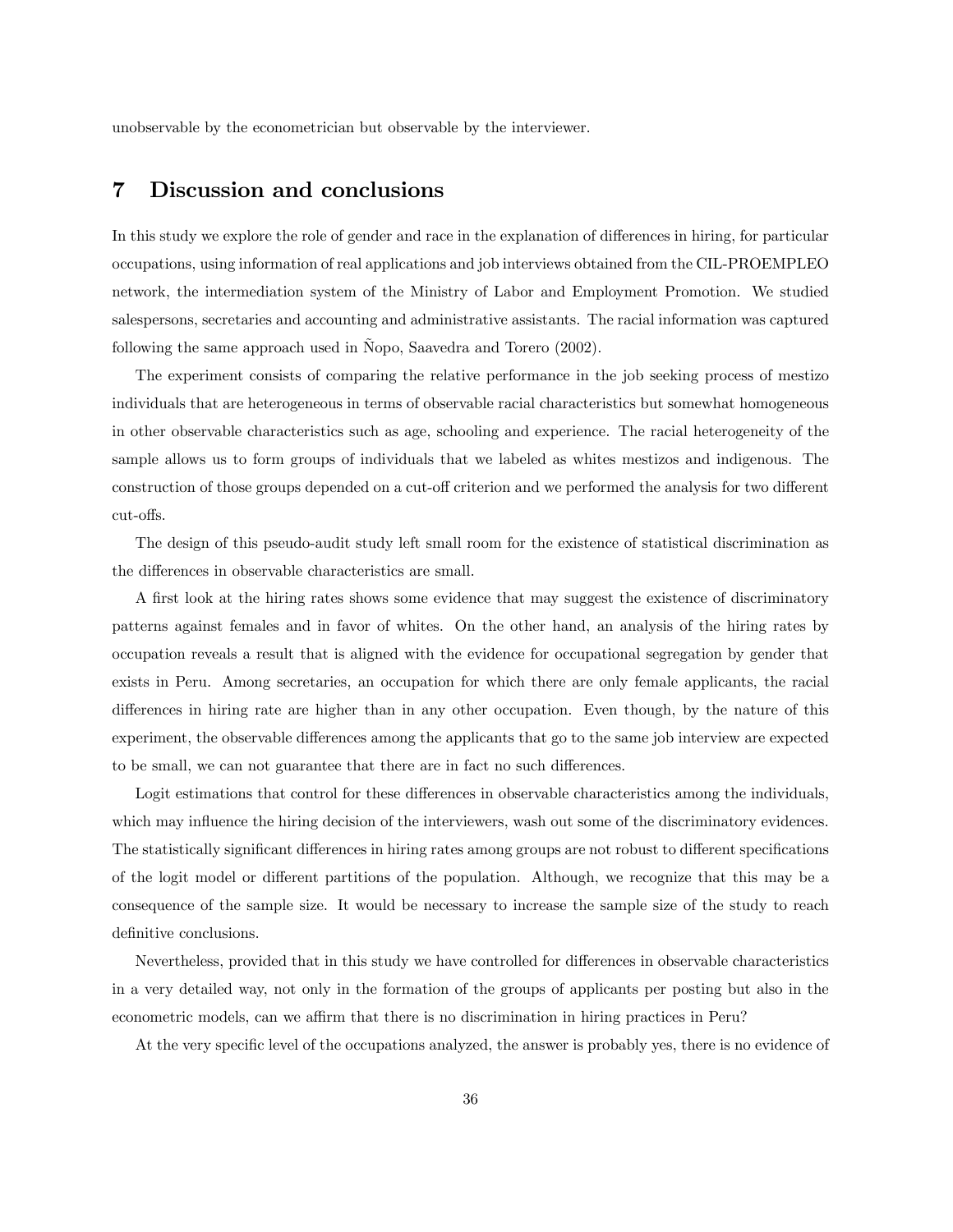discrimination. The question then becomes, why is there high occupational segregation by gender and race in the aggregate national figures? And why are there such substantial differences in earnings for individuals with different gender and racial traits?

The answer is two-fold. First, there are large discrepancies in access to education, asset ownership, and social networks according to the race and gender of individuals. Second, there should be some pre-sorting mechanisms operating in the Peruvian society that influence individuals of the traditionally dominated groups to "choose" not to even apply to certain occupations. Along the same line of thought, some individuals of the traditionally discriminated groups, anticipating their poor expectancies for their future careers, find less profitable to invest in education and human capital in general and decide not to invest, later, they will find themselves into a "poverty trap" from which it is not easy to escape. These two explanations represent important research avenues towards the future understanding of the inequalities in Peruvian labor market.

## References

- [1] Blau, Francine and Marianne Ferber (1992). "The Economics of Women, Men and Work." 2nd Ed. Englewood Cliffs, NJ: Prentice-Hall.
- [2] Blau, Francine and Lawrence Khan (1996). "International Differences in Male Wage Inequality: Institutions versus Market Forces." Journal of Political Economy, 104(4), 791-837.
- [3] Blau, Francine D. and Lawrence M. Khan; (1997). "Swimming Upstream: Trends in the Gender Wage Differential in 1980s." Journal of Labor Economics, January, 15:1 (Part 1), 1-42.
- [4] Chay, Kenneth (1998). "The Impact of Federal Civil Rights Policy on Black Economics Progress: Evidence From The Equal Employment Opportunity Act of 1972." Industrial and Labor Relations Review, 51(4), July 1998, pp. 608-632.
- [5] Cross, Harry, Ganevieve Kenney, Jane Mell and Wendy Zimmerman (1990). "Employer Hiring Practices: Differential Treatment of Hispanic and Anglo Job Seekers". The Urban Institute Press, Washington D.C.
- [6] Deutsch, Ruthanne, Andrew Morrison, Claudia Piras and Hugo Ñopo (2002). "Working Within Confines: Occupational Segregation by Gender in Three Latin American Countries." Inter-American Development Bank. Sustainable Development Department. Technical Papers Series No. 126. Washington D.C.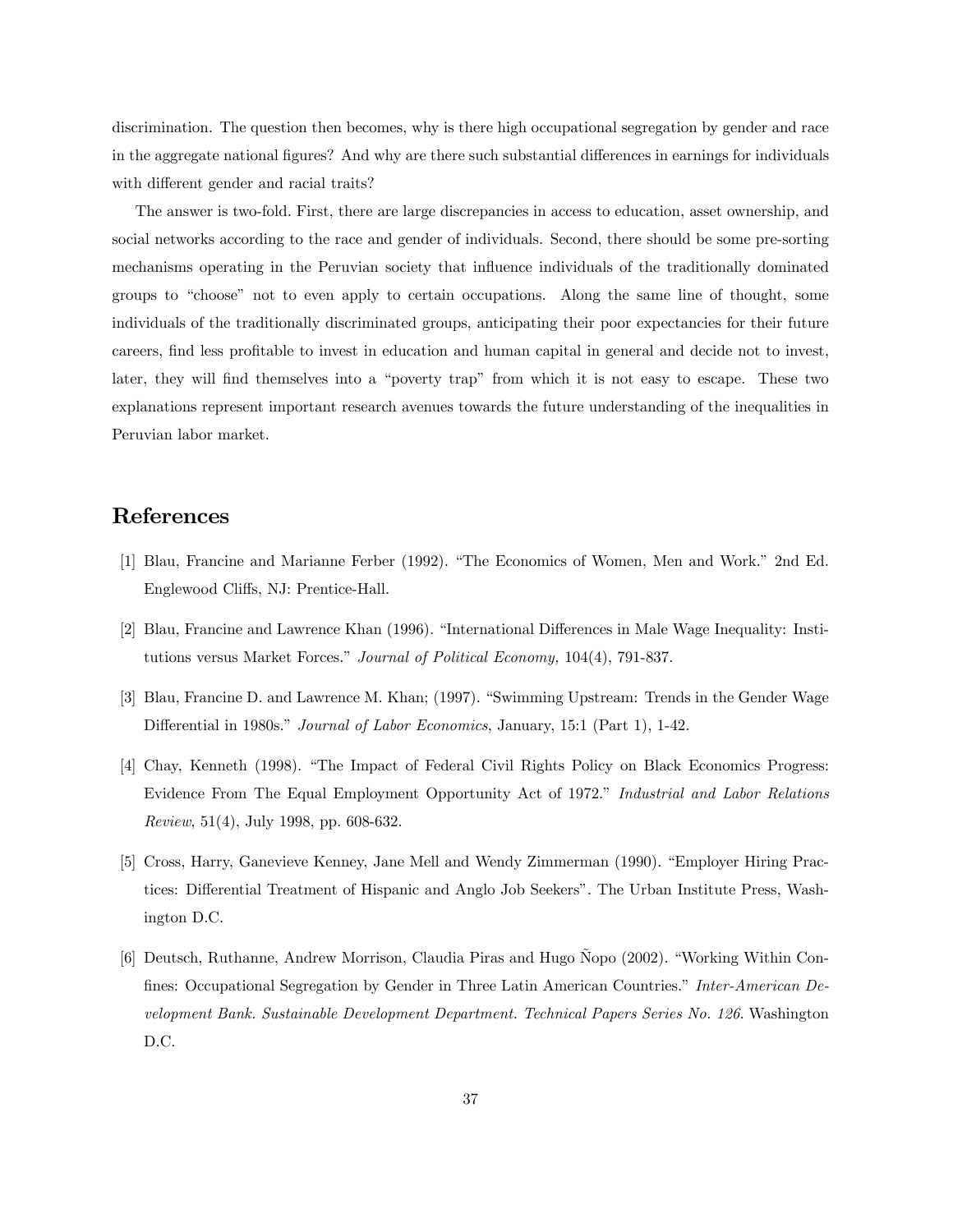- [7] Fluckiger, Y. and Silber, J. (1999). "The measurement of segregation in the labor force." Heidelberg: Physica-Verlag.
- [8] Gottschalk, Peter; (1997). "Inequality, Income growth and Mortality: The Basic Facts" Journal of Economic Perspectives, Spring, 11:2, 21-40.
- [9] Heckamn, James and Peter Siegelman (1993). "The Urban Institute Audit Studies: Their Methods and Findings". In: Clear and Convincing Evidence: Measure of Discrimination in America. Michael Fix and Raymond Struyk, editors. The Urban Institute Press, Washington D.C.
- [10] Heckman, James (1998). "Detecting Discrimination". The Journal of Economic Perspectives, Vol 12, Issue 2 (Spring 1998), 101-116.
- [11] Lindzey, G. and E. Aronson (1975). "The Handbook of Social Psychology" 2nd. Ed. Vol 2. Addison-Wesley. Reading Mass.
- [12] Mortensen Dale and C.A. Pissarides (1994), "Job Creation and Job Destruction in the Theory of Unemployment", Review of Economic Studies, 61, pp. 397-415.
- [13] Ñopo, Hugo, Jaime Saavedra and Maximo Torero (2002). "Ethnicity and Earnings in Urban Peru". Unpublished. GRADE.
- [14] Rosenthal, R. (1976). "Experimenter Effects in Behavioral Research" 2nd. Ed. Irvington Publishers. New York.
- [15] Turner, Margey, Michael Fix and Raymond Struyk (1991). "Opportunities Denied, Opportunities Diminished: Racial Discrimination in Hiring". UI Report 81-9. The Urban Institute Press, Washington D.C.
- [16] Waldfogel, Jane; (1998). "Understanding the 'Family Gap' in Pay for Women with Children." Journal of Economic Perspectives, Winter, 13:1,137-56.
- [17] Yinger, John, 1998. "Evidence on Discrimination in Consumer Markets," Journal of Economic Perspectives, Vol. 12 (2) pp. 23-40.